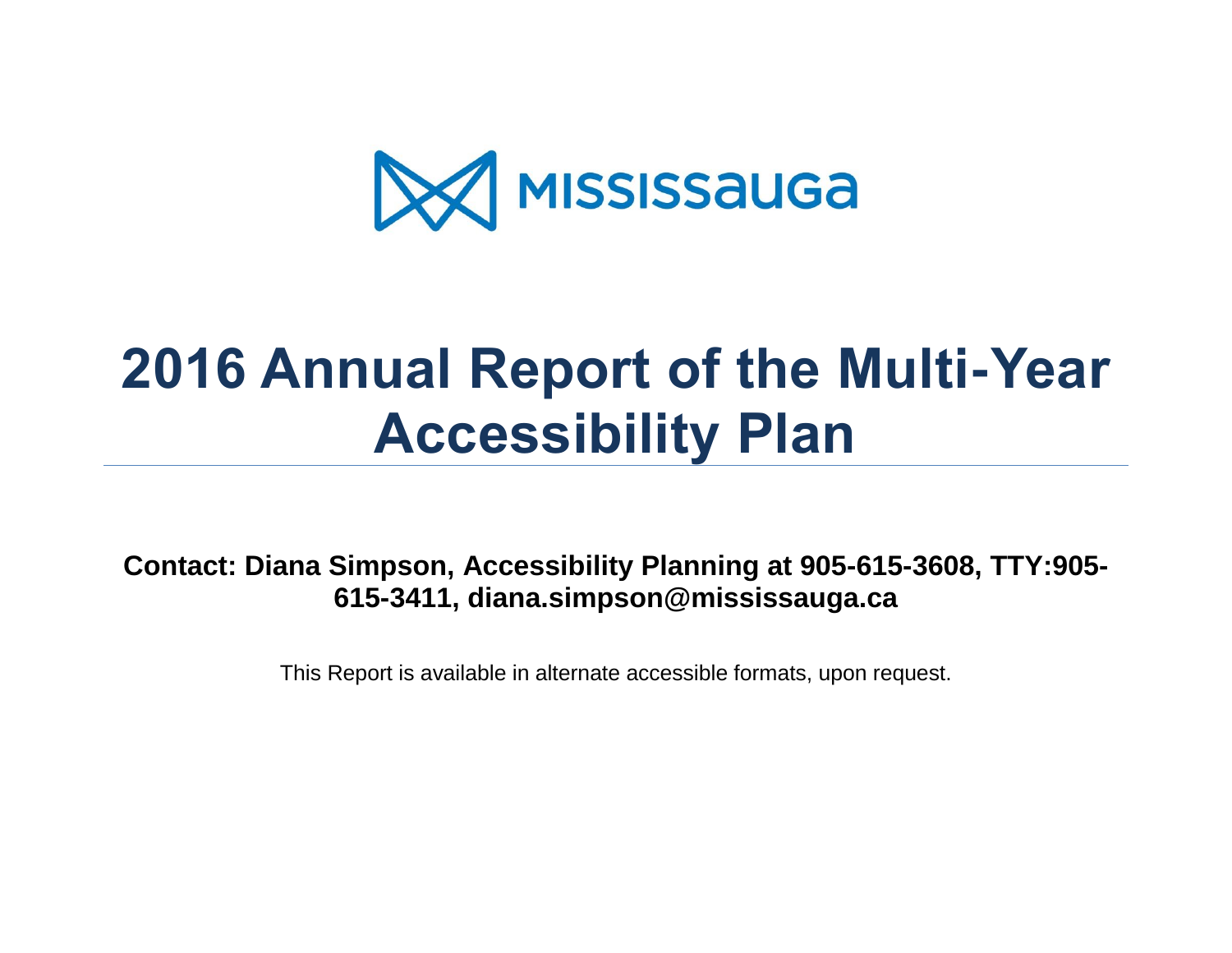#### **TABLE OF CONTENTS**

Appendix 2: MiWay 2016 Annual Accessibility Report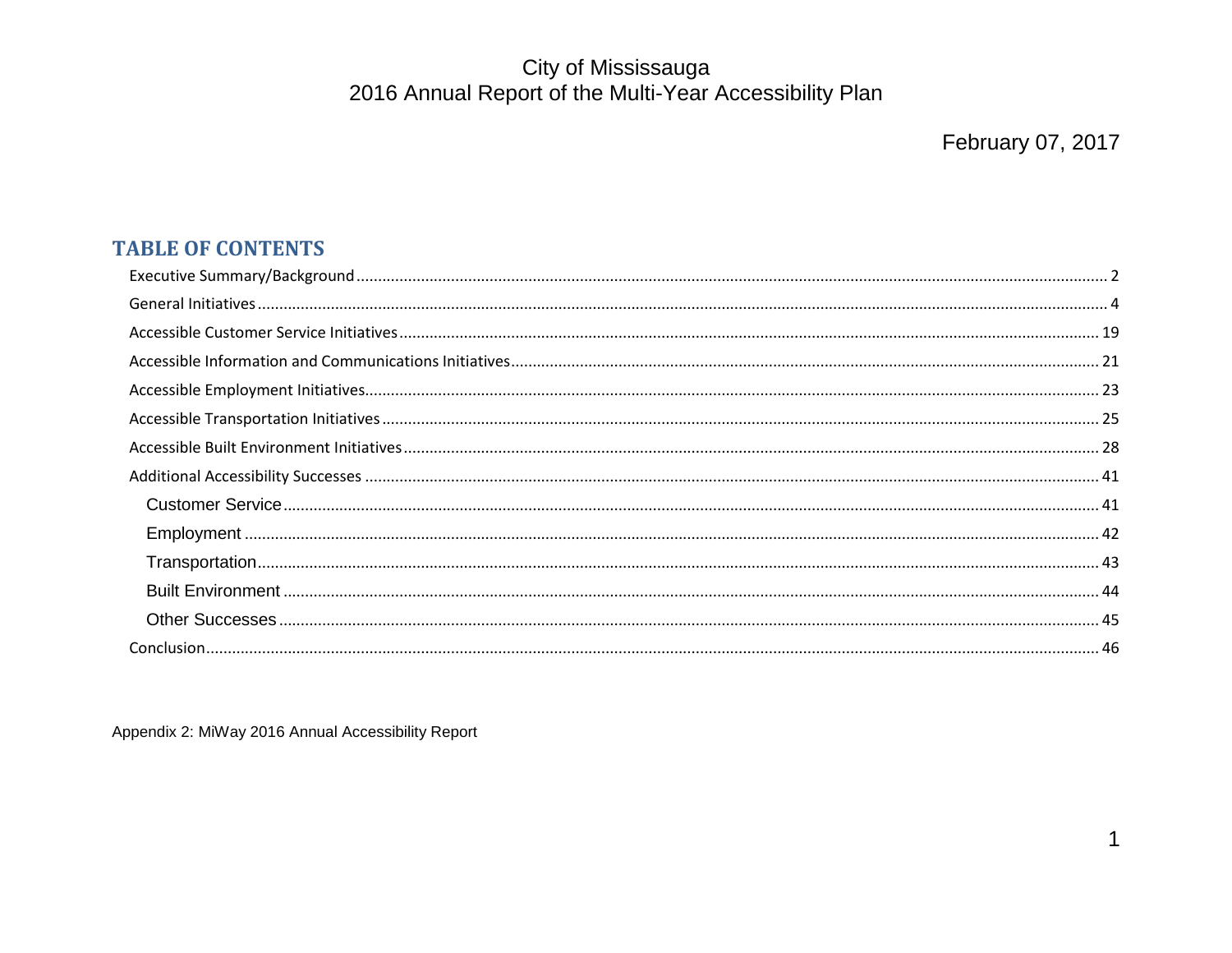#### February 07, 2017

#### **Executive Summary/Background**

<span id="page-2-0"></span>This Annual City of Mississauga Accessibility Plan Report has been prepared in accordance with the *Accessibility for Ontarians with Disabilities*  Act (AODA, 2005) and represents the City's 14<sup>th</sup> Annual Report.

The Report summarizes the achievements the City of Mississauga has made in 2016, in reference to the projects associated with the prevention and removal of barriers to persons with disabilities that live, work, and travel in Mississauga. By removing barriers for persons with disabilities, we are removing barriers for everyone!

The [Multi-Year Accessibility Plan \(2012-2017 Initiatives, dated January 26, 2012\),](http://www.mississauga.ca/portal/residents/accessibility) was approved by Council in March, 2012. The Plan lists projects that are associated with accessibility standards under the AODA.

[MiWay's Annual Report o](http://www.mississauga.ca/portal/miway/accessibleservice)utlines improvements made to transit. The report is included as an Appendix to the Annual Report of the Multi-Year Accessibility Plan.

#### **Legislation:**

In 2012, amendments were made to the Integrated Accessibility Standards Regulation (IASR), under the AODA. The amendments included new standards governing the design of public spaces in the built environment. The standards outline requirements for both the public and private sector to incorporate into the design of the following public spaces beginning in 2016.

- 1. Recreational Trails and Beach Access Routes
- 2. Outdoor Public-Use Eating Areas (e.g. rest stops or picnic areas)
- 3. Outdoor Play Spaces (e.g. playgrounds)
- 4. Exterior Paths of Travel (e.g. sidewalks, ramps, stairs, curb ramps, accessible/audible pedestrian signals)
- 5. Accessible parking (on and off-street)
- 6. Obtaining Services (e.g. services counters, waiting areas)
- 7. Maintenance (of accessibility-related equipment and features in public spaces).

To review details of the Design of Public Spaces Standards go to the provincial government [e-laws site.](http://www.e-laws.gov.on.ca/html/source/regs/english/2012/elaws_src_regs_r12413_e.htm)

In 2016, the Accessible Customer Service Regulation was amalgamated into the Integrated Accessibility Standards Regulation (IASR). Therefore, the IASR now covers the general, information and communication, employment, transportation, built environment, and customer service standards.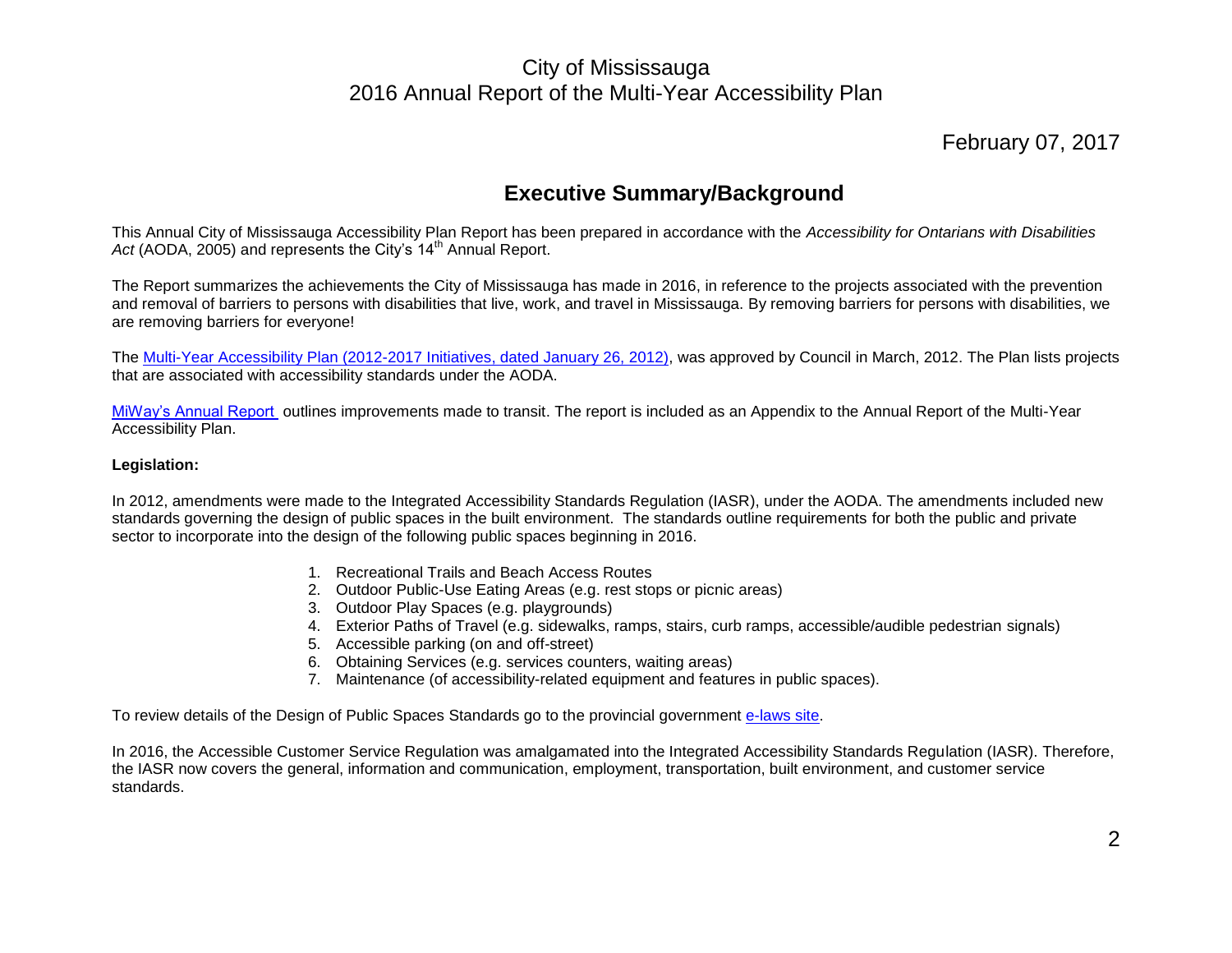#### February 07, 2017

The City of Mississauga consults with the [Mississauga Accessibility Advisory Committee \(](http://www.mississauga.ca/portal/residents/advisorycommittee)AAC) which advises, recommends and assists the City in promoting and facilitating a barrier-free Mississauga for citizens of all abilities (universal accessibility) including persons with disabilities. Their role is to review municipal policies, programs and services and to assist with the identification, removal and prevention of barriers faced by persons with disabilities.

The City of Mississauga's Staff Accessibility Resource Team (StART), other related staff groups and the AAC have been working diligently to comply with the legislation and implement accessibility improvements.

The City of Mississauga has complied with the AODA requirements.

This Annual Report demonstrates the City's commitment to making accessibility a part of everyday business. Barriers have been removed in many areas including: City owned buildings, parks, and recreation services.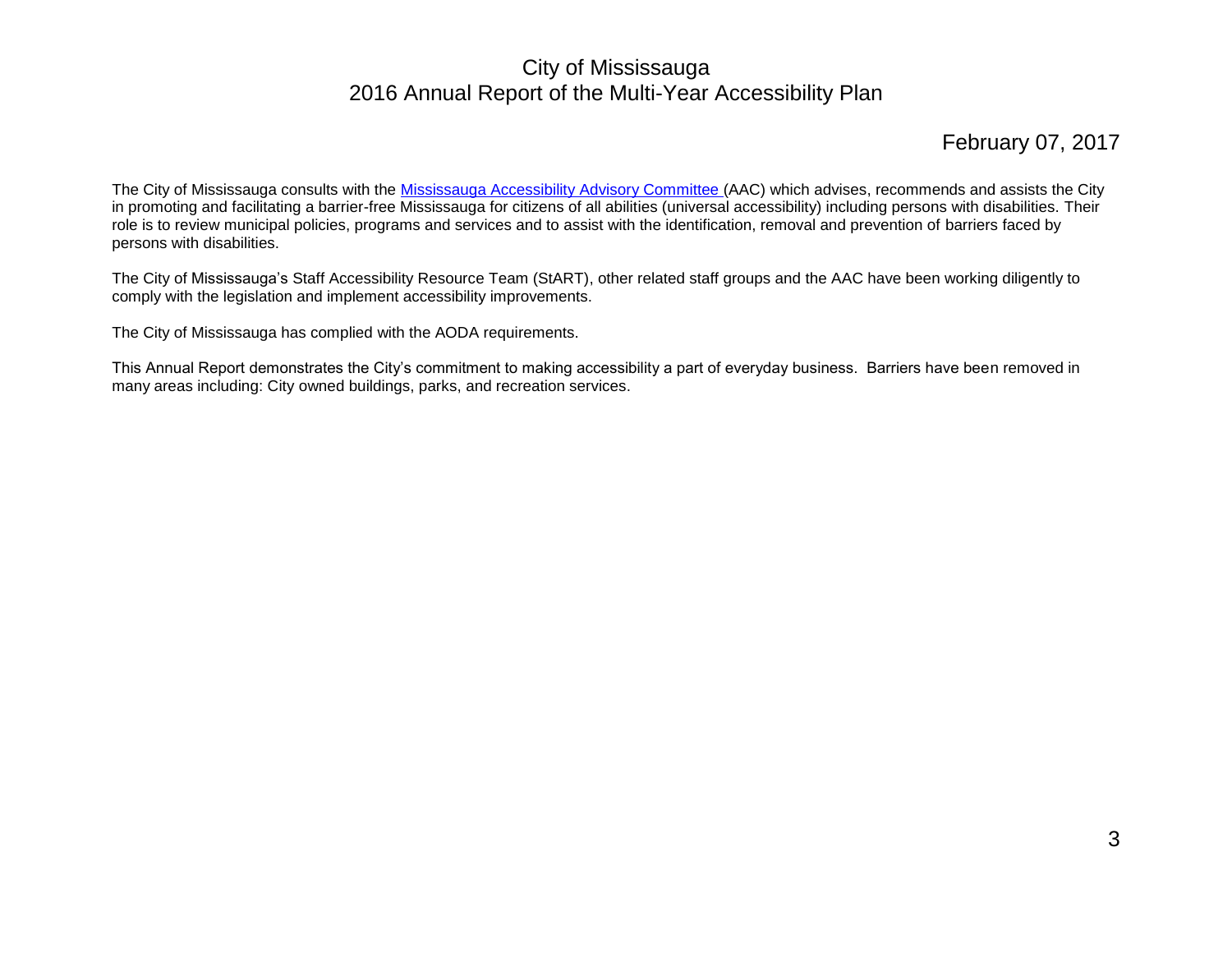## February 07, 2017

## **General Initiatives**

<span id="page-4-0"></span>

| <b>Project Title</b>                                                                                                  | Description                                                                                                                                                                                                                                                                                                                                                                                                                                                                                                                                                                                                                                                                                                                                                            | Time           | Lead                                                                                                                                                  | <b>Achievements/Next Steps</b>                                                                                                                                                                                                                                                                                                                                                                                                                                                                                                                                                                                                                                                                                                                                                                                                                                                                                                                                                                                                                                                                                                                                   |
|-----------------------------------------------------------------------------------------------------------------------|------------------------------------------------------------------------------------------------------------------------------------------------------------------------------------------------------------------------------------------------------------------------------------------------------------------------------------------------------------------------------------------------------------------------------------------------------------------------------------------------------------------------------------------------------------------------------------------------------------------------------------------------------------------------------------------------------------------------------------------------------------------------|----------------|-------------------------------------------------------------------------------------------------------------------------------------------------------|------------------------------------------------------------------------------------------------------------------------------------------------------------------------------------------------------------------------------------------------------------------------------------------------------------------------------------------------------------------------------------------------------------------------------------------------------------------------------------------------------------------------------------------------------------------------------------------------------------------------------------------------------------------------------------------------------------------------------------------------------------------------------------------------------------------------------------------------------------------------------------------------------------------------------------------------------------------------------------------------------------------------------------------------------------------------------------------------------------------------------------------------------------------|
|                                                                                                                       |                                                                                                                                                                                                                                                                                                                                                                                                                                                                                                                                                                                                                                                                                                                                                                        | Frame          | Department                                                                                                                                            |                                                                                                                                                                                                                                                                                                                                                                                                                                                                                                                                                                                                                                                                                                                                                                                                                                                                                                                                                                                                                                                                                                                                                                  |
| Multi-year<br>Accessibility<br>Plan<br>(IASR, 4)                                                                      | An outline of the City's strategy to prevent and<br>remove barriers and meet requirements under<br>the Accessibility for Ontarians with Disabilities<br>Act, (AODA) and our obligations under the<br><b>Accessibility Standards</b><br>This will include an annual status report on the<br>progress with the initiatives in the Plan.                                                                                                                                                                                                                                                                                                                                                                                                                                  | 2012<br>Annual | Corporate<br>Services,<br>Facilities and<br>Property<br>Management<br>Accessibility<br>Planning                                                       | The Multi-year Accessibility Plan was approved by Council on March<br>7, 2012.<br>This 2016 Annual Report of the Accessibility Plan is the 5 <sup>th</sup> report<br>under, under the 2012-2017 Multi-Year Accessibility Plan. The City of<br>Mississauga has been preparing annual reports since 2003.<br>Past Annual Accessibility Plans can be found on the City's<br>"Accessibility - Removing Barriers" website.                                                                                                                                                                                                                                                                                                                                                                                                                                                                                                                                                                                                                                                                                                                                            |
| Inclusion of<br>Accessibility<br>Planning in the<br>City's Strategic<br>Plan,<br>Departmental<br>and Master<br>Plans. | Ensure that all city-wide planning projects are<br>reviewed with an accessibility lens; for example:<br>The City's Strategic Plan: Our<br><b>Future Mississauga</b><br><b>Older Adult Plan</b><br><b>Youth Plan</b><br>Mississauga Transitway Project<br>Hurontario Light Rapid Transit (LRT)<br><b>Inspiration Lakeview</b><br><b>Inspiration Port Credit</b><br>Downtown 21 Master Plan<br><b>Vision Cooksville</b><br><b>Dundas Connects - The Dundas</b><br><b>Corridor Master Plan</b><br><b>Lakeshore Connecting Communities</b><br>$\bullet$<br><b>Credit River Parks Strategy</b><br><b>Cycling Master Plan</b><br><b>Future Directions:</b> Master Plan for<br>Recreation, Library, and Parks and<br><b>Natural Areas</b><br>Information Technology Strategic | Ongoing        | Corporate<br>Services,<br>Facilities and<br>Property<br>Management<br>All<br>Departments<br>in.<br>collaboration<br>with<br>Accessibility<br>Planning | Many city-wide planning projects are reviewed annually in<br>conjunction with the <i>City's Strategic Plan</i> , under these pillars: Move,<br>Belong, Connect, Prosper and Green.<br>The Report on the Strategic Plan states that "in 2015, we progressed<br>on 25 major City projects, each relating to an action of the Strategic<br>Plan. These projects include Mississauga's first city-wide<br>transportation summit, the introduction of an Age-friendly Action Plan,<br>development of a long-term vision for the booming Cooksville<br>neighbourhood and more. These projects are making Mississauga a<br>place where people choose to be.<br>Progress in 2015 reflects the work being done to create a vibrant,<br>global city where people of all ages and abilities can thrive."<br>One of the highlights under the Belong Strategic Pillar is the<br>development of the Diversity and Inclusion Advisory Committee (a<br>Committee of Council). The creation of the Diversity and Inclusion<br>Advisory Committee (DIAC) speaks to the City's commitment to<br>inclusion for all residents of our community and awareness of<br>diversity matters. |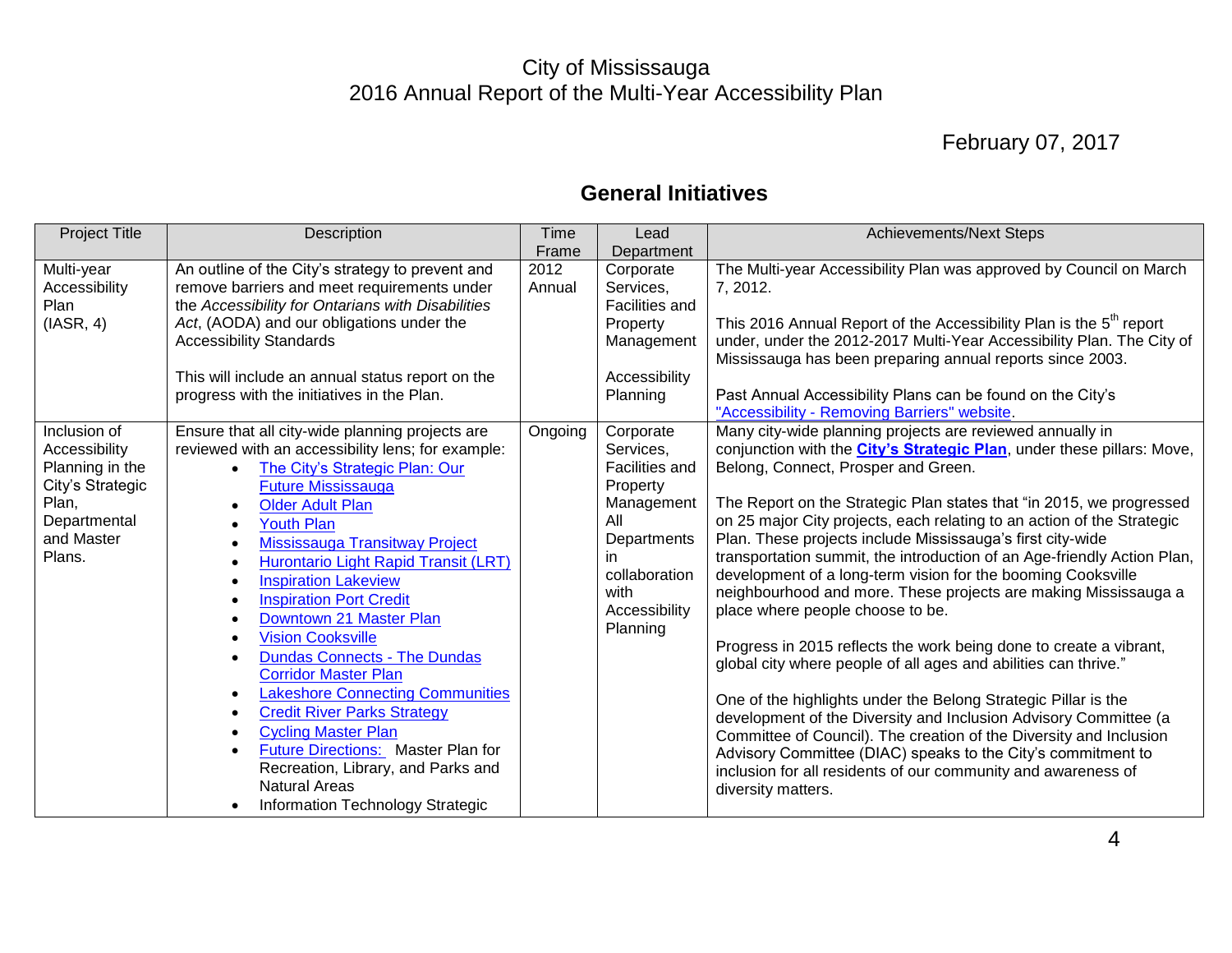| <b>Project Title</b> | Description                                                                                                                                                                                                                                                                                                                                                                                                                                                                                                                                                                                                                                                                                   | <b>Time</b><br>Frame | Lead<br>Department | <b>Achievements/Next Steps</b>                                                                                                                                                                                                                                                                                                                                                                                                                                                                                                                                                                                                                                                                                                                                                                                                                                                                                                                                                                                                                                                                                                                                                                                                                                                                                                                                                                                                                                                                                                                                                                                                                                                           |
|----------------------|-----------------------------------------------------------------------------------------------------------------------------------------------------------------------------------------------------------------------------------------------------------------------------------------------------------------------------------------------------------------------------------------------------------------------------------------------------------------------------------------------------------------------------------------------------------------------------------------------------------------------------------------------------------------------------------------------|----------------------|--------------------|------------------------------------------------------------------------------------------------------------------------------------------------------------------------------------------------------------------------------------------------------------------------------------------------------------------------------------------------------------------------------------------------------------------------------------------------------------------------------------------------------------------------------------------------------------------------------------------------------------------------------------------------------------------------------------------------------------------------------------------------------------------------------------------------------------------------------------------------------------------------------------------------------------------------------------------------------------------------------------------------------------------------------------------------------------------------------------------------------------------------------------------------------------------------------------------------------------------------------------------------------------------------------------------------------------------------------------------------------------------------------------------------------------------------------------------------------------------------------------------------------------------------------------------------------------------------------------------------------------------------------------------------------------------------------------------|
|                      | Plan<br>Mississauga Official Plan<br>$\bullet$<br><b>Economic Development Strategy</b><br>$\bullet$<br><b>Living Green Master Plan</b><br>$\bullet$<br><b>Communications Master Plan 2012</b><br>$\bullet$<br><b>Waterfront Parks Strategy</b><br>$\bullet$<br><b>Natural Heritage &amp; Urban Forestry</b><br>$\bullet$<br><b>Strategy (NHUFS)</b><br><b>Sport Plan</b><br>$\bullet$<br>Mississauga Celebration Square<br>$\bullet$<br>Strategic Plan<br>People Strategy (Human<br>$\bullet$<br>Resources)<br>Heritage and Museums Strategic<br>Plan<br><b>Customer Service Strategy</b><br>$\bullet$<br><b>Transportation Master Plan</b><br><b>Culture Master Plan</b><br>$\bullet$<br>Etc |                      |                    | Here are some achievements and plans stemming out of the City's<br><b>Older Adult Plan:</b><br>The inaugural Older Adult Advisory Panel (OAAP) completed<br>their first term. The Panel welcomed two new members in<br>August and provided consultation regarding; Region of Peel,<br>Age Friendly Policy; Older Adult Recreation Space &<br>Services Action Plan; and Age Friendly Communities<br>priorities. This year the panel focused their work on guiding<br>the Age Friendly Mississauga project. The Supervisor of<br>Accessibility Planning is a member of the OAAP.<br>The Community Centre Older Adult Committees (CCOAC)<br>$\bullet$<br>have expanded to include aquatics, therapeutics and fitness<br>participants and additional recreation staff members.<br>The City received 8 Elderly Persons Centre base funding<br>grants from the Ontario Senior Secretariat in the amount of<br>\$219,300. The grants are allocated to support the delivery of<br>quality, age friendly activities. The grants are distributed to<br>six community centres, the Mississauga Seniors' Centre and<br>Square One Older Adult Centre. In 2016, the city received<br>\$69,348 in special grants for purchases of equipment and<br>older adult activities.<br>The Age Friendly Designation, Mississauga Project plan<br>includes; conducting a city wide self-assessment, Age<br>Friendly Mississauga Forum (held October 3, 2016),<br>establishing Action Task Groups for each of the eight AFC<br>dimensions, creating a three year Age Friendly Action Plan<br>and applying for designation in November 2017.<br>Seniors Month Events were held throughout the city at<br>$\bullet$ |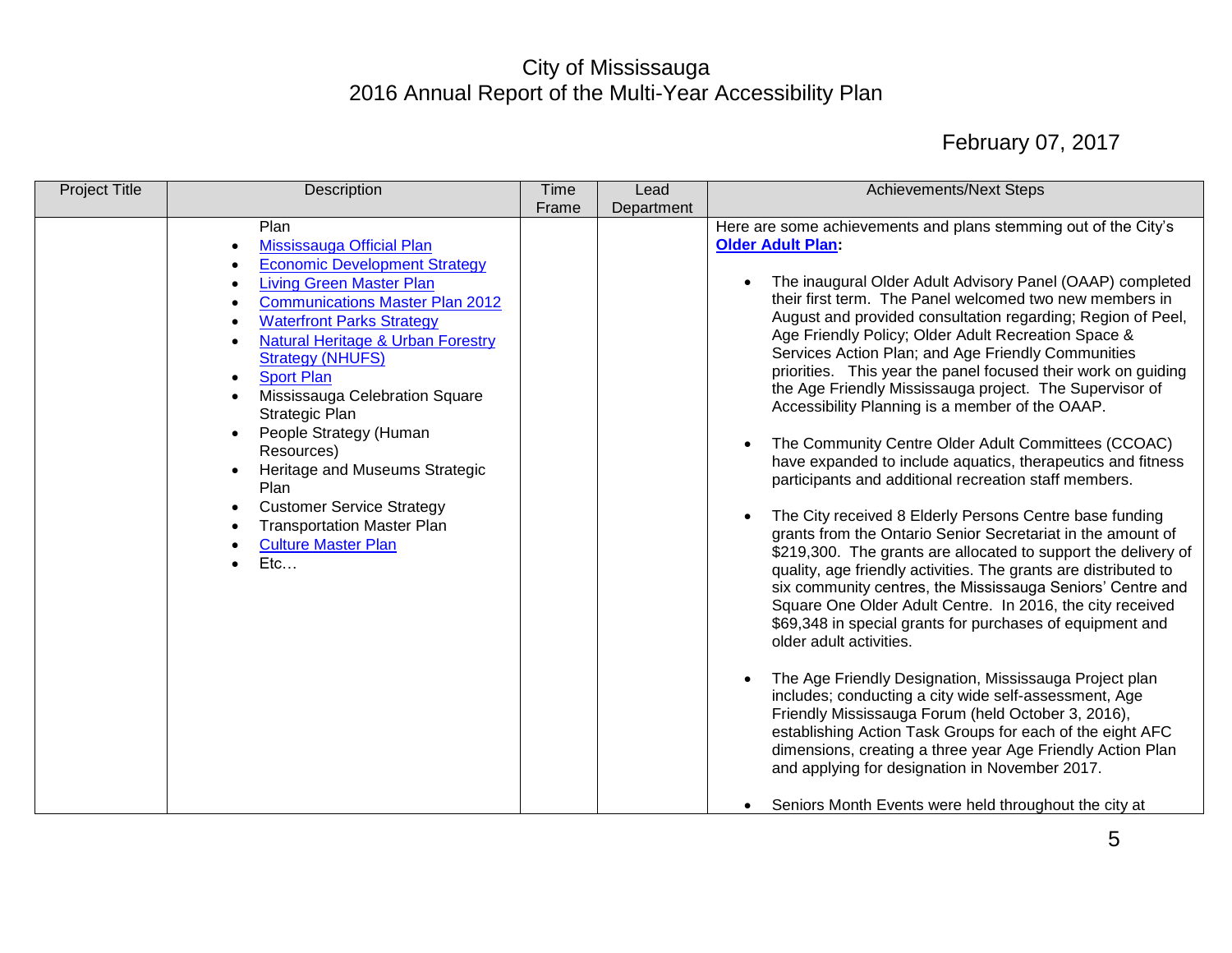| <b>Project Title</b> | Description | <b>Time</b> | Lead       | <b>Achievements/Next Steps</b>                                                                                                                                                                                                                                                                                                                                                                                                                                                                                                                                                           |
|----------------------|-------------|-------------|------------|------------------------------------------------------------------------------------------------------------------------------------------------------------------------------------------------------------------------------------------------------------------------------------------------------------------------------------------------------------------------------------------------------------------------------------------------------------------------------------------------------------------------------------------------------------------------------------------|
|                      |             | Frame       | Department |                                                                                                                                                                                                                                                                                                                                                                                                                                                                                                                                                                                          |
|                      |             |             |            | community centres and libraries. The key event was the<br>Older Adult Expo 2016, held at the Mississauga SportZone<br>on June 1 and was attended by 2600 people. A new venue<br>and a larger scope of events included, info trade fair, sports<br>and fitness demos, informative lectures, lunch and older adult<br>talent show. A Transportation Shuttle service from<br>Community Centres was provided to older adults who<br>required transportation. Plans are well under way for the<br>Older Adult Expo 2017. The event is set for June 6, 2017 at<br>the Hershey Community Rinks. |
|                      |             |             |            | The <b>Youth Plan</b> includes the Youth Friendly Application.<br>In 2008, Mississauga met 8 out of the 16 criteria.<br>In 2012, Mississauga met 14 out of the 16 criteria.<br>$\bullet$<br>In 2016, an application for the Jan 4, 2017 deadline was<br>submitted with expectations that the City achieves Platinum<br>(top) rating by meeting all 16 criteria.<br>"Play is Inclusive" is one of the criteria that is measured.                                                                                                                                                          |
|                      |             |             |            | The submission included:                                                                                                                                                                                                                                                                                                                                                                                                                                                                                                                                                                 |
|                      |             |             |            | Reference to the City of Mississauga's Accessibility Policy,<br>Accessibility Planning Staff and Accessibility Advisory<br>Committee.                                                                                                                                                                                                                                                                                                                                                                                                                                                    |
|                      |             |             |            | The Snoezelen Multi-Sensory Environment Program at<br>Malton warm water therapeutic pool                                                                                                                                                                                                                                                                                                                                                                                                                                                                                                 |
|                      |             |             |            | The High School Try-it Event which provided an opportunity<br>for 8 High Schools to participate in wheelchair rugby, sledge<br>hockey, and sitting volleyball.                                                                                                                                                                                                                                                                                                                                                                                                                           |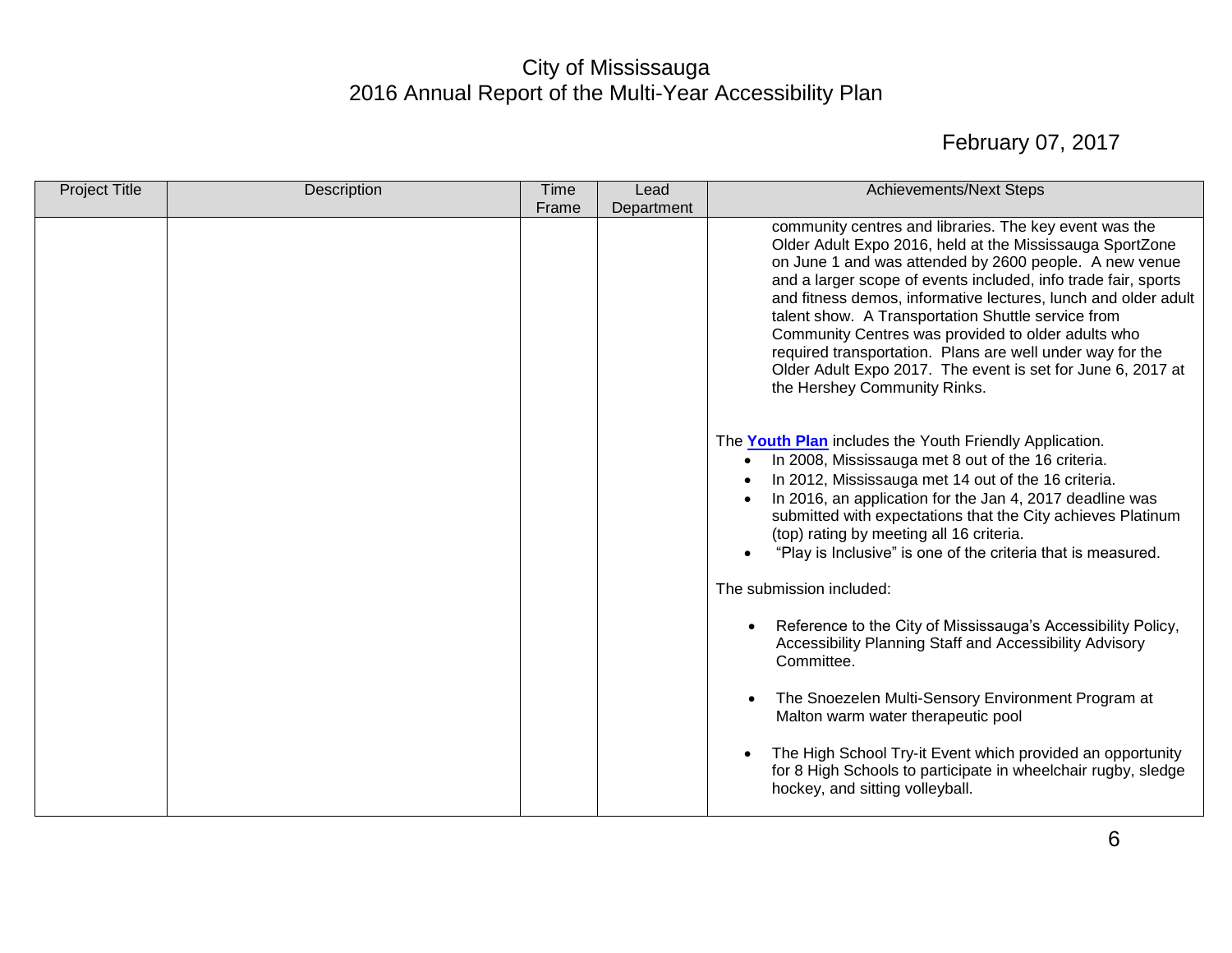| <b>Project Title</b> | Description | <b>Time</b> | Lead       | <b>Achievements/Next Steps</b>                                                                                                                                                                                                                                                                                                                                                                                                                                                                                                                                                                                                                                                                                                                      |
|----------------------|-------------|-------------|------------|-----------------------------------------------------------------------------------------------------------------------------------------------------------------------------------------------------------------------------------------------------------------------------------------------------------------------------------------------------------------------------------------------------------------------------------------------------------------------------------------------------------------------------------------------------------------------------------------------------------------------------------------------------------------------------------------------------------------------------------------------------|
|                      |             | Frame       | Department |                                                                                                                                                                                                                                                                                                                                                                                                                                                                                                                                                                                                                                                                                                                                                     |
|                      |             |             |            | Accessibility partnerships include: Mississauga Cruisers<br>(sports for youth with disabilities), Mississauga Crusaders<br>(hockey for youth with developmental disabilities) and other<br>sport organizations                                                                                                                                                                                                                                                                                                                                                                                                                                                                                                                                      |
|                      |             |             |            | Urban design for the <b>Hurontario Light Rapid Transit (LRT)</b><br>incorporates universal design principles through the provision of:<br>Wide sidewalks (min. 1.8m to 2.0m) with curb ramps at<br>$\bullet$<br>all intersections and minimal slopes to match roadway<br>design<br>Pedestrian signals<br>Step free access<br>The installation of elevators at the Cooksville Station to<br>facilitate transfers for the LRT to GO system<br>Level boarding meeting accessibility standards<br>$\bullet$<br>Wayfinding systems for people with visual disabilities<br>Easy access for strollers and mobility devices<br>"LRT stop design will be paramount to ensure a seamless,<br>accessible, and attractive customer environment and experience." |
|                      |             |             |            | Lakeshore Connecting Communities Project is looking at how to<br>best connect Clarkson, Port Credit and Lakeview. One of the<br>strategic objectives is to "Design for all ages and abilities". Two<br>Accessibility Advisory Committee members sit on the Technical<br>Advisory Committee for this project.<br>The <b>Cycling Master Plan</b> will be undergoing a refresh.                                                                                                                                                                                                                                                                                                                                                                        |
|                      |             |             |            | Accessible cycling will be included as a discussion item.<br>Recommendation #42 in the <b>Future Directions Master Plan for</b><br><b>Recreation (2014)</b> states "Expand partnerships with groups that<br>provide services to persons with disabilities to enable a seamless                                                                                                                                                                                                                                                                                                                                                                                                                                                                      |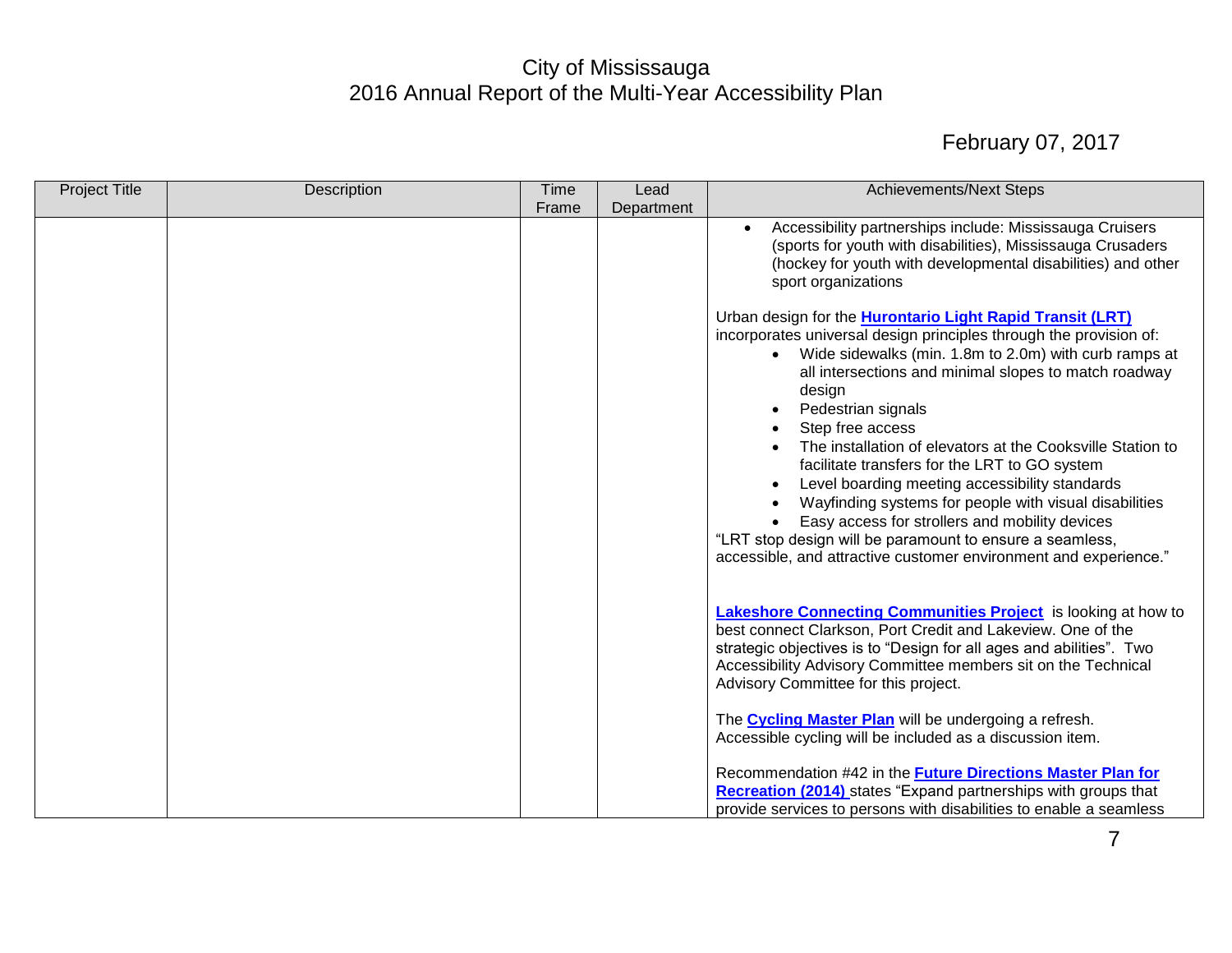| <b>Project Title</b> | Description | Time  | Lead       | <b>Achievements/Next Steps</b>                                                                                                                                                                                                                                                                                                                                                                                                                                                                                                                                                     |
|----------------------|-------------|-------|------------|------------------------------------------------------------------------------------------------------------------------------------------------------------------------------------------------------------------------------------------------------------------------------------------------------------------------------------------------------------------------------------------------------------------------------------------------------------------------------------------------------------------------------------------------------------------------------------|
|                      |             | Frame | Department |                                                                                                                                                                                                                                                                                                                                                                                                                                                                                                                                                                                    |
|                      |             |       |            | system and barrier free access to recreation and sport pursuits.                                                                                                                                                                                                                                                                                                                                                                                                                                                                                                                   |
|                      |             |       |            | In 2015, the Recreation Division launched a new pilot project in<br>collaboration with Community Living Mississauga that enhances<br>outreach and support to adults with intellectual disabilities in<br>municipal recreation with funding from the Ministry of Community and<br>Social Services. Recreation is asking the Ministry to extend funding<br>for this program to March 2018.                                                                                                                                                                                           |
|                      |             |       |            | The program provides support to individuals (i.e. 1:1, 2:1 or 3:1<br>support). Support worker support and outreach has been provided to<br>120 individuals through this program.                                                                                                                                                                                                                                                                                                                                                                                                   |
|                      |             |       |            | On-site staff training has taken place which includes developing<br>strategies, support, and programming. Inclusion and accessibility<br>training was also provided to all summer staff.                                                                                                                                                                                                                                                                                                                                                                                           |
|                      |             |       |            | In 2017, Recreation would like to expand the service into adult<br>registered programs.                                                                                                                                                                                                                                                                                                                                                                                                                                                                                            |
|                      |             |       |            | Regarding therapeutic recreation programs, the Trillium Health<br>Partners Agreement was signed in April 2016 that allows the City to<br>design and implement programs for those with various health<br>issues/chronic conditions. The City added programs to the 3 that<br>were in place, now offering 6 partnership programs:<br>2 Falls prevention programs<br>$\bullet$<br>2 Chronic Respiratory Conditions programs<br>1 Sweet Success Program for individuals living with Diabetes<br>1 Kid Fit program designed for families whose children/youth<br>have a BMI of over 95% |
|                      |             |       |            | Mississauga City Council endorsed the City's first <b>Sport Plan</b> in July,                                                                                                                                                                                                                                                                                                                                                                                                                                                                                                      |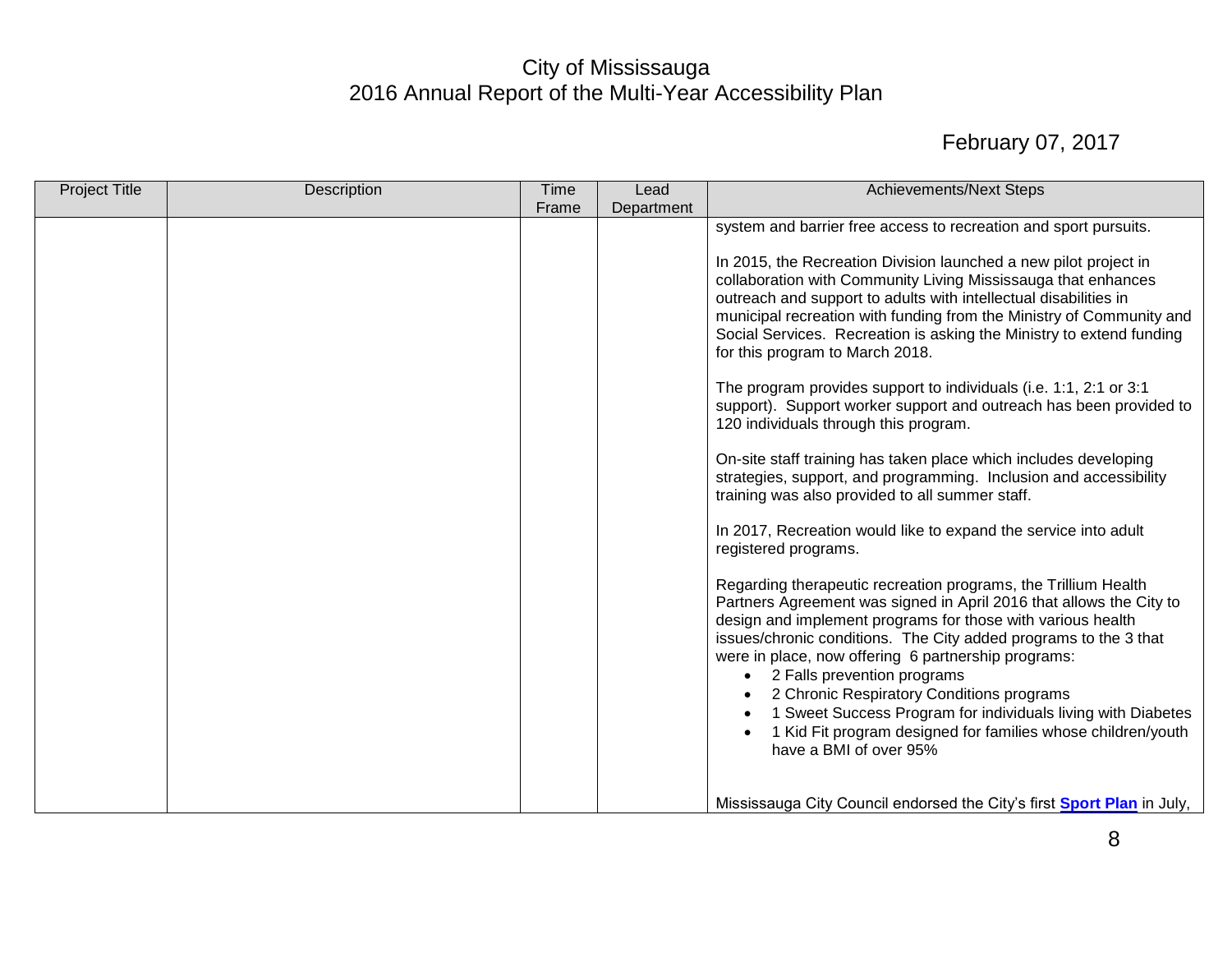| Project Title | Description | Time  | Lead       | <b>Achievements/Next Steps</b>                                                                                                            |
|---------------|-------------|-------|------------|-------------------------------------------------------------------------------------------------------------------------------------------|
|               |             | Frame | Department |                                                                                                                                           |
|               |             |       |            | 2013. The Mississauga Sport Plan is a 5 year strategic plan for the                                                                       |
|               |             |       |            | City to work more closely with community sport organizations and                                                                          |
|               |             |       |            | with the Mississauga Sport Council to make better use of capacity in                                                                      |
|               |             |       |            | existing sport facilities and to encourage lifelong participation in sport                                                                |
|               |             |       |            | and physical activity for residents of all ages, interests and abilities.                                                                 |
|               |             |       |            | The Sport Plan has 40 recommendations and focuses on seven                                                                                |
|               |             |       |            | areas, including: Sport for All - Develop inclusive and targeted<br>programs, services and funding that address barriers to participation |
|               |             |       |            | in sport.                                                                                                                                 |
|               |             |       |            |                                                                                                                                           |
|               |             |       |            | The City hosted a Para Sport Try-it Day:                                                                                                  |
|               |             |       |            | 8 High Schools and 100 students participated in a<br>$\bullet$                                                                            |
|               |             |       |            | tournament style day                                                                                                                      |
|               |             |       |            | Sports included sledge hockey, wheelchair basketball,                                                                                     |
|               |             |       |            | wheelchair rugby and sitting volleyball                                                                                                   |
|               |             |       |            | Each sport had a para athlete representative<br>$\bullet$                                                                                 |
|               |             |       |            |                                                                                                                                           |
|               |             |       |            | The City hosted the 2016 Ontario Summer Games at various venues                                                                           |
|               |             |       |            | in Mississauga from August $11 - 14$ , 2016. One of the sports was                                                                        |
|               |             |       |            | sledge hockey.                                                                                                                            |
|               |             |       |            |                                                                                                                                           |
|               |             |       |            | The People Strategy 2010-2014 was developed to facilitate and                                                                             |
|               |             |       |            | support the City's Strategic Plan. It was designed to provide the HR                                                                      |
|               |             |       |            | division with a framework to guide Human Resources plans and                                                                              |
|               |             |       |            | programs. The People Strategy 2015 - 2017 updates the plan and                                                                            |
|               |             |       |            | builds on the successes of the existing strategy. The strategy has                                                                        |
|               |             |       |            | three strategic priorities: Talent Management, Healthy Workplace and                                                                      |
|               |             |       |            | HR Business Partnership. One of the 7 key drivers behind the People                                                                       |
|               |             |       |            | Strategy is "Fostering a diverse workforce".                                                                                              |
|               |             |       |            | In 2016, Human Resources staff consulted with the Accessibility                                                                           |
|               |             |       |            | Advisory Committee as a focus group in the development of the                                                                             |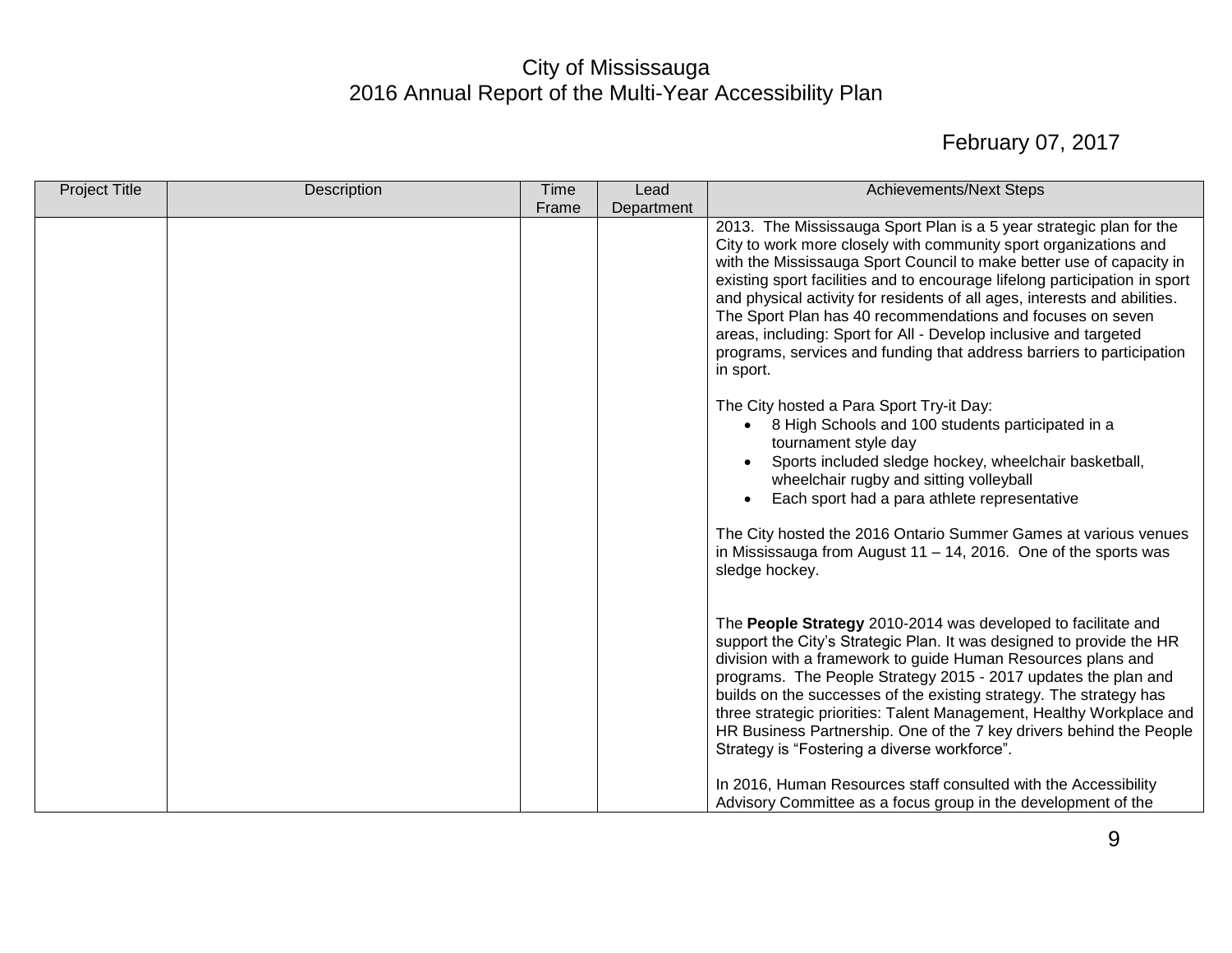| <b>Project Title</b>                                                        | Description                                                                                                                                                                                                                     | <b>Time</b> | Lead                                                                                                   | <b>Achievements/Next Steps</b>                                                                                                                                                                                                                                                                                                                                                                                                                                                                                                                                                                                                                                                                                                     |
|-----------------------------------------------------------------------------|---------------------------------------------------------------------------------------------------------------------------------------------------------------------------------------------------------------------------------|-------------|--------------------------------------------------------------------------------------------------------|------------------------------------------------------------------------------------------------------------------------------------------------------------------------------------------------------------------------------------------------------------------------------------------------------------------------------------------------------------------------------------------------------------------------------------------------------------------------------------------------------------------------------------------------------------------------------------------------------------------------------------------------------------------------------------------------------------------------------------|
|                                                                             |                                                                                                                                                                                                                                 | Frame       | Department                                                                                             |                                                                                                                                                                                                                                                                                                                                                                                                                                                                                                                                                                                                                                                                                                                                    |
|                                                                             |                                                                                                                                                                                                                                 |             |                                                                                                        | planned Workforce Diversity and Inclusion Strategy.<br>The Workforce Diversity & Inclusion Strategy is targeted for approval<br>in 2017 with implementation to begin in 2017.<br>The City of Mississauga is undergoing the creation of a new and<br>refreshed <b>Culture Master Plan</b> . The Culture Master Plan will be a<br>leading strategy document that will highlight Mississauga's vision and<br>goals for the arts, as well as recommendations for how we can<br>collectively elevate arts and culture in Mississauga. There are a<br>series of focus groups being held in January, February and March of<br>2017, along with an on line survey and a "Host Your Own Toolkit"<br>being made available in 2017.           |
| Inclusion of<br>Persons with<br>Disabilities into<br>existing<br>Committees | To encourage persons with disabilities or<br>representatives of persons with disabilities to<br>become members of City of Mississauga<br>committees, including Committees of Council;<br>and to participate in public meetings. | Ongoing     | Corporate<br>Services,<br><b>Facilities and</b><br>Property<br>Management<br>Accessibility<br>Planning | Since up to 20% of the population consists of persons with<br>disabilities, it is to be expected that there will be persons with<br>disabilities on various committees.<br>Here are some examples where persons with disabilities or<br>representatives are involved in Mississauga committees:<br>A member of the Public Vehicle Advisory Committee was a<br>past member of the Accessibility Advisory Committee.<br>A Region of Peel AAC member is a member of the<br>Mississauga Library Board.<br>The Meadowvale/River Grove Youth Advisory Committee<br>has two members with disabilities.<br>The Older Adult Advisory Panel has two members with<br>disabilities.<br>Two AAC members participate in the Lakeshore Connecting |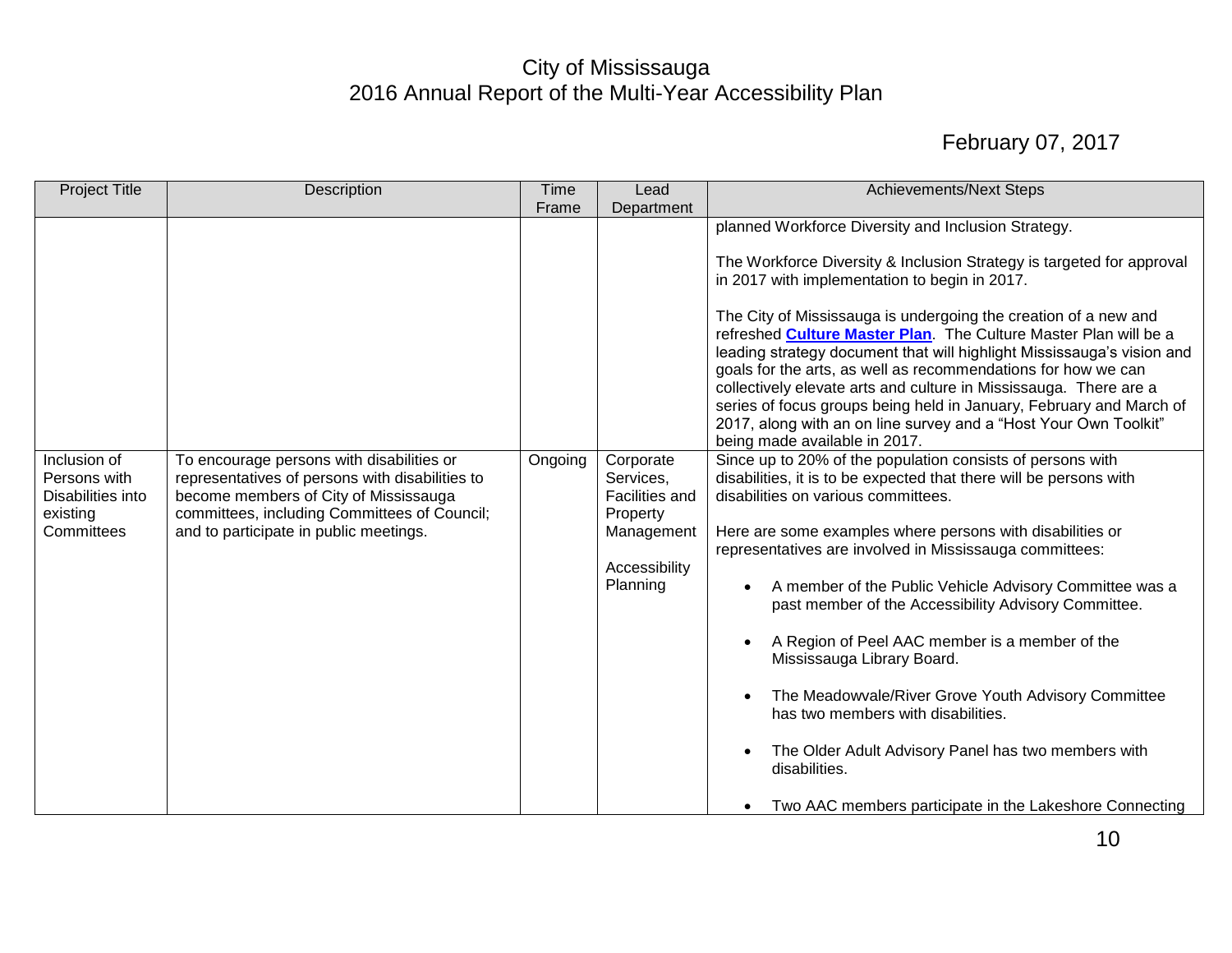| <b>Project Title</b>                                                                                     | Description                                                                                                                                                                                                                                                                                                                                                                                                                                                                                                                                                                                                                                           | <b>Time</b><br>Frame | Lead<br>Department                                                                                         | <b>Achievements/Next Steps</b>                                                                                                                                                                                                                                                                                                                                                                                                                                                                                                                                                                                                                                                                                                                                                                                                                                                                                                                                                                                                                                                                                                                                                                                                                                                                                                                                                                                                                                                                                                                                                         |
|----------------------------------------------------------------------------------------------------------|-------------------------------------------------------------------------------------------------------------------------------------------------------------------------------------------------------------------------------------------------------------------------------------------------------------------------------------------------------------------------------------------------------------------------------------------------------------------------------------------------------------------------------------------------------------------------------------------------------------------------------------------------------|----------------------|------------------------------------------------------------------------------------------------------------|----------------------------------------------------------------------------------------------------------------------------------------------------------------------------------------------------------------------------------------------------------------------------------------------------------------------------------------------------------------------------------------------------------------------------------------------------------------------------------------------------------------------------------------------------------------------------------------------------------------------------------------------------------------------------------------------------------------------------------------------------------------------------------------------------------------------------------------------------------------------------------------------------------------------------------------------------------------------------------------------------------------------------------------------------------------------------------------------------------------------------------------------------------------------------------------------------------------------------------------------------------------------------------------------------------------------------------------------------------------------------------------------------------------------------------------------------------------------------------------------------------------------------------------------------------------------------------------|
| Policy Review<br>and<br>development of<br>a statement of<br>commitment to<br>accessibility.<br>(IASR, 3) | Develop and maintain policies about how the<br>City will achieve accessibility through meeting<br>the requirements in the AODA, including the<br><b>Integrated Accessibility Standards Regulation</b><br>(IASR).<br>Review and revise as required, policies related<br>to procurement; alternate formats and<br>communication support; recruitment; employee<br>accommodation; workplace emergency<br>response; disability management and return to<br>work; performance management; career<br>development and employee redeployment.<br>This includes the regular three year review of<br>existing Corporate policies with an accessibility<br>lens. | 2013/<br>Ongoing     | Corporate<br>Services,<br>Corporate<br>Performance<br>and<br>Innovation,<br>Corporate<br>Policy<br>Analyst | <b>Communities Technical Advisory Committee.</b><br>The AAC Chairperson represents accessibility planning on<br>the International Transportation Engineers Light Standard<br>Sustainable Development Committee and on The Riverwood<br>Conservancy Garden Committee (Enabling Garden, Sensory<br>Garden Committee).<br>Accessibility Advisory Committee (AAC) members participate actively<br>in various city public meetings and surveys.<br>AAC members are invited to spread the word through their own<br>networks and encourage persons with disabilities to apply for<br>committee membership.<br>June 17, 2013 - Council approval of the updated Accessibility policy<br>to include the Built Environment. The policy describes the framework<br>for how the City will comply with the AODA requirements.<br>December 11, 2013 - The Short Term and Long Term<br>Accommodation policy was approved by Council. The revised policy<br>expanded on information on the return to work process and<br>documented individual accommodation plans.<br>July 2, 2014 - Council approved a new Employee Recruitment policy<br>that ensures each individual's accessibility needs are considered in<br>all aspects of the recruitment process.<br>June 24, 2015 – Council approved the Open Data Program policy,<br>which includes the Guiding Principles that Datasets are to be posted<br>in a format that is accessible, whenever possible. The AODA is also<br>referenced in the Legislative Requirements section.<br>September 16, 2015 - Council approved a new Culture Policy that |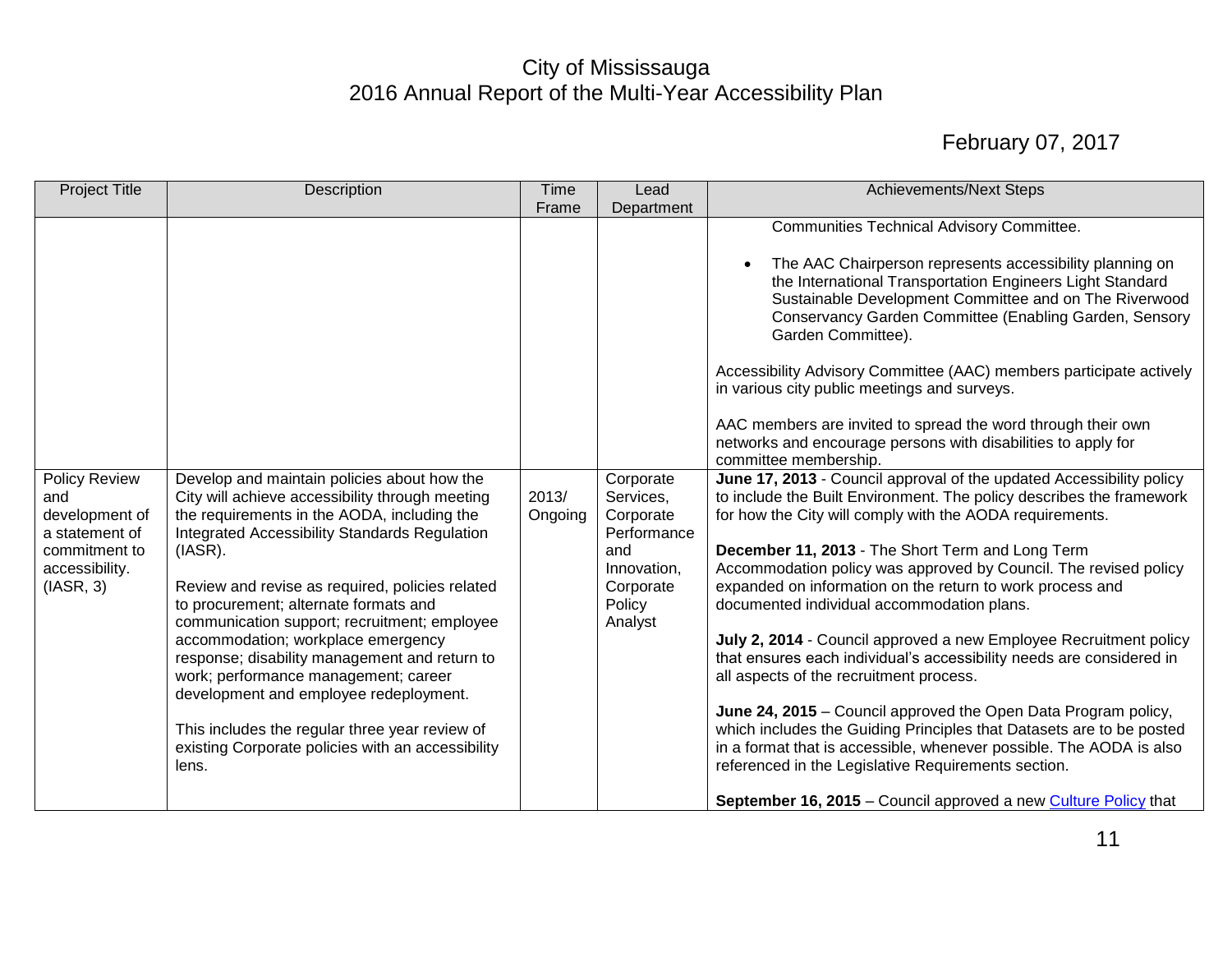| <b>Project Title</b> | Description                                                   | Time    | Lead                     | <b>Achievements/Next Steps</b>                                                                                                                                                                                                                                                                                   |
|----------------------|---------------------------------------------------------------|---------|--------------------------|------------------------------------------------------------------------------------------------------------------------------------------------------------------------------------------------------------------------------------------------------------------------------------------------------------------|
|                      |                                                               | Frame   | Department               |                                                                                                                                                                                                                                                                                                                  |
|                      |                                                               |         |                          | includes the guiding principle "Ensure Accessibility".<br>2015 - Policies related to the built environment/design of public<br>spaces were reviewed to ensure they meet the requirements of the<br>IASR. (Community Garden Site Selection; Employee Paid Parking;<br>Corporate Reports; Documentation Standards) |
|                      |                                                               |         |                          | February 2, 2016 - Council approved a new Corporate Policy -<br>Traffic Calming, which ensures that accessibility needs are<br>considered prior to proceeding with installation of Traffic Calming<br>devices.                                                                                                   |
|                      |                                                               |         |                          | March 2016 - the revised Allowable Business Expenses -<br>Employees policy includes this statement" "additional transportation<br>expenses incurred as a result of reasonable accommodation for<br>accessibility needs of employees with disabilities (e.g. accessible taxi<br>service)" are allowed.            |
|                      |                                                               |         |                          | November 9, 2016 – Council approved a revision to the Stormwater<br>Charge Subsidy policy. The subsidy is now extended to eligible low-<br>income seniors and low-income persons with disabilities.                                                                                                              |
|                      |                                                               |         |                          | December 2016:<br>Revisions to the Accessibility policy to include changes to the<br>Accessible Customer Service Standard have been completed.                                                                                                                                                                   |
|                      |                                                               |         |                          | Construction of Walkways and Sidewalks Requirements: These<br>policies will be revised to ensure they meet the Built Environment<br>standard.                                                                                                                                                                    |
| <b>By-Law Review</b> | Review and revise City by-laws with an<br>accessibility lens. | Ongoing | All<br>Departments<br>in | In 2015 and 2016, by-laws were reviewed to ensure compliance with<br>the AODA.                                                                                                                                                                                                                                   |
|                      | Existing and new City by-laws need to                         |         | conjunction              | Comments were documented along with the most recent amendment                                                                                                                                                                                                                                                    |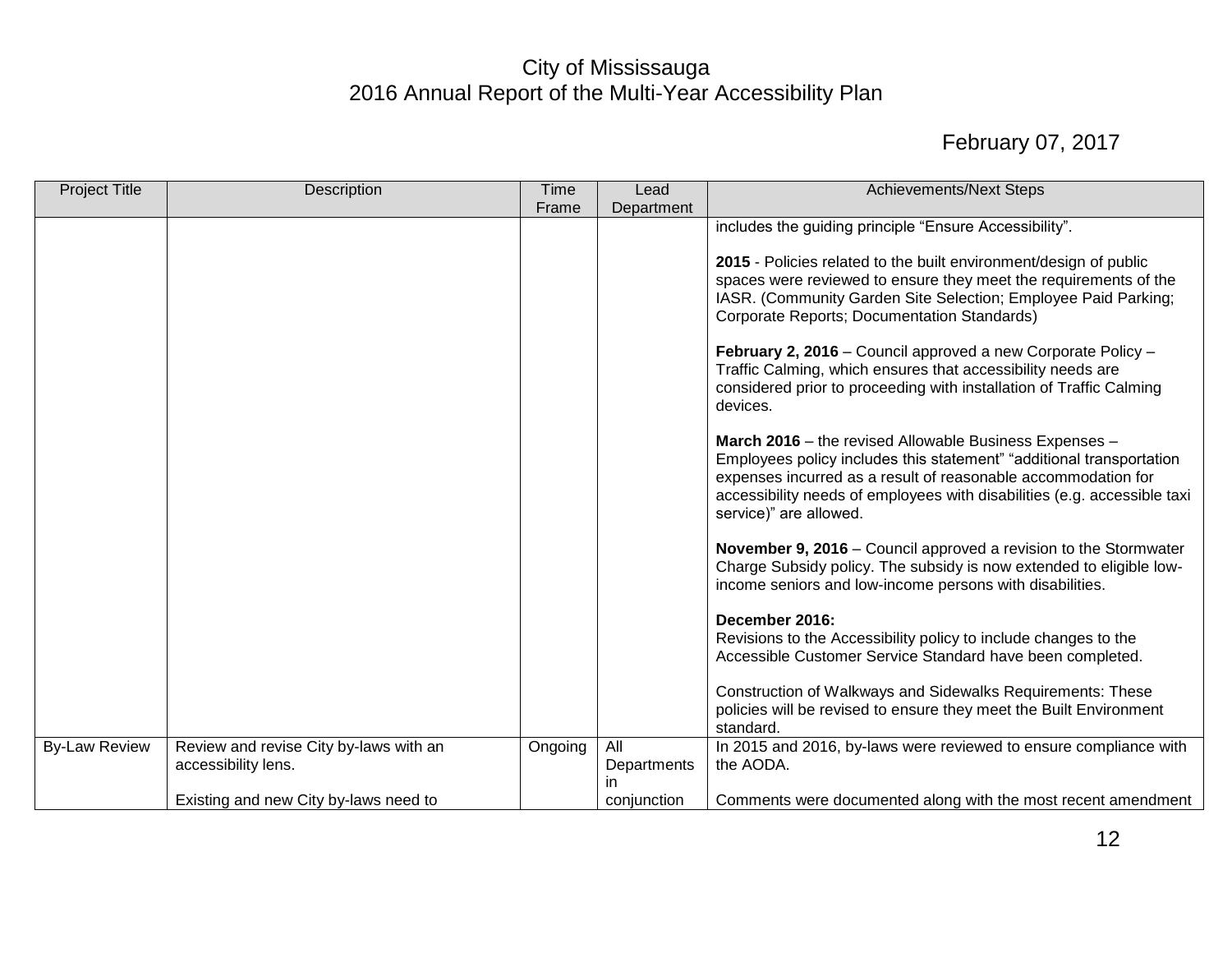| <b>Project Title</b>                                                                                                      | Description                                                                                                                                                                                                                                       | <b>Time</b><br>Frame | Lead<br>Department                                               | <b>Achievements/Next Steps</b>                                                                                                                                                                                                                                                                                                                                                                                                                                                                                                                                                                                                                                                                                                                                                                                                                                                                                                                                                                                                                                                           |
|---------------------------------------------------------------------------------------------------------------------------|---------------------------------------------------------------------------------------------------------------------------------------------------------------------------------------------------------------------------------------------------|----------------------|------------------------------------------------------------------|------------------------------------------------------------------------------------------------------------------------------------------------------------------------------------------------------------------------------------------------------------------------------------------------------------------------------------------------------------------------------------------------------------------------------------------------------------------------------------------------------------------------------------------------------------------------------------------------------------------------------------------------------------------------------------------------------------------------------------------------------------------------------------------------------------------------------------------------------------------------------------------------------------------------------------------------------------------------------------------------------------------------------------------------------------------------------------------|
|                                                                                                                           | incorporate compliance with the accessibility<br>standards under the Integrated Accessibility<br>Standards Regulation, AODA. For example,<br>Traffic By-Law, Parks by-law, Signage By-law,<br>Golf By-law etc                                     |                      | with<br>Accessibility<br>Planning                                | date. When a by-law is updated, compliance with accessibility<br>standards needs to be incorporated. For some by-laws, amendments<br>regarding proper terminology and compliance with transgender<br>issues need to be incorporated.<br>The Accessible Parking By Law #10-2016 was amended and<br>approved by Council in January 2016. It was effective March 1, 2016<br>In 2016, the Transit By-law was amended to include the change to<br>the customer service standards under the IASR, AODA, regarding<br>service animals and documentation from a regulated health<br>professional.                                                                                                                                                                                                                                                                                                                                                                                                                                                                                                |
| Procurement<br>Process<br>ensures the<br>acquisition of<br>accessible<br>goods, services<br>or facilities.<br>(IASR, 5,6) | Develop a process to incorporate accessibility<br>criteria and features when procuring or acquiring<br>goods, services, or facilities. This will include<br>accessibility features when designing, procuring<br>or acquiring self-service kiosks. | 2013                 | Corporate<br>Services,<br>Materiel<br>Management<br>Senior Buyer | The Contract Managers Guidebook was developed at a high level to<br>provide Contract Managers with advice on what accessibility means<br>to procurement. The Guidebook includes a checklist to be followed<br>when planning and conducting procurements. This Guidebook is<br>posted on the Materiel Management and the Accessibility intranet<br>sites.<br>When initiating a procurement process with a value more than<br>\$10,000, a Procurement Request Form (PRF) must be completed.<br>This form includes a statement: "Are there 'Accessibility'<br>requirements that impact this procurement?"<br>Work with Legal Services is ongoing to ensure procurement<br>agreements incorporate language related to accessibility<br>requirements.<br>The City's Tenders and Bids webpage and Biddingo.com site has<br>links to the Accessible Customer Service and Breaking Down<br>Barriers: Understanding the Integrated Accessibility Standards<br>Regulation (IASR) booklets under the related policies section. This<br>provides valuable information about the AODA requirements to |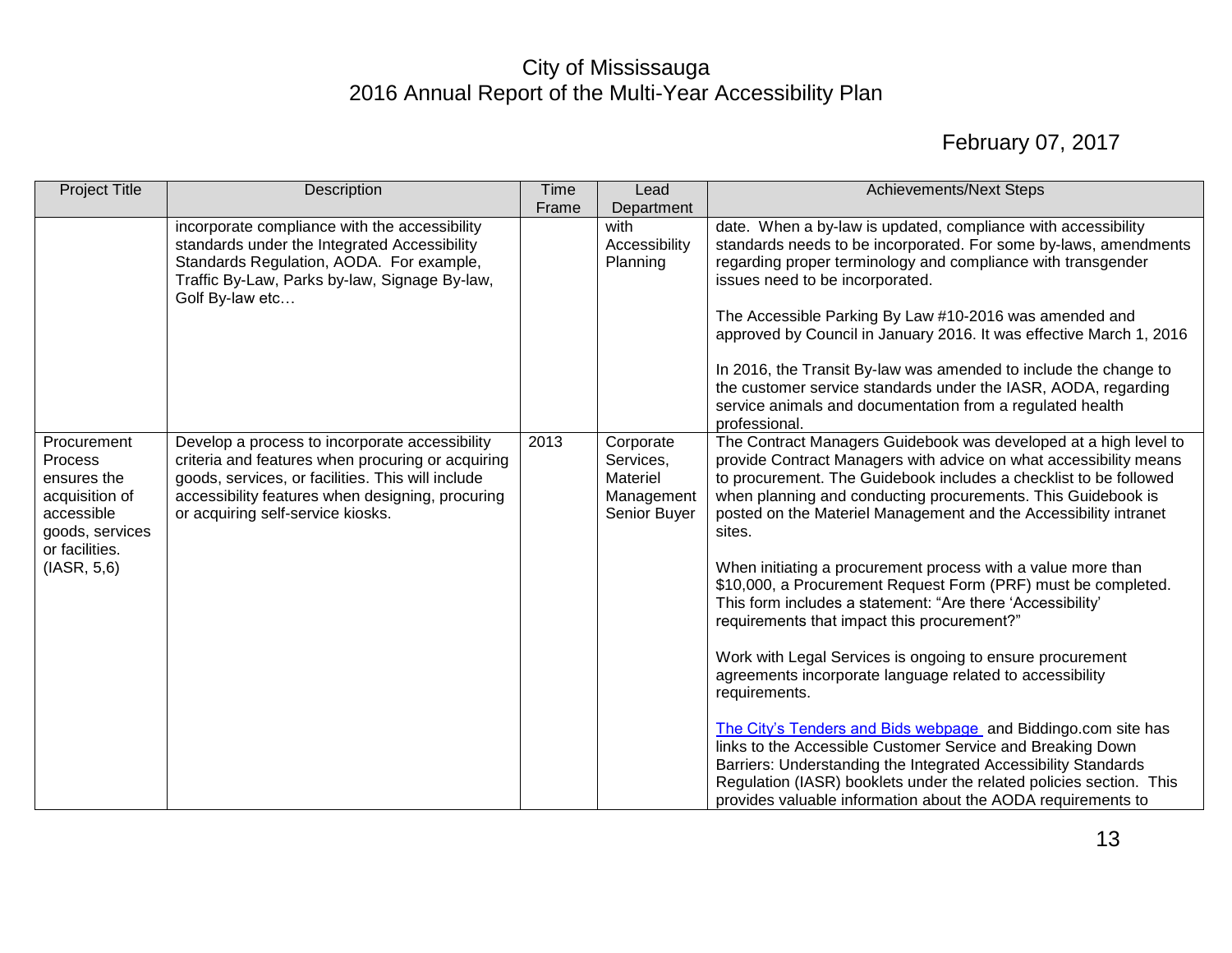| <b>Project Title</b>                                              | Description                                                                                                                                                                                                                                                                                                                                                                              | <b>Time</b>                       | Lead                                                                                                            | <b>Achievements/Next Steps</b>                                                                                                                                                                                                                                                                                                                                                                                                                                                                                                                                                                                                                                                                                                              |
|-------------------------------------------------------------------|------------------------------------------------------------------------------------------------------------------------------------------------------------------------------------------------------------------------------------------------------------------------------------------------------------------------------------------------------------------------------------------|-----------------------------------|-----------------------------------------------------------------------------------------------------------------|---------------------------------------------------------------------------------------------------------------------------------------------------------------------------------------------------------------------------------------------------------------------------------------------------------------------------------------------------------------------------------------------------------------------------------------------------------------------------------------------------------------------------------------------------------------------------------------------------------------------------------------------------------------------------------------------------------------------------------------------|
|                                                                   |                                                                                                                                                                                                                                                                                                                                                                                          | Frame                             | Department                                                                                                      |                                                                                                                                                                                                                                                                                                                                                                                                                                                                                                                                                                                                                                                                                                                                             |
|                                                                   |                                                                                                                                                                                                                                                                                                                                                                                          |                                   |                                                                                                                 | vendors who do work on behalf of the City.                                                                                                                                                                                                                                                                                                                                                                                                                                                                                                                                                                                                                                                                                                  |
|                                                                   |                                                                                                                                                                                                                                                                                                                                                                                          |                                   |                                                                                                                 |                                                                                                                                                                                                                                                                                                                                                                                                                                                                                                                                                                                                                                                                                                                                             |
|                                                                   |                                                                                                                                                                                                                                                                                                                                                                                          |                                   |                                                                                                                 | IASR Staff Training further reinforces this requirement.                                                                                                                                                                                                                                                                                                                                                                                                                                                                                                                                                                                                                                                                                    |
| Training on the<br>IASR and<br>Human Rights<br>Code.<br>(IASR, 7) | Develop, deliver and coordinate mandatory<br>accessibility training applicable to all employees,<br>volunteers and 3 <sup>rd</sup> parties (i.e. face-to-face, e-<br>learning, job-aids) and communication tactics.<br>Note: Accessible Customer Service Training<br>was initiated in 2008, and is tracked below under<br>the Accessible Customer Service initiatives.                   | $2013 -$<br>2014<br>and<br>beyond | Corporate<br>Services,<br>Human<br>Resources,<br>Manager,<br>Learning and<br>Organization-<br>al<br>Development | Continue to deliver City customized mandatory accessibility training<br>applicable to all employees (i.e. face-to-face, e-learning, job-aids)<br>and communication tactics to support the implementation of training.<br>Continue to design and develop additional Manager/Supervisor<br>training to support the successful implementation of IASR standards,<br>in particular elements of the Employment standard including<br>accommodation and return to work requirements.<br>Trained 55 Planning & Building Staff (Development and Design<br>Section) on Universal Design, how to guide someone who is blind<br>and did experiential learning (using wheelchairs and white canes with                                                  |
| Communication                                                     | Continued implementation of a communication                                                                                                                                                                                                                                                                                                                                              | Ongoing                           | Corporate                                                                                                       | blind folds) to experience having a disability in the built environment.<br>The City's Accessibility Communications Strategy supports the City's                                                                                                                                                                                                                                                                                                                                                                                                                                                                                                                                                                                            |
| Strategy                                                          | campaign to increase awareness of accessibility<br>issues and to inform staff and the public about<br>issues related to persons with disabilities.<br>Ongoing tactics to be implemented such as:<br>news releases, articles in Councillors'<br>newsletters, City Managers sessions, e-<br>newsletters, highlight International Day of<br>Persons with Disabilities, website information. |                                   | Services,<br>Communi-<br>cations                                                                                | Accessibility Plan.<br>The communications plan outlines a strategy and tactics designed to<br>ensure that residents understand accessibility improvements the City<br>has made (including those required by legislation) and that staff are<br>aware of their responsibilities, associated training opportunities and<br>resources available to ensure the City complies with requirements.<br>Accessibility information will be rolled out twice per year for staff and<br>the public: in late May/early June during National Access Awareness<br>Week and in early December on International Day of Persons with<br>Disabilities.<br>Achievements in 2016 include:<br>Hosted the 2016 Ontario Summer Games with sport of<br>sledge hockey |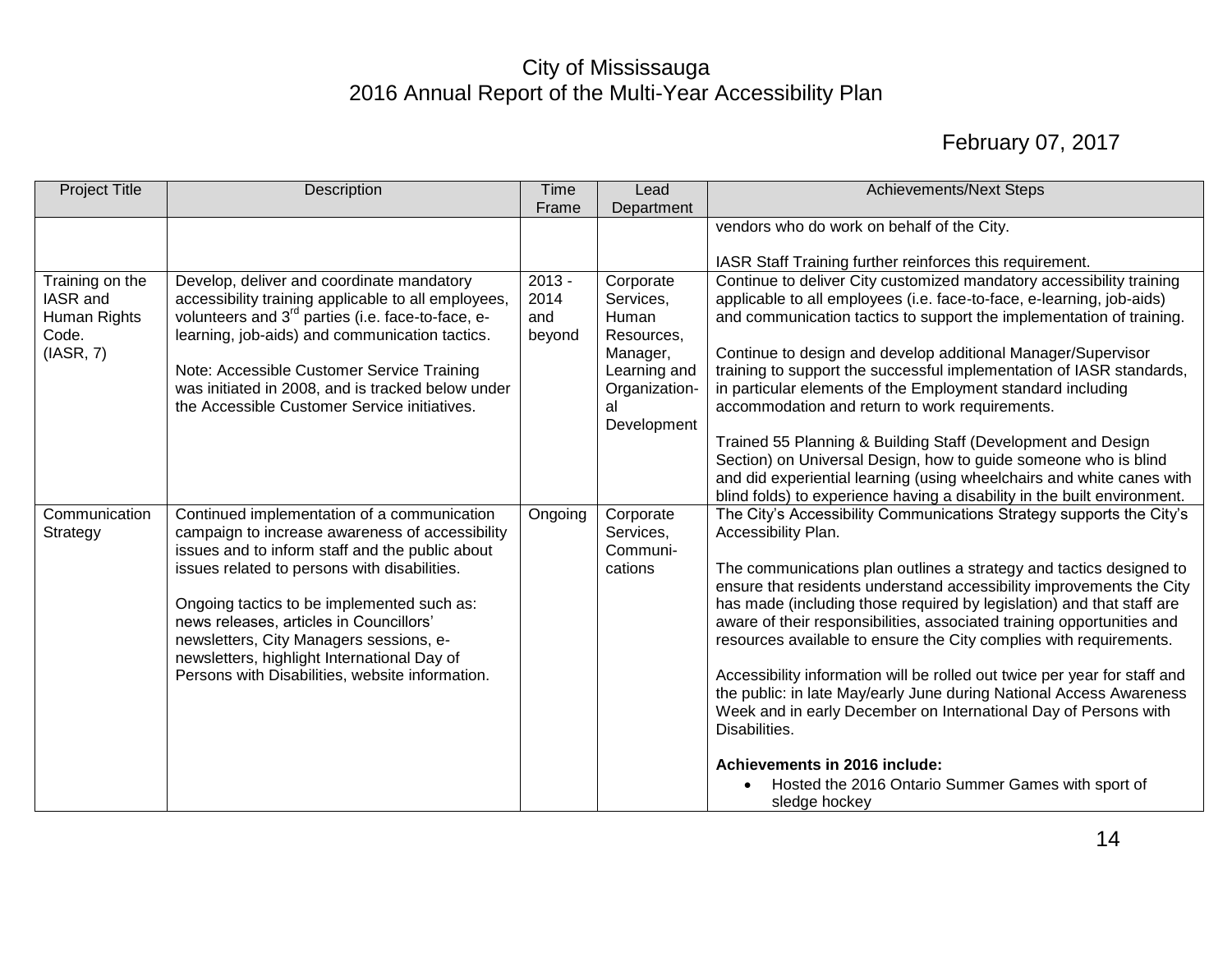| <b>Project Title</b><br><b>Time</b><br>Description<br><b>Achievements/Next Steps</b><br>Lead                                                                                                                                                                                                                                                                                                                                                                                                                                                                                                                                                                                                                                                                                                                                                                                                                                                                                                                                                                                                                                                                                                                                                                                                                                                                                                                                                                                                                                                                                                                                                                                                                                                                        |  |
|---------------------------------------------------------------------------------------------------------------------------------------------------------------------------------------------------------------------------------------------------------------------------------------------------------------------------------------------------------------------------------------------------------------------------------------------------------------------------------------------------------------------------------------------------------------------------------------------------------------------------------------------------------------------------------------------------------------------------------------------------------------------------------------------------------------------------------------------------------------------------------------------------------------------------------------------------------------------------------------------------------------------------------------------------------------------------------------------------------------------------------------------------------------------------------------------------------------------------------------------------------------------------------------------------------------------------------------------------------------------------------------------------------------------------------------------------------------------------------------------------------------------------------------------------------------------------------------------------------------------------------------------------------------------------------------------------------------------------------------------------------------------|--|
| Department<br>Frame                                                                                                                                                                                                                                                                                                                                                                                                                                                                                                                                                                                                                                                                                                                                                                                                                                                                                                                                                                                                                                                                                                                                                                                                                                                                                                                                                                                                                                                                                                                                                                                                                                                                                                                                                 |  |
| Highlighted Mississauga sledge hockey athlete on<br>$\circ$<br>social media and assisted with getting her featured<br>on InSauga TV segment<br>Kick-off event provided try it activities for students<br>$\circ$<br>such as sitting volleyball<br>Promotion of World Mental Health Day with #BellLetsTalk<br>$\bullet$<br>Meadowvale Community Centre and Library officially opens<br>with improved accessibility features<br>Supporting communications with official opening,<br>$\circ$<br>news release and social media messaging<br>Meadowvale Community Centre and Library wins March of<br>Dimes Canada Award of Merit for Barrier-Free Design<br>Supporting communications with news release and<br>$\circ$<br>social media messaging<br>Various media features on Meadowvale Community Centre<br>and Library and its accessibility features, including media<br>tours<br>CBC's Our Toronto filmed a segment featuring Meadowvale<br>$\bullet$<br>Community Centre and Library's accessibility features with<br>interviews of Councillor Saito and Director of Recreation,<br>Shari Lichterman<br>Social media messaging for International Day of Persons<br>$\bullet$<br>with Disabilities<br>Continuous updates to both the external website and internal<br>intranet site to ensure staff and the public have easy access<br>to the information they need about accessibility in the City<br>Continue to promote City accessibility initiatives (e.g.<br><b>Windrow Snow Clearing)</b><br>Promotion of Older Adult initiatives in the City, including<br>$\bullet$<br>Older Adult Expo, community member positions for the Older<br>Adult Advisory Panel, Older Adult open house at Fire Station<br>112, Mississauga Senior's Centre Technology & Healthy |  |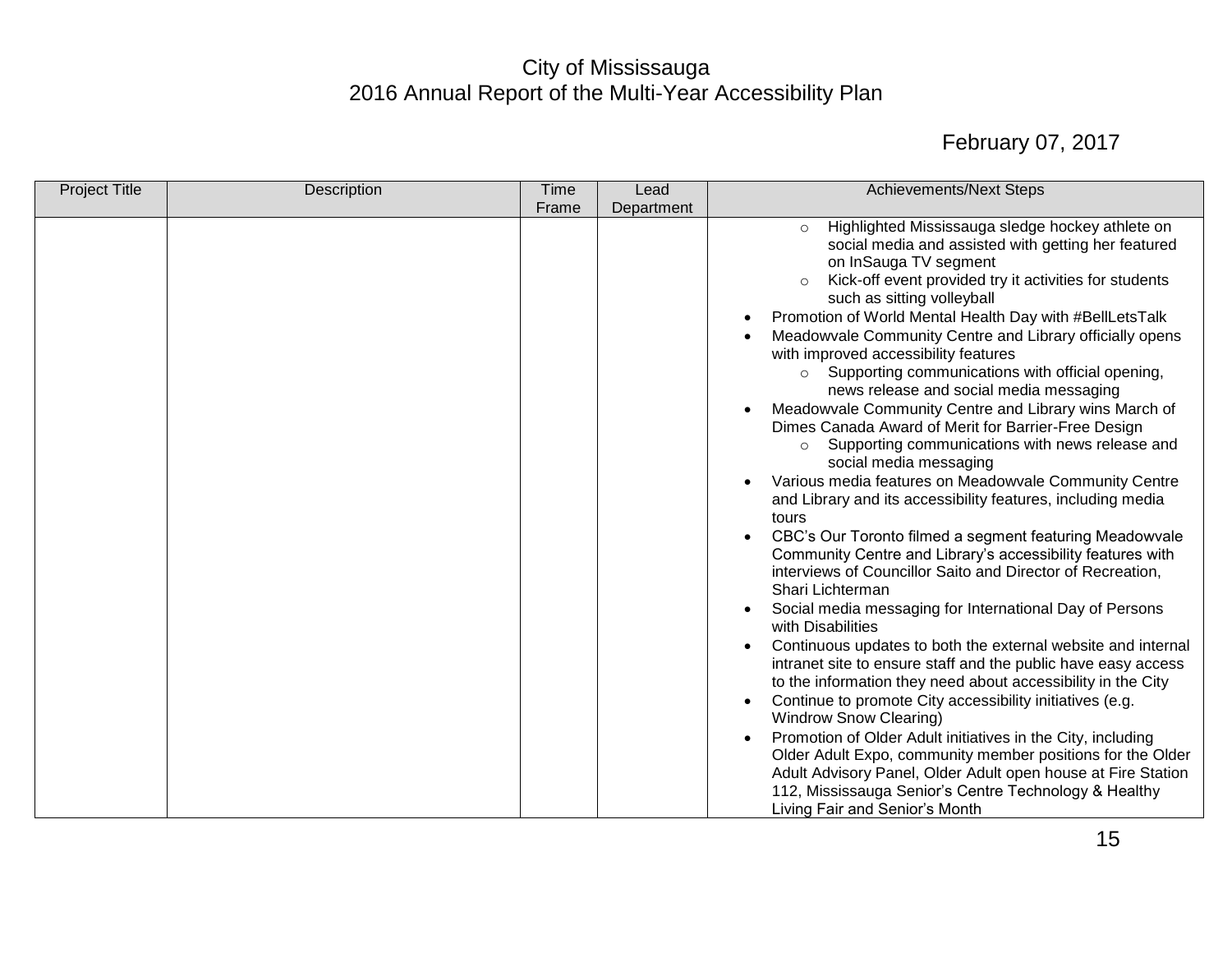| <b>Project Title</b> | Description | <b>Time</b> | Lead       | <b>Achievements/Next Steps</b>                                                                                                                                                                                                                                                                                                                                                                                                                                                                                                                                                                                                                                                                                                                                                                                                                                                                                                                                                                                                                                                                                                                                                                                                                                                                                                                                                                                                                                                                                                                                                                                                                                                 |
|----------------------|-------------|-------------|------------|--------------------------------------------------------------------------------------------------------------------------------------------------------------------------------------------------------------------------------------------------------------------------------------------------------------------------------------------------------------------------------------------------------------------------------------------------------------------------------------------------------------------------------------------------------------------------------------------------------------------------------------------------------------------------------------------------------------------------------------------------------------------------------------------------------------------------------------------------------------------------------------------------------------------------------------------------------------------------------------------------------------------------------------------------------------------------------------------------------------------------------------------------------------------------------------------------------------------------------------------------------------------------------------------------------------------------------------------------------------------------------------------------------------------------------------------------------------------------------------------------------------------------------------------------------------------------------------------------------------------------------------------------------------------------------|
|                      |             | Frame       | Department |                                                                                                                                                                                                                                                                                                                                                                                                                                                                                                                                                                                                                                                                                                                                                                                                                                                                                                                                                                                                                                                                                                                                                                                                                                                                                                                                                                                                                                                                                                                                                                                                                                                                                |
|                      |             |             |            | Supporting communications for the 2016 Exceptional<br>$\bullet$<br>Accessible Customer Service Awards<br>Supporting communications for the 2016 Mississauga Urban<br>Design Awards. Awards incorporates accessibility into the<br>judging criteria<br>Supporting communications with news release and<br>$\circ$<br>social media messaging (including People's Choice<br>Awards voting on Facebook)<br>Partnered with Crohn's and Colitis Canada to supply all<br>$\bullet$<br>facility washroom locations for its GoHere Washroom Finder<br>App<br>Supported Mississauga Fire and Emergency Services' Road<br>$\bullet$<br>to Mental Health (R2MH) training through traditional and<br>social media efforts<br>The topic for the City Manager's emessage to staff was "An<br>$\bullet$<br>Accessible City for All". This highlighted the City's<br>accessibility milestones.<br>The Civic Centre Clock Tower was lit at various times<br>throughout the year to highlight various causes. Some of<br>these causes are related to accessibility. For example:<br>March 26, 2016 - Purple Day - Epilepsy<br>$\circ$<br>April 4, 2016 - "Raise the Flag for Autism" day<br>May 12, 2016 - Fibromyalgia Day<br>$\circ$<br>June 2, 2016 - World Eating Disorder Day<br>$\circ$<br>May 19, 2016 - World IBD Day<br>$\circ$<br>September 18, 2016 - Mitochondrial Awareness Week<br>$\circ$<br>October 10, 2016 - Mental Health Day<br>$\circ$<br>October 7, 2016 - Trigeminal Neuralgia Day<br>$\circ$<br><b>Accessibility Planning Displays:</b><br>$\bullet$<br>City Leadership Conference for<br>$\circ$<br>Managers/Supervisors<br>Resources Fair for Persons with Disabilities |
|                      |             |             |            | <b>Councillor Pat Saito's Seniors Fair</b><br>$\circ$                                                                                                                                                                                                                                                                                                                                                                                                                                                                                                                                                                                                                                                                                                                                                                                                                                                                                                                                                                                                                                                                                                                                                                                                                                                                                                                                                                                                                                                                                                                                                                                                                          |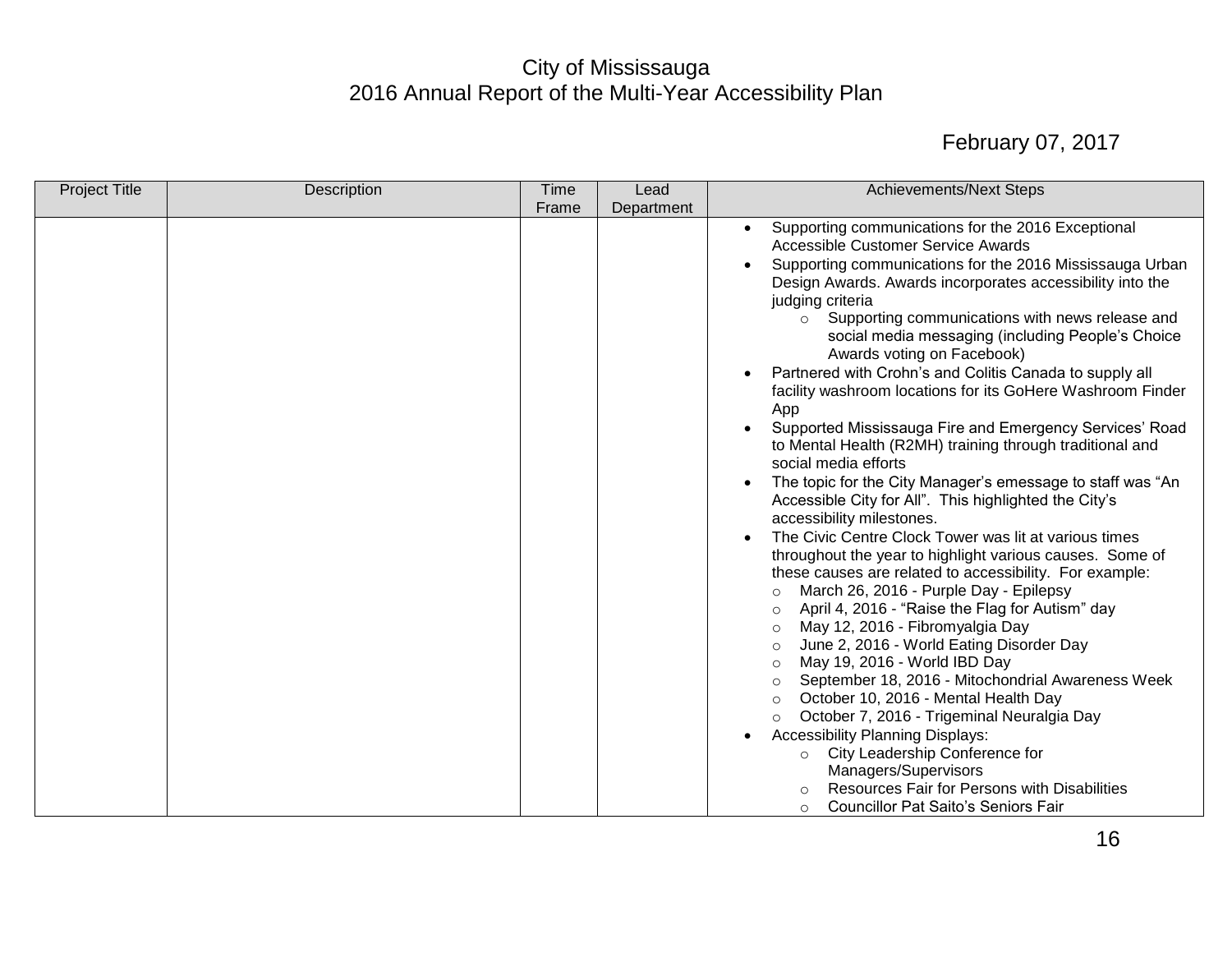| <b>Project Title</b>    | Description                                                                                                                                                                                                                                | Time                     | Lead                                                                                            | <b>Achievements/Next Steps</b>                                                                                                                                                                                                                                                                                                                                                                                                                                                                                                                                                                                                                                                                                                                                                                                                                                                                                                                                                                  |
|-------------------------|--------------------------------------------------------------------------------------------------------------------------------------------------------------------------------------------------------------------------------------------|--------------------------|-------------------------------------------------------------------------------------------------|-------------------------------------------------------------------------------------------------------------------------------------------------------------------------------------------------------------------------------------------------------------------------------------------------------------------------------------------------------------------------------------------------------------------------------------------------------------------------------------------------------------------------------------------------------------------------------------------------------------------------------------------------------------------------------------------------------------------------------------------------------------------------------------------------------------------------------------------------------------------------------------------------------------------------------------------------------------------------------------------------|
|                         |                                                                                                                                                                                                                                            | Frame                    | Department                                                                                      |                                                                                                                                                                                                                                                                                                                                                                                                                                                                                                                                                                                                                                                                                                                                                                                                                                                                                                                                                                                                 |
|                         |                                                                                                                                                                                                                                            |                          |                                                                                                 | Bring Your Kid to Work Day<br>$\circ$<br><b>Ontario Summer Games</b><br>$\circ$                                                                                                                                                                                                                                                                                                                                                                                                                                                                                                                                                                                                                                                                                                                                                                                                                                                                                                                 |
|                         |                                                                                                                                                                                                                                            |                          |                                                                                                 | <b>Next Steps for 2017:</b><br>Continue to expand plain language training<br>$\bullet$<br>Continue to promote development of accessible online and<br>hard copy documents and other informational materials<br>Continue to promote City accessibility initiatives, including<br>accessibility of City venues and programs<br>Continue to support and promote National Access<br>Awareness Week, International Day of Persons with<br>Disabilities and World Mental Health Day<br>Continue to support Older Adult initiatives and events in the<br>$\bullet$<br>City<br>Continue to promote opportunities for engagement on<br>accessibility<br>Continue to communicate opportunities for job-specific<br>$\bullet$<br>training as required<br>Work towards implementing Wi-Fi signage at City facilities<br>$\bullet$<br>Work towards placing signage/wayfinding for C Banquets<br>$\bullet$<br>Work towards enhancing communications with disability<br>groups during an emergency (e.g. fire) |
| Accessibility<br>Awards | The integration of accessibility criteria into<br>existing City of Mississauga internal awards<br>programs.<br>Investigate partnering with a community based<br>organization for the implementation of an<br>accessibility awards program. | 2013/<br>Ongoing<br>2015 | Corporate<br>Services,<br>Facilities and<br>Property<br>Management<br>Accessibility<br>Planning | The 2016 Exceptional Accessible Customer Service Awards (an<br>internal award program) were given out at the July 6, 2016 Council<br>meeting. These three award winners went above and beyond to<br>provide accessible customer service:<br>Emily Pattenick, Recreation Program Leader who runs a gym<br>$\bullet$<br>and swim program for students with disabilities, provided<br>individual assistance to participants of the program.<br>Linda Northcott, Aquatics Supervisor, made accommodations<br>for participants in an aquatics program by booking the                                                                                                                                                                                                                                                                                                                                                                                                                                 |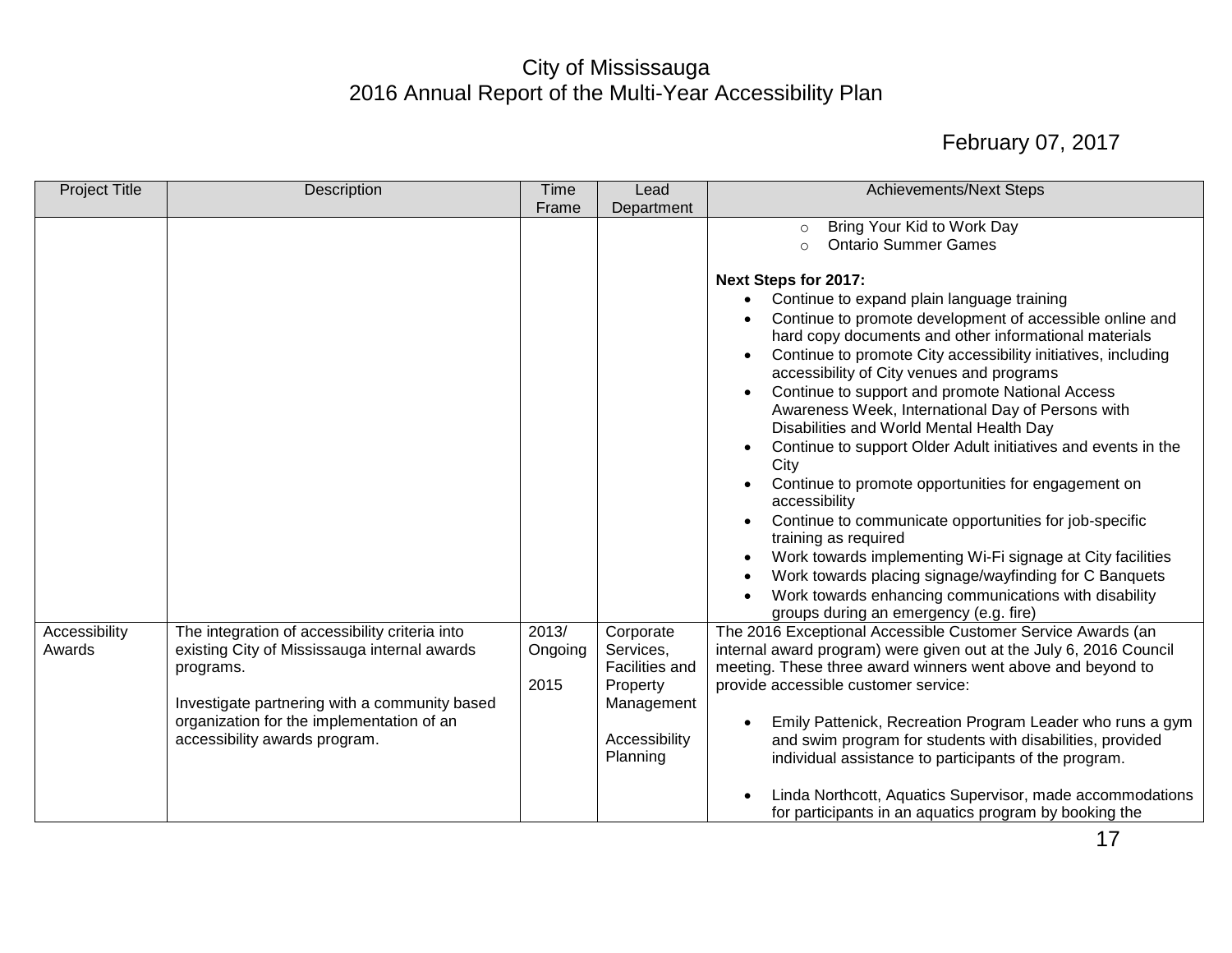| <b>Project Title</b>                         | Description                                                                                                        | Time                        | Lead                                                 | <b>Achievements/Next Steps</b>                                                                                                                                                                                                                                                                                                                                            |
|----------------------------------------------|--------------------------------------------------------------------------------------------------------------------|-----------------------------|------------------------------------------------------|---------------------------------------------------------------------------------------------------------------------------------------------------------------------------------------------------------------------------------------------------------------------------------------------------------------------------------------------------------------------------|
|                                              |                                                                                                                    | Frame                       | Department                                           |                                                                                                                                                                                                                                                                                                                                                                           |
|                                              |                                                                                                                    |                             |                                                      | therapeutic pool for them and ensuring a specific instructor<br>would be available to provide consistency.                                                                                                                                                                                                                                                                |
|                                              |                                                                                                                    |                             |                                                      | Nelly Youkakin, Fitness Instructor, provides visual and verbal<br>prompts and other individual accommodations while teaching<br>fitness classes.                                                                                                                                                                                                                          |
|                                              |                                                                                                                    |                             |                                                      | The Mississauga Urban Design Awards are held every 2 years.<br>These awards incorporate accessibility into the judging criteria. In<br>2016, the following City facilities received an Urban Design Award:                                                                                                                                                                |
|                                              |                                                                                                                    |                             |                                                      | Streetsville Village Square - Award of Excellence<br>Fire Station 119 and Peel Regional Paramedic Satellite<br>Station - Award of Merit for Quality and Green Initiatives                                                                                                                                                                                                 |
|                                              |                                                                                                                    |                             |                                                      | Check out the website for photos and nominations from the 2016<br><b>Urban Design Awards</b>                                                                                                                                                                                                                                                                              |
| <b>National Access</b><br>Awareness<br>Event | Plan and implement an event to support<br>National Access Awareness Week (last week of<br>May/first week of June). | Every 2<br>years.<br>Next   | Corporate<br>Services,<br>Facilities and<br>Property | A City of Mississauga National Access Awareness Week Event has<br>been held every year from 2009 to 2013. In 2013, it was decided to<br>host the event every two years.                                                                                                                                                                                                   |
|                                              |                                                                                                                    | event<br>will be in<br>2017 | Management<br>Accessibility<br>Planning              | On June 5, 2017 from 11 am - 3 pm, in the Great Hall, City Hall, the<br>Mississauga Accessibility Advisory Committee and City Staff will be<br>hosting the National Access Awareness Event: Promoting Inclusion<br>for All. Canada's 150 <sup>th</sup> Anniversary theme will be woven into the<br>event by showing staff and the public the City's past and future plans |
|                                              |                                                                                                                    |                             |                                                      | regarding improving accessibility for everyone.                                                                                                                                                                                                                                                                                                                           |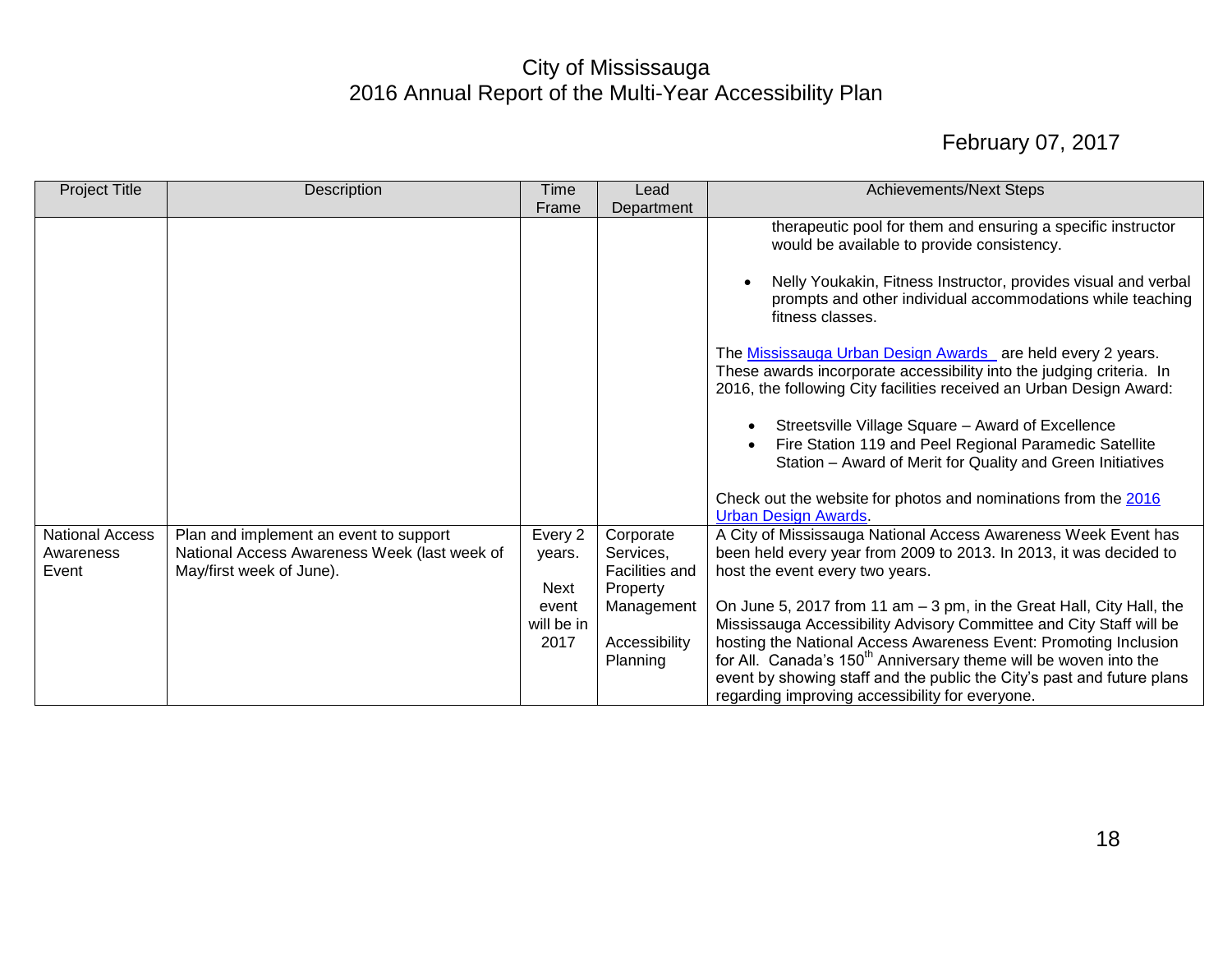## February 07, 2017

<span id="page-19-0"></span>

| <b>Project Title</b>                                           | Description                                                                                                                                                                                                                                                                                                                                  | Time            | Lead                                                                                                                                               | <b>Achievements/Next Steps</b>                                                                                                                                                                                                                                                                                                                                                                                                                                                                                                                                                                                                  |
|----------------------------------------------------------------|----------------------------------------------------------------------------------------------------------------------------------------------------------------------------------------------------------------------------------------------------------------------------------------------------------------------------------------------|-----------------|----------------------------------------------------------------------------------------------------------------------------------------------------|---------------------------------------------------------------------------------------------------------------------------------------------------------------------------------------------------------------------------------------------------------------------------------------------------------------------------------------------------------------------------------------------------------------------------------------------------------------------------------------------------------------------------------------------------------------------------------------------------------------------------------|
|                                                                |                                                                                                                                                                                                                                                                                                                                              | Frame           | Department                                                                                                                                         |                                                                                                                                                                                                                                                                                                                                                                                                                                                                                                                                                                                                                                 |
| Accessible<br>Customer<br>Service<br>Training<br>(IASR, 80.49) | Monitor the sustainment plan for Accessible<br><b>Customer Service Training for staff, volunteers</b><br>and 3 <sup>rd</sup> party agencies, in order to continue to<br>comply with the Accessibility for Ontarians with<br>Disabilities Act (AODA), Integrated Accessibility<br><b>Standards Regulation, Customer Service</b><br>Standards. | Ongoing         | Corporate<br>Services,<br>Facilities and<br>Property<br>Management<br>Accessibility<br>Planning and<br>Human<br>Resources,<br>Talent<br>Management | On an ongoing basis, new full and part time staff, and volunteers<br>receive Accessible Customer Service training.<br>The eLearning module was updated to reflect the new Accessible<br>Customer Service Standard changes.<br>Next Steps for 2017 include a full refresh of the eLearning module<br>which will include improved accessibility of the module for staff and<br>volunteers with vision disabilities.<br>Specific targeted training sessions or meeting discussions regarding<br>serving customers with disabilities is available upon request.<br>500 Ontario Summer Games Volunteers were trained face to face on |
| Accessible                                                     | Review of elections manuals, training,                                                                                                                                                                                                                                                                                                       | Ongoing         | Corporate                                                                                                                                          | accessible customer service.<br>Inclusion and accessibility training was provided to all summer<br>recreation staff.<br>Two separate training sessions were delivered to MiWay Customer<br>Service staff regarding accessible customer Service. This training<br>included experiential learning.<br>Accessibility Planning, Transit Enforcement, Transit Planning and<br>MiWay Customer Service delivered outreach training to MiWay<br>Operators at the Central Parkway and Malton Garages to reinforce<br>accessible customer service requirements.<br>A Report titled "Accessible Municipal Elections" was attached to the   |
| Elections                                                      | technology and software in preparation for<br>Municipal Elections.                                                                                                                                                                                                                                                                           | Next<br>General | Services,<br>Office of the<br>City Clerk,                                                                                                          | 2014 Annual Report of the Multi - Year Accessibility Plan.<br>In a Corporate Report dated August 25, 2015, provided to the                                                                                                                                                                                                                                                                                                                                                                                                                                                                                                      |

## **Accessible Customer Service Initiatives**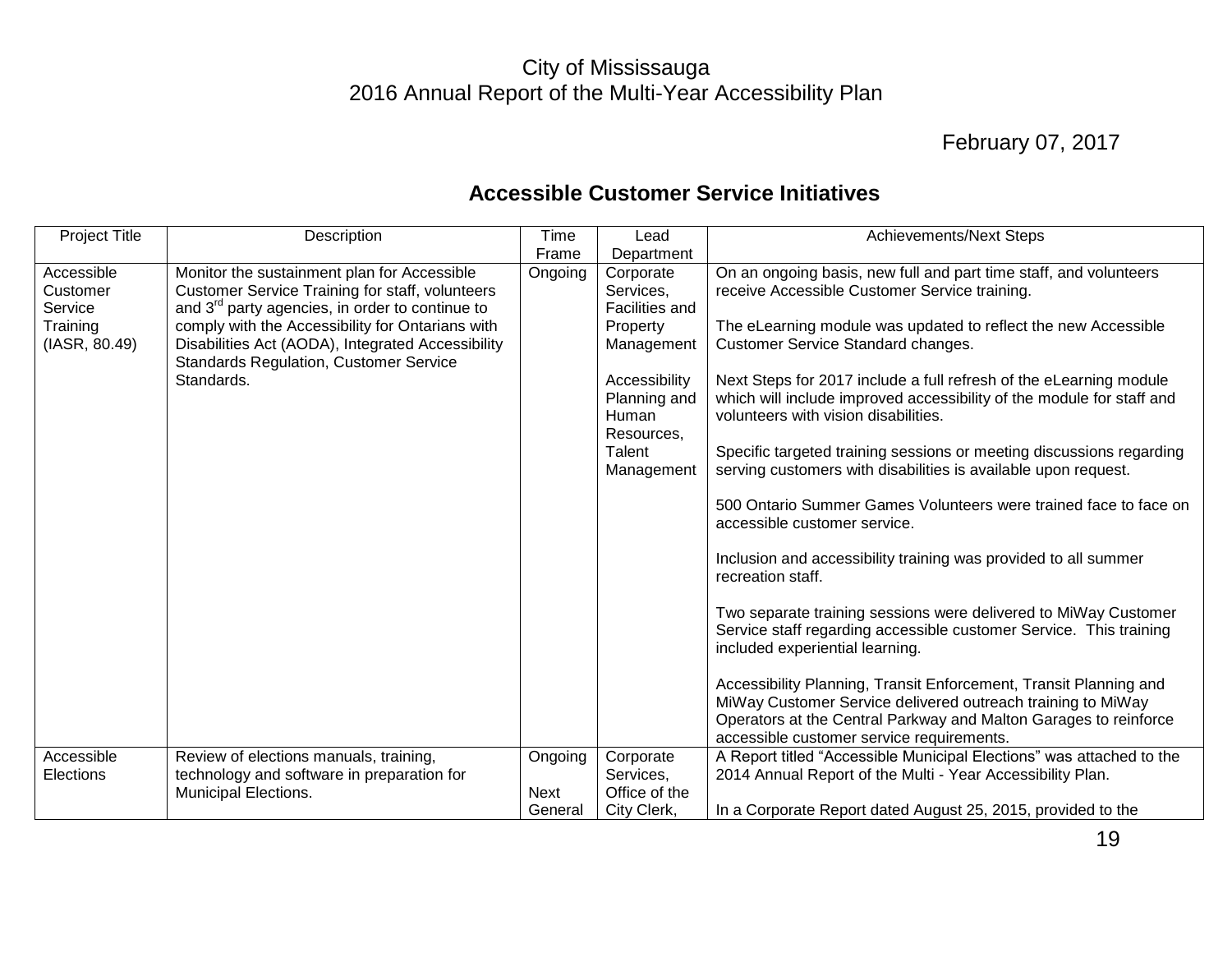| Implementation of the work plan for next | Munici-    | Director,    | Governance Committee (Item 6), titled: "2014 City of Mississauga       |
|------------------------------------------|------------|--------------|------------------------------------------------------------------------|
| Municipal Election.                      | pal        | Legislative  | Municipal Election, 2015 City of Mississauga Municipal By-Election     |
|                                          | Election   | Services and | review and technology options for future Municipal Elections", these   |
|                                          | will be in | Clerk        | comments were included in relation to accessibility:                   |
|                                          | 2018.      |              |                                                                        |
|                                          |            |              | The Elections Office is committed to the accessibility of Elections in |
|                                          |            |              | the City of Mississauga. During the 2014 General Election and 2015     |
|                                          |            |              | By-election 3 key areas were focused on to ensure accessibility        |
|                                          |            |              | including customer service, communication of information and           |
|                                          |            |              | physical barriers. A variety of tools were used to mitigate these      |
|                                          |            |              | barriers including accessible customer service training for election   |
|                                          |            |              | workers, accessible voting machines, and the examination of all        |
|                                          |            |              | polling locations to ensure that each location met with accessibility  |
|                                          |            |              | standards.                                                             |
|                                          |            |              |                                                                        |
|                                          |            |              |                                                                        |
|                                          |            |              | At its meeting on January 14, 2015, General Committee considered a     |
|                                          |            |              | Corporate Report dated December 8, 2014 from the Commissioner of       |
|                                          |            |              | Corporate Services and Chief Financial Officer entitled Accessible     |
|                                          |            |              | Municipal Elections regarding the accessibility of the 2014 General    |
|                                          |            |              | Election (Appendix 2 of the August 25, 2015 Corporate Report).         |
|                                          |            |              | Measures used to mitigate barriers to accessibility during the 2014    |
|                                          |            |              | General Election were also utilized during the 2015 By-election.       |
|                                          |            |              |                                                                        |
|                                          |            |              | Accessibility improvements for future elections include:               |
|                                          |            |              | An online application process for election workers                     |
|                                          |            |              | Internet based training modules                                        |
|                                          |            |              | Internet voting                                                        |
|                                          |            |              | Investigate the possibility of "Vote Anywhere" and/or "Vote            |
|                                          |            |              | Anywhere in your Ward" for the 2018 General Election.                  |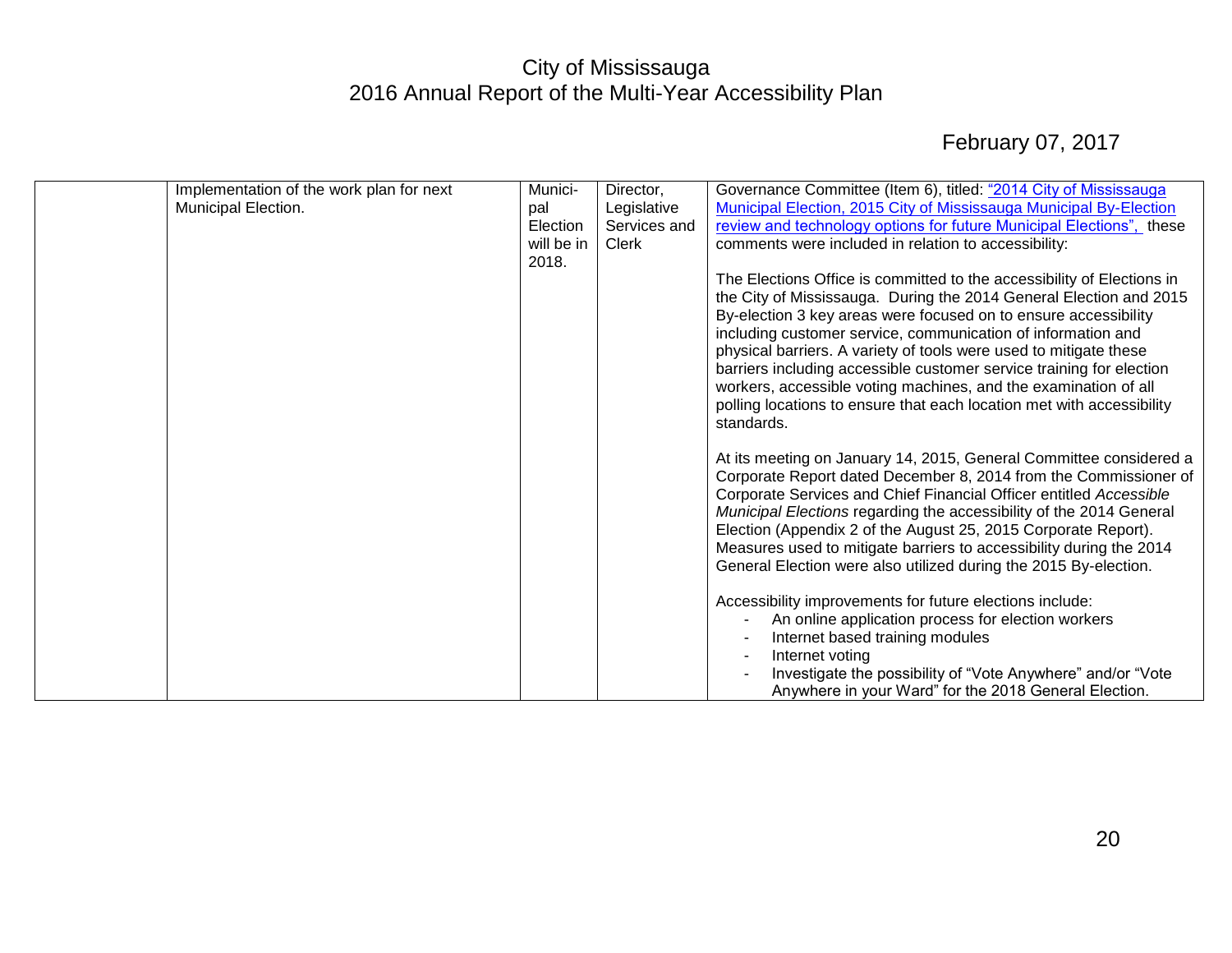## February 07, 2017

21

#### **Accessible Information and Communications Initiatives**

<span id="page-21-0"></span>

| <b>Project Title</b>                                                 | Description                                                                                                                                                                                                                       | Time             | Lead                                                                              | <b>Achievements/Next Steps</b>                                                                                                                                                                                                                                                                                                                                                                                                                                                                                                                                                                                                                                                                                                                                                                                                                                                                                                                                                                                                                                   |
|----------------------------------------------------------------------|-----------------------------------------------------------------------------------------------------------------------------------------------------------------------------------------------------------------------------------|------------------|-----------------------------------------------------------------------------------|------------------------------------------------------------------------------------------------------------------------------------------------------------------------------------------------------------------------------------------------------------------------------------------------------------------------------------------------------------------------------------------------------------------------------------------------------------------------------------------------------------------------------------------------------------------------------------------------------------------------------------------------------------------------------------------------------------------------------------------------------------------------------------------------------------------------------------------------------------------------------------------------------------------------------------------------------------------------------------------------------------------------------------------------------------------|
|                                                                      |                                                                                                                                                                                                                                   | Frame            | Department                                                                        |                                                                                                                                                                                                                                                                                                                                                                                                                                                                                                                                                                                                                                                                                                                                                                                                                                                                                                                                                                                                                                                                  |
| Accessible<br>Formats and<br>Communication<br>Supports<br>(IASR, 12) | Review relevant policies.<br>Reinforce Accessible Customer Service and<br>Integrated Accessibility Standards Regulation<br>Training<br>Develop Vendor list.<br>Develop guidelines for accessible public<br>information materials. | 2014/<br>Ongoing | Corporate<br>Services,<br>Communica-<br>tions<br>and<br>Information<br>Technology | Ensure public information materials include the standard message: If<br>you require this information in an alternate format, please call 3-1-1<br>(905-615-4311 if outside city limits).<br>The City of Mississauga's <b>Emergency Plan</b> was updated in 2016. In<br>reference to "Public Accessibility of the Plan", it references the<br>Accessibility for Ontarians with Disabilities Act, Integrated<br>Accessibility Standards Regulation, 191/11by stating that: "individuals<br>may request a copy of the plan in alternate formats or languages.<br>This will be completed on an as-needed basis and may require a<br>minimum of 10 working days."<br>A new accessible document training program is in the process of<br>being developed by a vendor which has been hired by<br>IT. Accessibility Planning will be reviewing this training. It will be<br>available to new and existing staff in the spring of 2017.<br>An Accessible Documents Reference Guide including a list of<br>available vendors is also available on the staff intranet site. |
|                                                                      |                                                                                                                                                                                                                                   |                  |                                                                                   | Production of City information materials follows accessible design<br>standards outlined in the handbook developed by the Registered<br>Graphic Designers of Ontario (RGD).                                                                                                                                                                                                                                                                                                                                                                                                                                                                                                                                                                                                                                                                                                                                                                                                                                                                                      |
| Accessible<br>Feedback<br>Processes<br>(IASR, 11)                    | Develop accessible on line feedback processes<br>in addition to other methods.                                                                                                                                                    | 2013/<br>Ongoing | Corporate<br>Services,<br>Communica-<br>tions,                                    | Current feedback processes are accessible and allow residents to<br>provide feedback in a variety of methods (i.e. e-mail, phone, TTY, in<br>person).                                                                                                                                                                                                                                                                                                                                                                                                                                                                                                                                                                                                                                                                                                                                                                                                                                                                                                            |
|                                                                      |                                                                                                                                                                                                                                   |                  |                                                                                   | The City provides accessible online feedback mechanisms as well as<br>alternate communication supports.                                                                                                                                                                                                                                                                                                                                                                                                                                                                                                                                                                                                                                                                                                                                                                                                                                                                                                                                                          |
|                                                                      |                                                                                                                                                                                                                                   |                  |                                                                                   | Awareness activities on accessible forms will continue in 2017.                                                                                                                                                                                                                                                                                                                                                                                                                                                                                                                                                                                                                                                                                                                                                                                                                                                                                                                                                                                                  |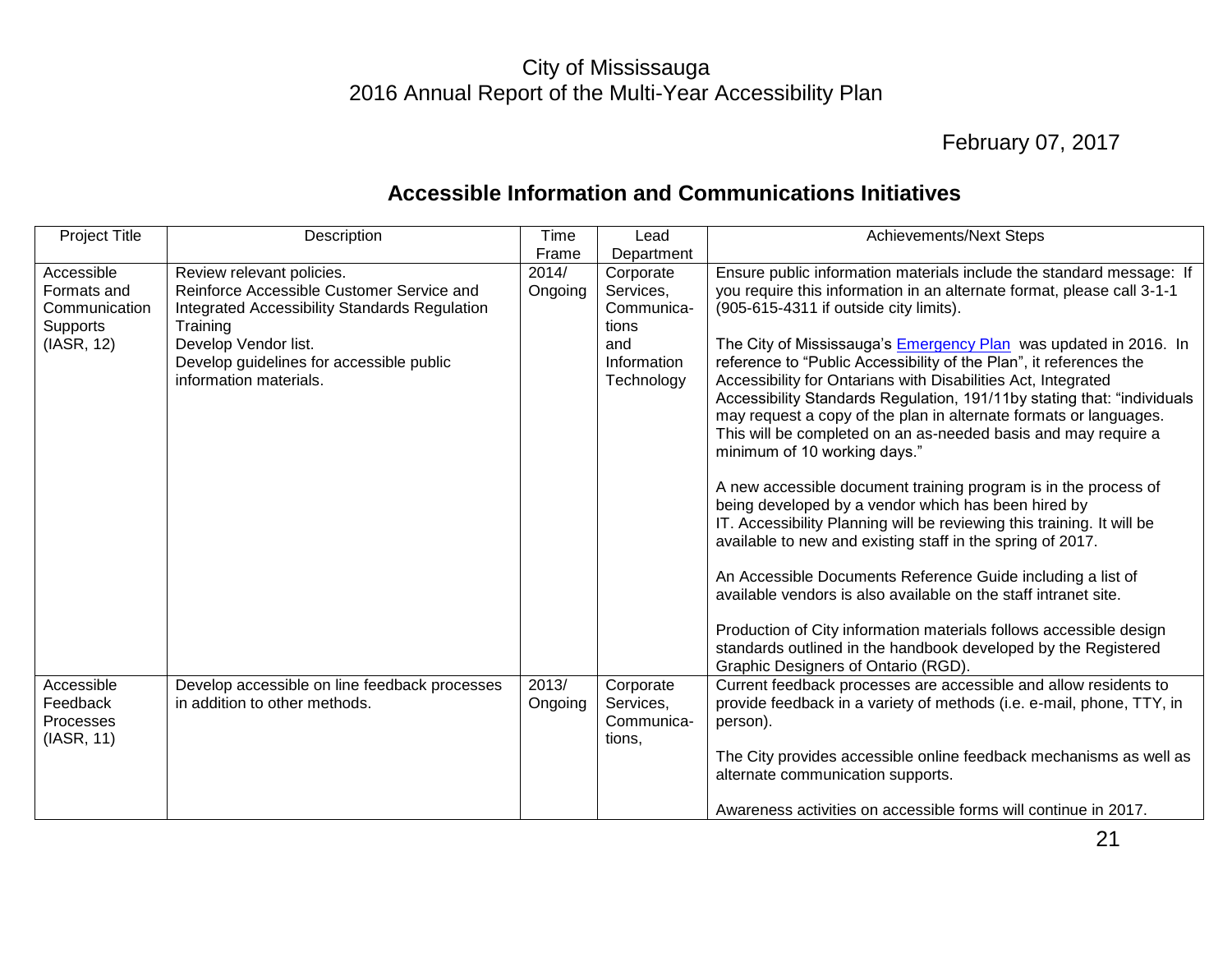| Accessible  | Include website accessibility in upgrades.    | 2013        | Corporate   | New web content management system has been acquired;                   |
|-------------|-----------------------------------------------|-------------|-------------|------------------------------------------------------------------------|
| Website and |                                               | <b>WCAG</b> | Services,   | implementation goal is for WCAG 2.0 Level AA starting in 2017 as       |
| Web Content | Provide training on how to create accessible  | 2.0         | Information | new content/features are implemented (currently at WCAG 2.0 Level      |
| (IASR, 14)  | documents.                                    | Level A,    | Technology, | A).                                                                    |
|             |                                               |             | Manager     |                                                                        |
|             |                                               |             | Digital     | We have created a Digital Citizen Advisory group to help improve the   |
|             | Develop quick tips for web authors.           |             | Services &  | usability of the city's web site. Accessibility Planning staff are     |
|             |                                               | 2021        | Mobility    | members of the Digital Citizen Advisory Group and have been            |
|             |                                               | <b>WCAG</b> |             | providing feedback regarding the organization of items on the web      |
|             | Ensure new website conforms to WCAG 2.0       | 2.0         |             | site.                                                                  |
|             | Level AA, excluding live captioning and audio | Level       |             |                                                                        |
|             | description                                   | AA          |             | The City has renewed with SiteImprove for 2017 to run accessibility    |
|             |                                               |             |             | checks on our websites.                                                |
|             |                                               |             |             |                                                                        |
|             |                                               |             |             | Website accessibility improvements will coincide with the new web      |
|             |                                               |             |             | content management system.                                             |
|             |                                               |             |             |                                                                        |
|             |                                               |             |             | A re-design of the Library website will be taking place in 2017, which |
|             |                                               |             |             | will improve accessibility for people with disabilities.               |
|             |                                               |             |             |                                                                        |
|             |                                               |             |             | Accessible Document Training implementation will continue to be        |
|             |                                               |             |             | provided to staff in 2017, this includes how to create accessible      |
|             |                                               |             |             | PDFs. Initial training sessions began in February 2013.                |
|             |                                               |             |             |                                                                        |
|             |                                               |             |             | Office 2010 Corporate wide training incorporated brief information     |
|             |                                               |             |             | about accessible document creation. MS Word 2010 and other Office      |
|             |                                               |             |             | applications have a built in Accessibility Checker feature.            |
|             |                                               |             |             |                                                                        |
|             |                                               |             |             | Accessibility Tip Sheets are available on the internal accessibility   |
|             |                                               |             |             | website.                                                               |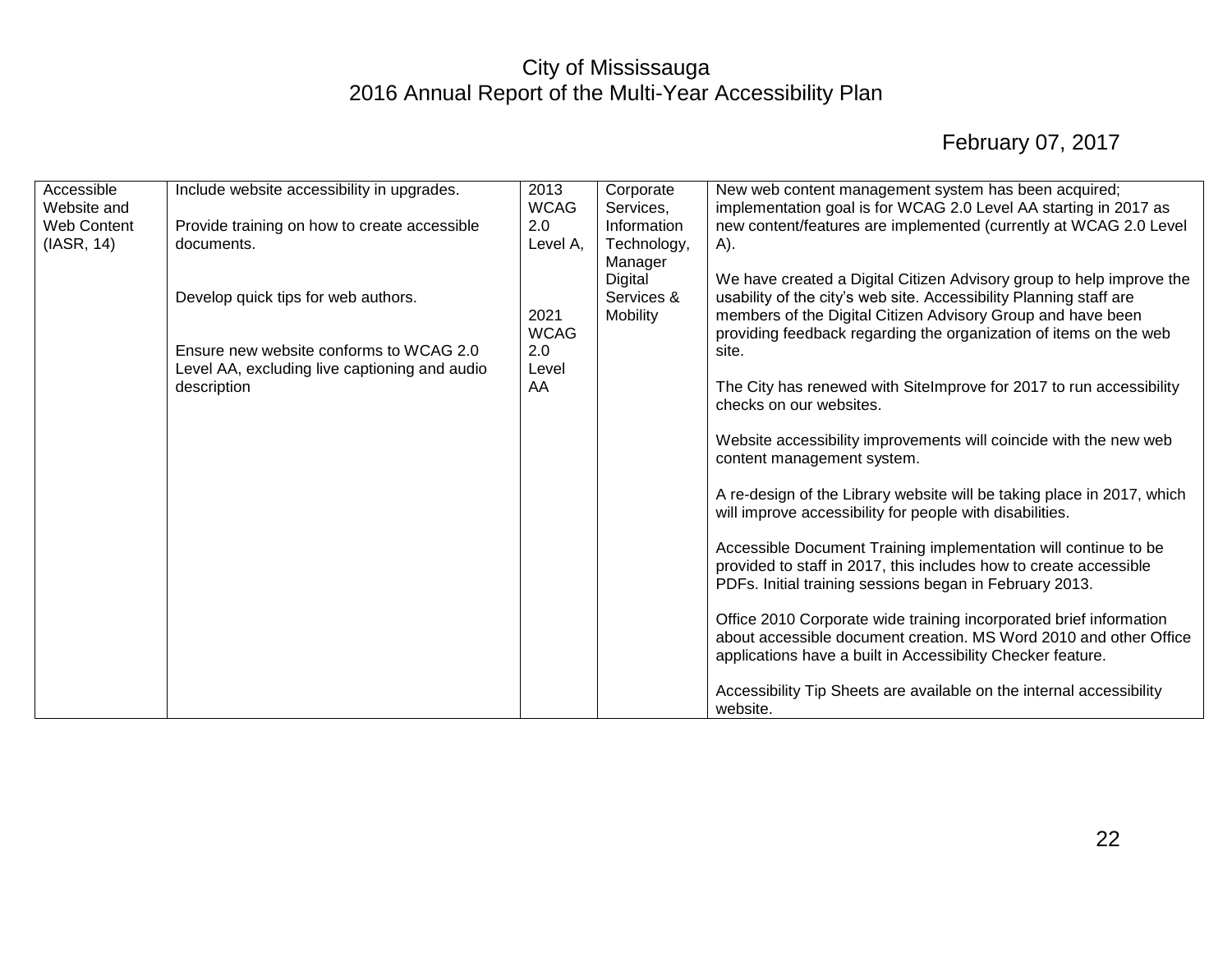## February 07, 2017

<span id="page-23-0"></span>

| <b>Project Title</b>                                                                                                                                               | Description                                                                                                                                                                                         | Time             | Lead                                                                      | <b>Achievements/Next Steps</b>                                                                                                                                                                                                                                                                                                                                                                                                                                                                                                                                                                                                                                     |
|--------------------------------------------------------------------------------------------------------------------------------------------------------------------|-----------------------------------------------------------------------------------------------------------------------------------------------------------------------------------------------------|------------------|---------------------------------------------------------------------------|--------------------------------------------------------------------------------------------------------------------------------------------------------------------------------------------------------------------------------------------------------------------------------------------------------------------------------------------------------------------------------------------------------------------------------------------------------------------------------------------------------------------------------------------------------------------------------------------------------------------------------------------------------------------|
|                                                                                                                                                                    |                                                                                                                                                                                                     | Frame            | Department                                                                |                                                                                                                                                                                                                                                                                                                                                                                                                                                                                                                                                                                                                                                                    |
| <b>Employee</b><br>Accommoda-<br>tions                                                                                                                             | Revise policy and work processes for<br>recruitment; workplace emergency response;<br>employee accommodation; disability<br>management and return to work; performance                              | 2013/<br>Ongoing | Corporate<br>Services,<br>Human<br>Resources,                             | Recruitment, assessment or selection process:<br>Continue to build an inventory of the Essential Duties<br>Worksheet                                                                                                                                                                                                                                                                                                                                                                                                                                                                                                                                               |
| Recruitment<br>planning,<br>screening and<br>selection<br>process<br>provides                                                                                      | management; career development and<br>employee redeployment.<br>Develop targeted training for all Human<br>Resources staff, Managers/Supervisors, and all<br>employees on the changes to policy and |                  | Manager,<br>Learning and<br>Organization<br>al<br>Development<br>Manager, | Employee Recruitment policy approved by Council<br>City IASR mandatory e-learning and face-to-face training<br>continues and includes information regarding recruitment,<br>emergency response process, accommodation, and return to<br>work                                                                                                                                                                                                                                                                                                                                                                                                                       |
| accommoda-<br>tions.                                                                                                                                               | process as a result of the employment<br>standards.                                                                                                                                                 |                  | Employee<br>Health                                                        | Accommodation Plans and Return to Work Process (RTW):                                                                                                                                                                                                                                                                                                                                                                                                                                                                                                                                                                                                              |
| Accommoda-<br>tions are<br>provided to<br>employees.<br>Return to work<br>process with<br>related<br>applicable<br>accommoda-<br>tions is in place.<br>Performance | Communicate employment policies and<br>processes to all staff.                                                                                                                                      |                  | Services                                                                  | The City reviews and updates each position's Physical and<br>Cognitive Assessments as required as part of the recruitment<br>process.<br>Ergonomic assessments are performed as required to<br>2.<br>support both employee wellness and short term & long term<br>accommodations.<br>With each accommodation coaching is provided, as required,<br>3.<br>to ensure a successful placement.<br>4. Education is provided on the importance of employee<br>accommodation as required.<br>5.<br>Incorporating the elements of successful short and long term<br>accommodation continues to be part of labour/management<br>discussions including at bargaining tables. |
| management,<br>career<br>development<br>and<br>redeployment                                                                                                        |                                                                                                                                                                                                     |                  |                                                                           | Performance management Process (PMP):<br>Performance Management Information included in the IASR<br>Manager training                                                                                                                                                                                                                                                                                                                                                                                                                                                                                                                                               |

## **Accessible Employment Initiatives**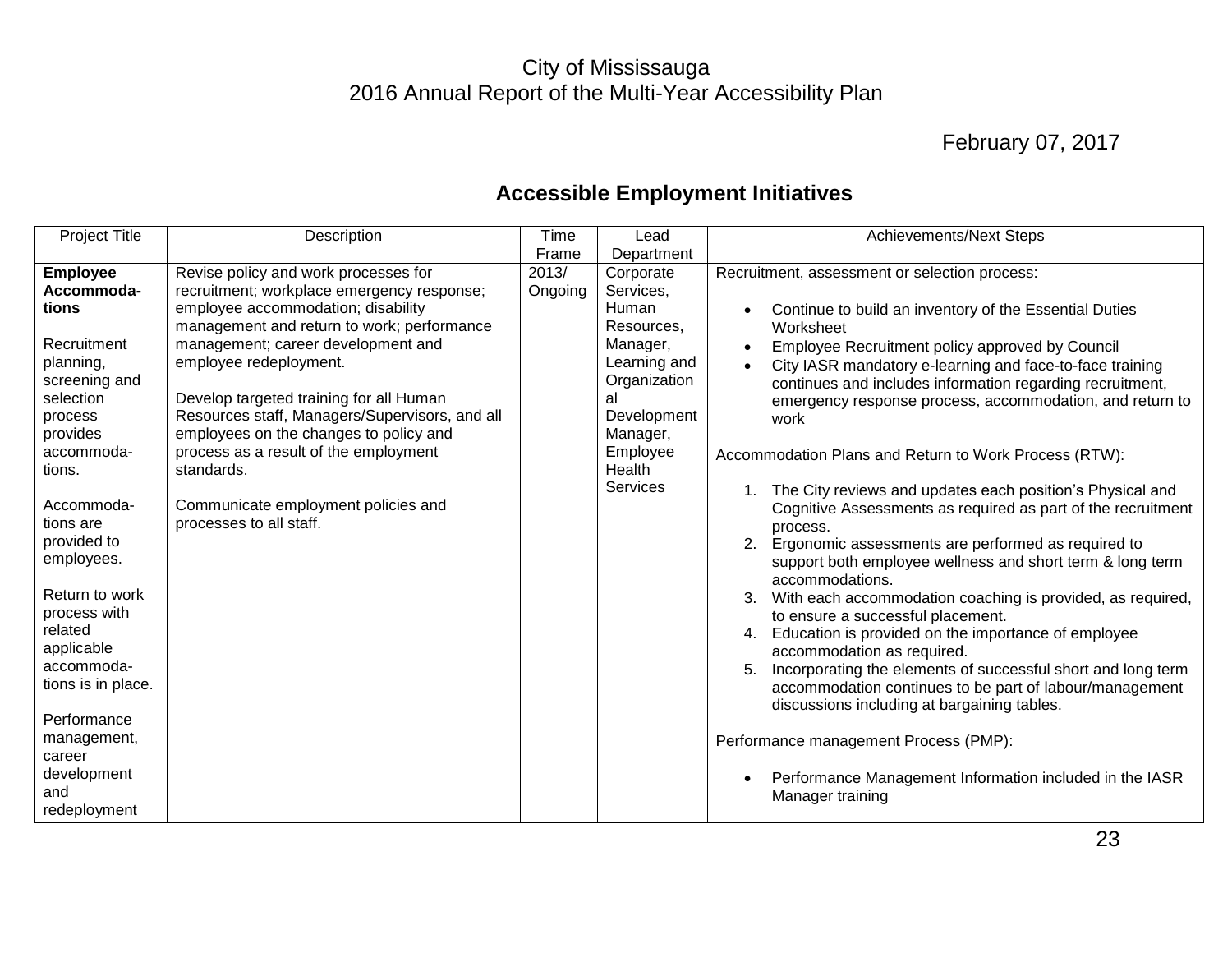| take into<br>consideration<br>the<br>accommodation<br>needs of<br>employees with<br>disabilities.<br>(IASR, 22, 23,<br>24, 30, 31, 32) |                                                                                                                                                                                                                                                                                                                                                                                                                                                                                                                                                                                                                                                                                                         |      |                           | Career development and advancement:<br>Language regarding requesting accessibility<br>accommodations is to be added to all training registration<br>forms (HR, IT, Project Management)<br>A workplace emergency response process is in place to include<br>accommodations upon request.<br>(IASR, 27)                                                                                              |
|----------------------------------------------------------------------------------------------------------------------------------------|---------------------------------------------------------------------------------------------------------------------------------------------------------------------------------------------------------------------------------------------------------------------------------------------------------------------------------------------------------------------------------------------------------------------------------------------------------------------------------------------------------------------------------------------------------------------------------------------------------------------------------------------------------------------------------------------------------|------|---------------------------|----------------------------------------------------------------------------------------------------------------------------------------------------------------------------------------------------------------------------------------------------------------------------------------------------------------------------------------------------------------------------------------------------|
| Workplace<br>Diversity and<br>Inclusion<br>Strategy                                                                                    | Council adopted 2 Accessibility Advisory<br>Committee Recommendations in 2015:<br>That the Accessibility Advisory<br>Committee (AAC) and appropriate<br>Subcommittees of the AAC engage staff<br>from Human Resources and Community<br>Stakeholder groups to open a dialogue<br>in identifying barriers and opportunities<br>for persons with disabilities to participate<br>in the City's hiring process.<br>That in 2016 Human Resources Staff<br>2.<br>consults with the Accessibility Advisory<br>Committee in the development of the<br>planned Workplace Diversity Strategy<br>which is to include discussing the<br>feasibility of employment related<br>programs for persons with disabilities. | 2016 | Human<br><b>Resources</b> | In 2016, Human Resources staff consulted with the Accessibility<br>Advisory Committee as a focus group in the development of the<br>planned Workforce Diversity and Inclusion Strategy. The consultants<br>on the project also interviewed Accessibility Planning staff.<br>The Workforce Diversity & Inclusion Strategy is targeted for approval<br>in 2017 with implementation to begin in 2017. |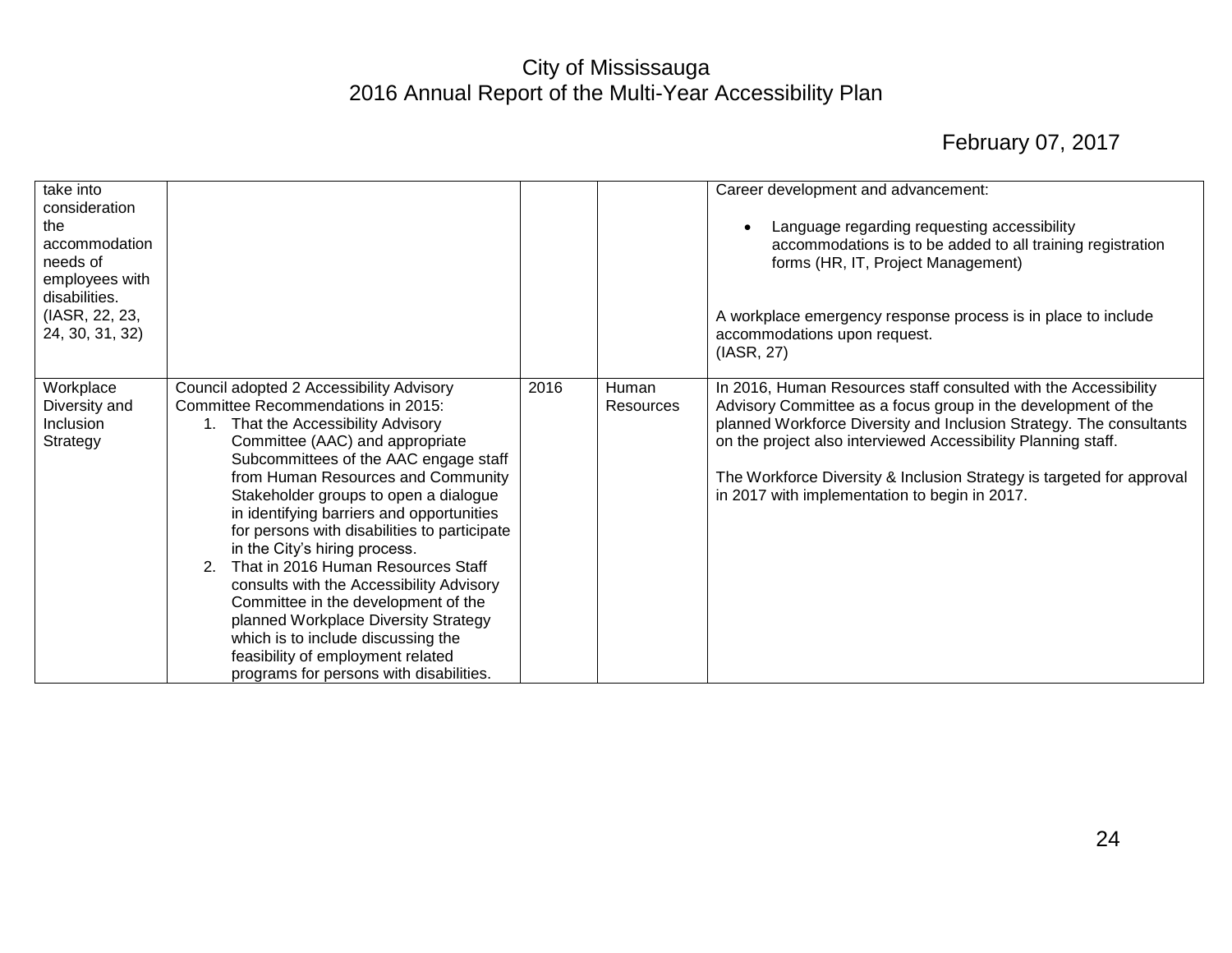## February 07, 2017

## **Accessible Transportation Initiatives**

<span id="page-25-0"></span>

| <b>Project Title</b>     | Description                                                                             | Time     | Lead                    | <b>Achievements/Next Steps</b>                                                                     |
|--------------------------|-----------------------------------------------------------------------------------------|----------|-------------------------|----------------------------------------------------------------------------------------------------|
|                          |                                                                                         | Frame    | Department              |                                                                                                    |
| Information              | Ensure information about accessibility                                                  | 2012/    | Transporta-             | MiWay became accessible in 2012. The City's fleet of buses includes                                |
| about                    | equipment and features of buses, routes and                                             | Ongoing  | tion and                | only accessible buses, and transit stops are accessible.                                           |
| accessible               | services is updated on a regular basis.                                                 |          | Works,                  |                                                                                                    |
| transit.                 |                                                                                         |          | MiWay,                  | MiWay's Accessible Services Guide contains information on MiWay's                                  |
| (IASR, 34)               | Ensure this information is made available in an                                         |          | Transit                 | accessible services, policies and procedures. This brochure is                                     |
|                          | accessible format.                                                                      |          | Planning                | available in print as well as online at miway.ca                                                   |
|                          |                                                                                         |          |                         |                                                                                                    |
|                          |                                                                                         |          |                         | Information on accessible services is available in an alternate                                    |
|                          |                                                                                         |          |                         | accessible format, upon request.                                                                   |
| Multi -year              | The Transit Accessibility Plan will be updated                                          | 2012,    | Transporta-<br>tion and | MiWay has produced a multi-year Accessibility Plan, and continues to                               |
| Transit<br>Accessibility | every 5 years, and an Annual Report on<br>improvements made on the system will be done. | Annual   | Works,                  | produce an Annual Status Report on progress made within MiWay to<br>make services more accessible. |
| Plan                     |                                                                                         |          | MiWay,                  |                                                                                                    |
| (IASR, 41, 43,           | Members of the public will be invited to attend                                         |          | Transit                 | MiWay's Annual Accessibility Plans documents the planning and                                      |
| 78)                      | the AAC meeting when the plan is presented.                                             |          | Planning                | implementation activities undertaken by MiWay to make all its                                      |
|                          |                                                                                         |          |                         | services and facilities accessible                                                                 |
|                          | The Plan will include information about the                                             |          |                         |                                                                                                    |
|                          | process for managing, evaluating and taking                                             |          |                         | The Accessibility Plans are presented and supported by City Council                                |
|                          | action on customer feedback.                                                            |          |                         | as well as the City of Mississauga's Accessibility Advisory Committee                              |
|                          |                                                                                         |          |                         | at its first yearly meeting, which is open to the public.                                          |
|                          | The Plan will include information about the                                             |          |                         |                                                                                                    |
|                          | design criteria in the construction, renovation or                                      |          |                         |                                                                                                    |
|                          | replacement of bus stops and shelters; as well                                          |          |                         |                                                                                                    |
|                          | as the plan for accessible bus stops and                                                |          |                         |                                                                                                    |
|                          | shelters.                                                                               |          |                         |                                                                                                    |
|                          |                                                                                         |          |                         |                                                                                                    |
|                          | The procedure for dealing with accessibility                                            |          |                         |                                                                                                    |
|                          | equipment failures on buses will be described in                                        |          |                         |                                                                                                    |
|                          | the Plan.                                                                               |          |                         |                                                                                                    |
| Announcements            | Pre-boarding and on-board announcements                                                 | $2011 -$ | Transporta-<br>tion and | Beginning in January 2014, MiWay implemented external                                              |
| on the bus.              | (visual and auditory) have been implemented on                                          | 2014     |                         | announcements on all buses. The announcements include the route                                    |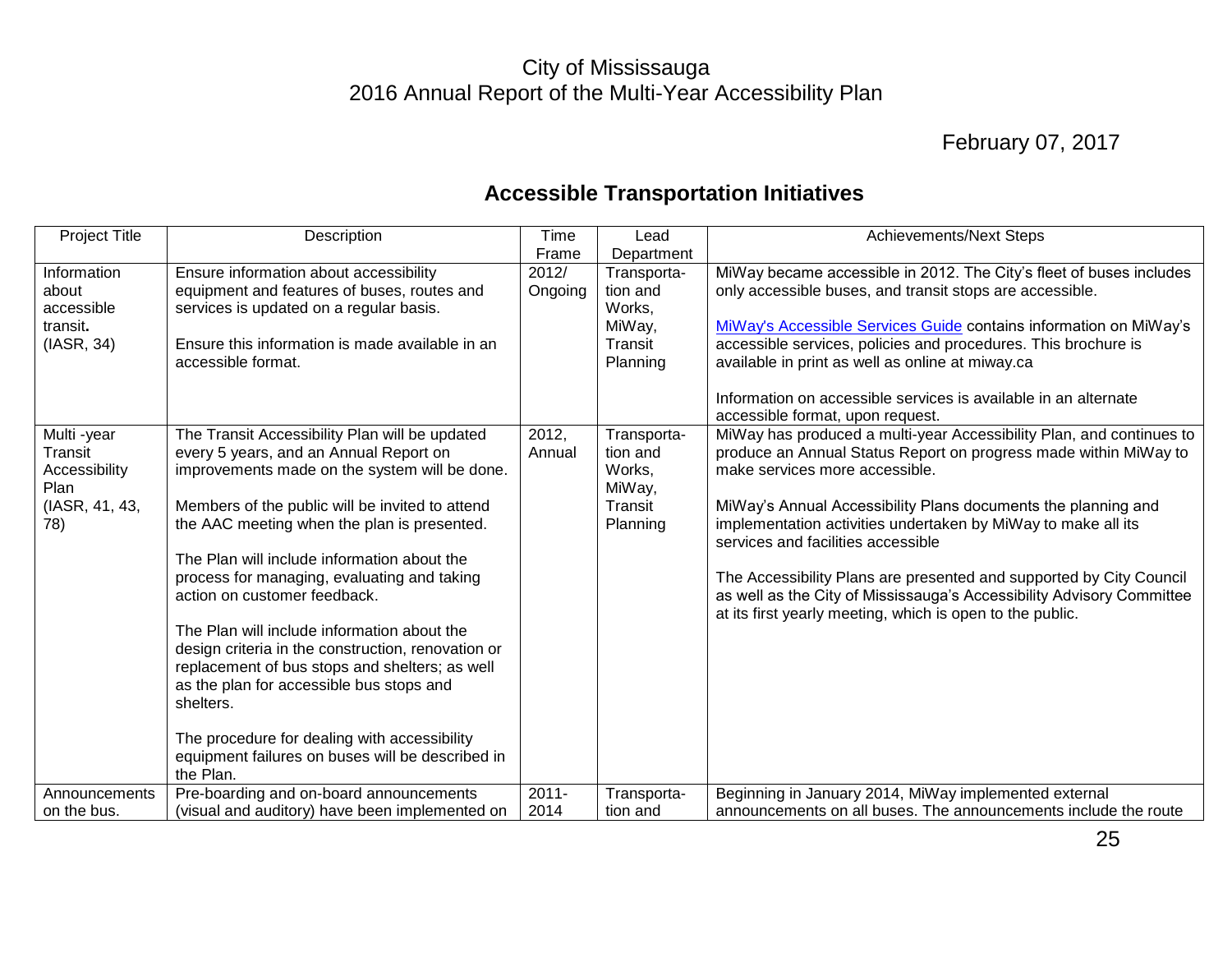| (IASR, 52)                                             | all MiWay buses. The Standard Practice<br>Instruction (SPI) will be revised.                                                                                                                                                                                                                                                                                                                                                                                                                                                                                                                                                                                          |                  | Works,<br>MiWay,<br>Transit<br>Planning                                                         | name, number and direction. This is the same service information<br>that is displayed on the destination sign.<br>MiWay currently has Voice and Visual Stop Announcement Systems<br>to announce and display pre-recorded stop information, prior to<br>arriving at a stop. In addition to the automated announcement of<br>stops, information is displayed visually over on-board display signs,<br>allowing passengers to see the stop information as it is announced.                                                                                                                                                                                                                                                                                                                                                                                                                |
|--------------------------------------------------------|-----------------------------------------------------------------------------------------------------------------------------------------------------------------------------------------------------------------------------------------------------------------------------------------------------------------------------------------------------------------------------------------------------------------------------------------------------------------------------------------------------------------------------------------------------------------------------------------------------------------------------------------------------------------------|------------------|-------------------------------------------------------------------------------------------------|----------------------------------------------------------------------------------------------------------------------------------------------------------------------------------------------------------------------------------------------------------------------------------------------------------------------------------------------------------------------------------------------------------------------------------------------------------------------------------------------------------------------------------------------------------------------------------------------------------------------------------------------------------------------------------------------------------------------------------------------------------------------------------------------------------------------------------------------------------------------------------------|
| Service<br><b>Disruptions</b><br>(IASR, 35, 47,<br>50) | Non-functioning accessibility equipment on<br>buses will be repaired as soon as practicable.<br>Revisions to existing policies regarding the steps<br>taken to accommodate persons with disabilities<br>will be done.<br>Where a route or scheduled service is<br>temporarily changed and the change is known in<br>advance of the commencement of the trip,<br>conventional transportation service providers<br>shall make available alternate accessible<br>arrangements to transfer persons with<br>disabilities to their route destination and ensure<br>information on alternate arrangements is<br>communicated taking into account the person's<br>disability. | 2012/<br>Ongoing | Transporta-<br>tion and<br>Works,<br>MiWay,<br>Transit<br>Planning                              | MiWay's existing policy and training requires Operators to notify<br>Transit Control on any accessibility equipment that may require repair<br>or replacement as soon as practicable.<br>Operator Training includes instructions on what to do in an<br>emergency situation and helps Operators take reasonable steps to<br>ensure the safety of all passengers, especially passengers with<br>disabilities.<br>MiWay issues alerts on route detours when they are known in<br>advance. Information is made available at miway.ca, as well at<br>affected terminals and stops.<br>MiWay has made improvements to its alert system by issuing real<br>time alerts to customers advising them on cancellations, detours,<br>and/or delays that are specific to routes.<br>MiWay staff has launched a Twitter account @MiWayHelps through<br>which some communication updates are posted. |
| <b>Taxicabs</b><br>(IASR, 79)                          | Include information in the City's Accessibility<br>Plan about consulting with the Accessibility<br>Advisory Committee regarding the proportion of<br>accessible taxicabs in Mississauga.                                                                                                                                                                                                                                                                                                                                                                                                                                                                              | 2013/<br>2014    | Transporta-<br>tion and<br>Works,<br>Enforcement<br>Division,<br>Manager<br>Mobile<br>Licensing | Two Reports were received by the Public Vehicle Advisory<br>Committee (a Committee of Council);<br>Taxi Issuance Model Review , by Hara Associates Inc.<br>$\bullet$<br>(received by PVAC on Nov. 19, 2015)<br><b>Study of Regulations for Transportation Network Companies</b><br>$\bullet$<br>(TNC's) by Windels Marx Lane and Mittendorf LLP (received<br>by PVAC on Dec. 7, 2015)                                                                                                                                                                                                                                                                                                                                                                                                                                                                                                  |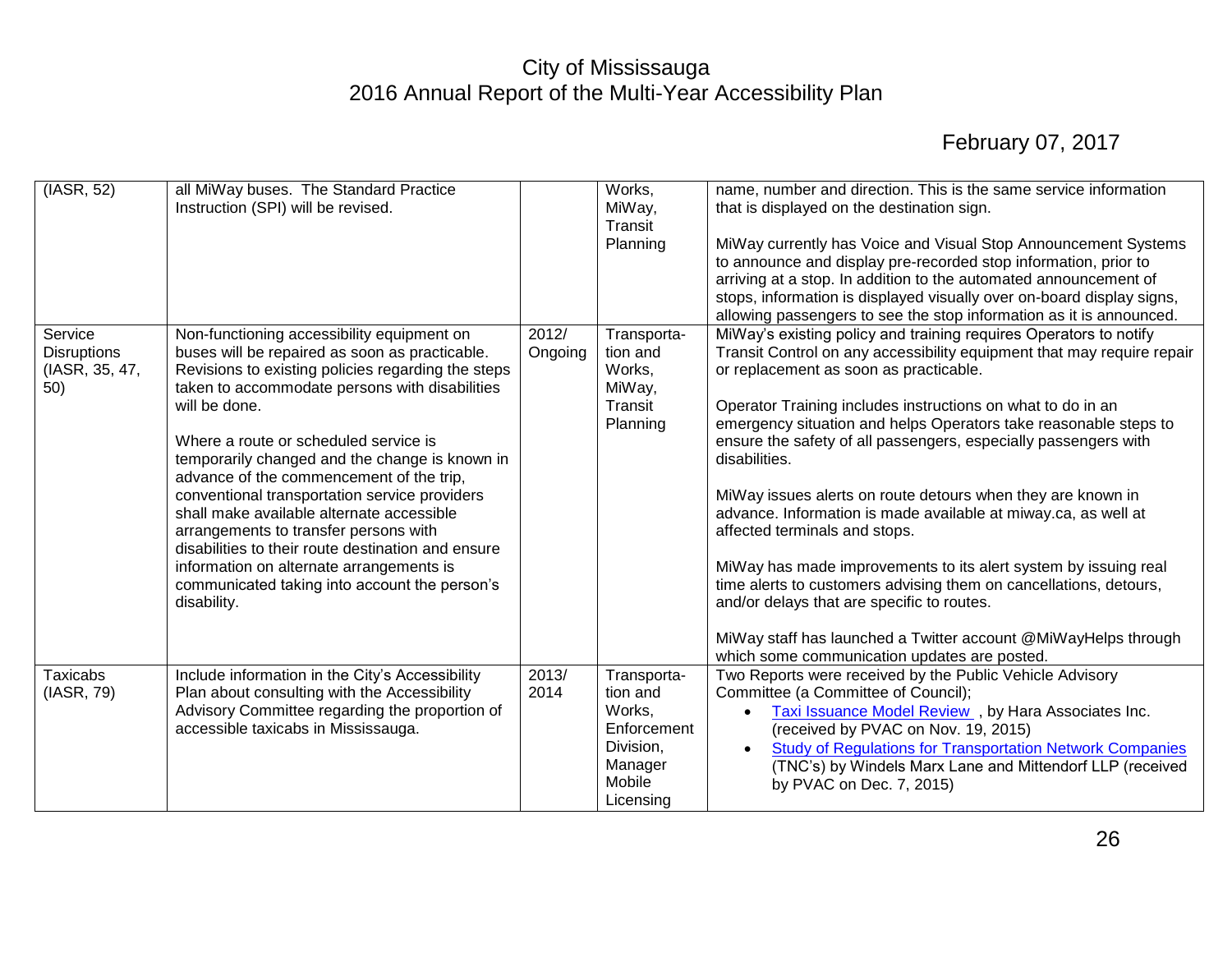|  | Enforcement | The Taxi Issuance Model Review addressed 3 requirements:                                                                                                                                                                                                                                                                                                                                    |
|--|-------------|---------------------------------------------------------------------------------------------------------------------------------------------------------------------------------------------------------------------------------------------------------------------------------------------------------------------------------------------------------------------------------------------|
|  |             | To recommend an approach to predict demand for taxicab<br>and accessible taxicab service in Mississauga                                                                                                                                                                                                                                                                                     |
|  |             | To recommend a licence supply approach for taxicab and<br>accessible taxicab services                                                                                                                                                                                                                                                                                                       |
|  |             | To recommend a fare model/strategy for taxicabs and<br>$\bullet$<br>accessible taxicabs                                                                                                                                                                                                                                                                                                     |
|  |             | There were 3 Recommendations from the Hara Report in relation to<br>accessible taxis:                                                                                                                                                                                                                                                                                                       |
|  |             | Recommendation 5.1: Percent Accessible Taxis.<br>Hara Associates recommends that Mississauga set a target of 21%<br>of taxis being mobility device accessible. The percentage of less than<br>100% allows for a diversity of other types of vehicles to meet other<br>disability needs. This percentage is in addition to accessible taxi<br>licences issued to fulfil TransHelp contracts. |
|  |             | Recommendation 5.2: Accessible Plate Issuance.<br>All new issues of plates should be accessible taxi plates until the 21%<br>is met.                                                                                                                                                                                                                                                        |
|  |             | Recommendation 5.3: Accessible Plate Plan.<br>30 accessible plates should be released in each of the next 2<br>$\bullet$<br>years.<br>These plates should be put into service at least 40 hours per<br>week.                                                                                                                                                                                |
|  |             | The Study of Regulations for TNC's stated through the City's Public<br>Vehicle Licensing By-Law, that the City currently allots 2 accessible<br>taxi licences for every brokerage that has a minimum of 25 licensed<br>Mississauga Taxicab Owner's affiliate with the brokerage. Currently,<br>there are 40 licensed accessible taxicabs for Mississauga.                                   |
|  |             | The Hara Report through consultations with stakeholders and the                                                                                                                                                                                                                                                                                                                             |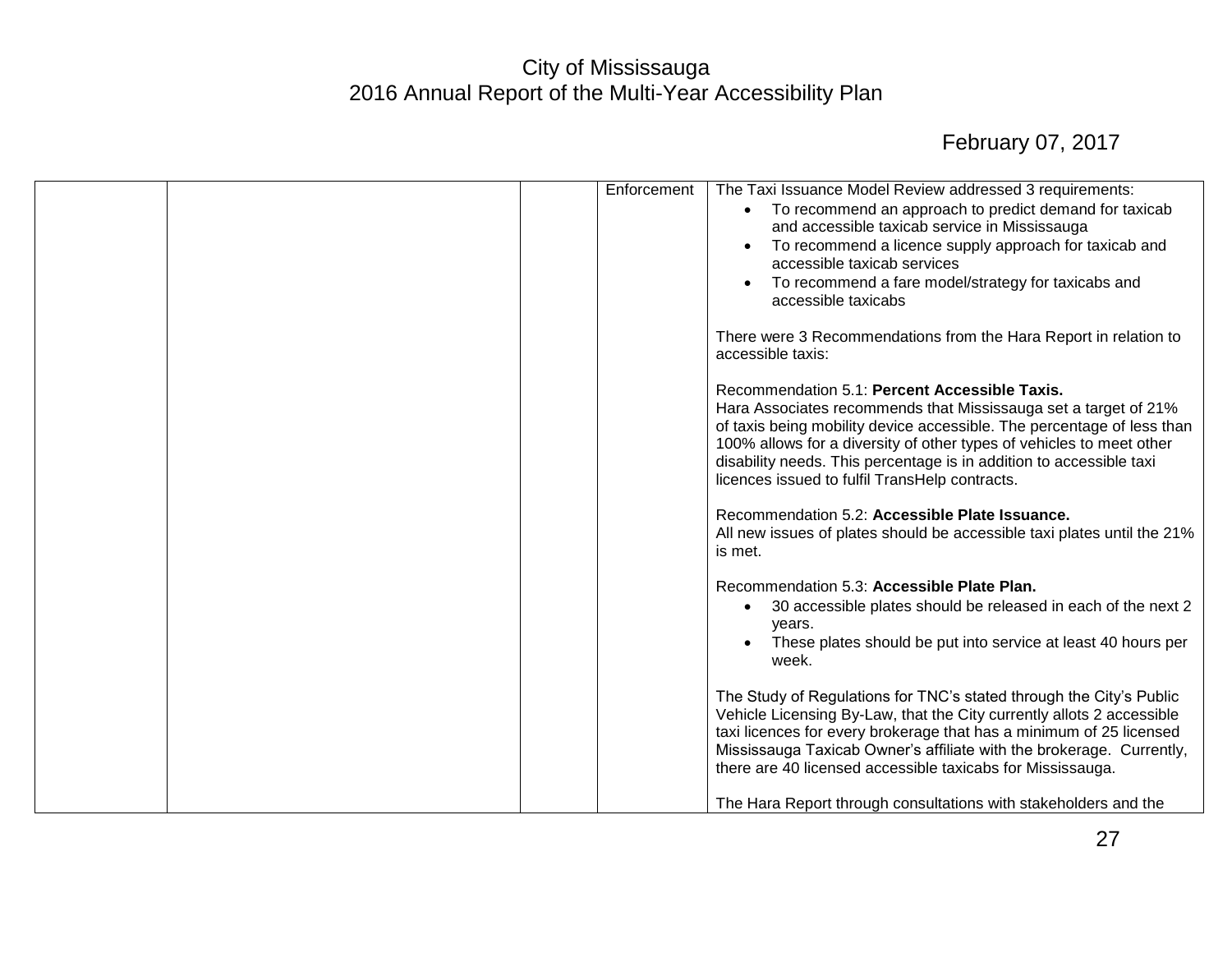## February 07, 2017

|  | Accessibility Advisory Committee found that the current accessible<br>taxi service in Mississauga is failing to meet the needs of the public. |
|--|-----------------------------------------------------------------------------------------------------------------------------------------------|
|  | As stated in the TNC Report, wheelchair accessible vehicles are<br>currently not available on the Uber app in Mississauga.                    |
|  | PVAC and Council are referring to these 2 Reports in making<br>decisions regarding future Mississauga taxicab service.                        |

#### **Accessible Built Environment Initiatives**

<span id="page-28-0"></span>

| <b>Project Title</b> | Description                                          | Time    | Lead           | <b>Achievements/Next Steps</b>                                          |
|----------------------|------------------------------------------------------|---------|----------------|-------------------------------------------------------------------------|
|                      |                                                      | Frame   | Department     |                                                                         |
| Continued            | To implement accessibility design criteria for       | Ongoing | Corporate      | On December 27, 2013, Ontario Regulation 368/13 was filed to            |
| implementation       | City facilities that would apply to capital projects |         | Services,      | amend the new 2012 Building Code, O.Reg. 332/12. The effective          |
| of the City of       | and for private developments where applicable        |         | Facilities and | date of the amendment is January 1, 2015. The amended                   |
| Mississauga          | through the site plan process.                       |         | Property       | requirements will substantially enhance accessibility in newly          |
| Facility             |                                                      |         | Management     | constructed buildings and existing buildings that are to be extensively |
| Accessibility        | City office space and accommodation                  |         | Project        | renovated. For further details go to the Ministry of Municipal Affairs  |
| Design               | renovations will continue to follow the              |         | Manager        | and Housing website                                                     |
| <b>Standards</b>     | Mississauga Facility Accessibility Design            |         |                |                                                                         |
|                      | Standards.                                           |         | Planning &     | The Facility Accessibility Design Subcommittee (FADS) of the AAC        |
|                      |                                                      |         | Building,      | provided feedback and advice regarding the following projects in        |
|                      | The Accessibility Program from Capital Budget        |         | Development    | 2016:                                                                   |
|                      | will continue to address building accessibility in   |         | and Design,    | April 25, 2016 – Ogden Bridge Project                                   |
|                      | older buildings.                                     |         | Urban          | May 30, 2016 - Ridgeway Community Courts                                |
|                      |                                                      |         | Designer       | June 27, 2016 - Hurontario Light Rail Transit (HLRT) -                  |
|                      | Review of development applications to address        |         |                | Boulevard Details, Matheson Pond Landscape - Park 317                   |
|                      | external access to the building on the basis of      |         | Community      | November 28, 2016 - Mississauga Legends Row Project,                    |
|                      | universal design principles.                         |         | Services,      | Scholar's Green Park Phase II                                           |
|                      |                                                      |         | Project        | December 19, 2016 - Mavis Road Environmental                            |
|                      | The Provincial Accessible Built Environment          |         | Manager,       | Assessment Study, Square One Drive Extension                            |
|                      | Standard will be monitored regarding                 |         | Park           | Environmental Study, Credit River Active Transportation                 |
|                      | implications for future city building projects and   |         | Development    | Crossings Project, Sheridan Park Drive Extension                        |
|                      | revisions to the Mississauga Facility                |         |                |                                                                         |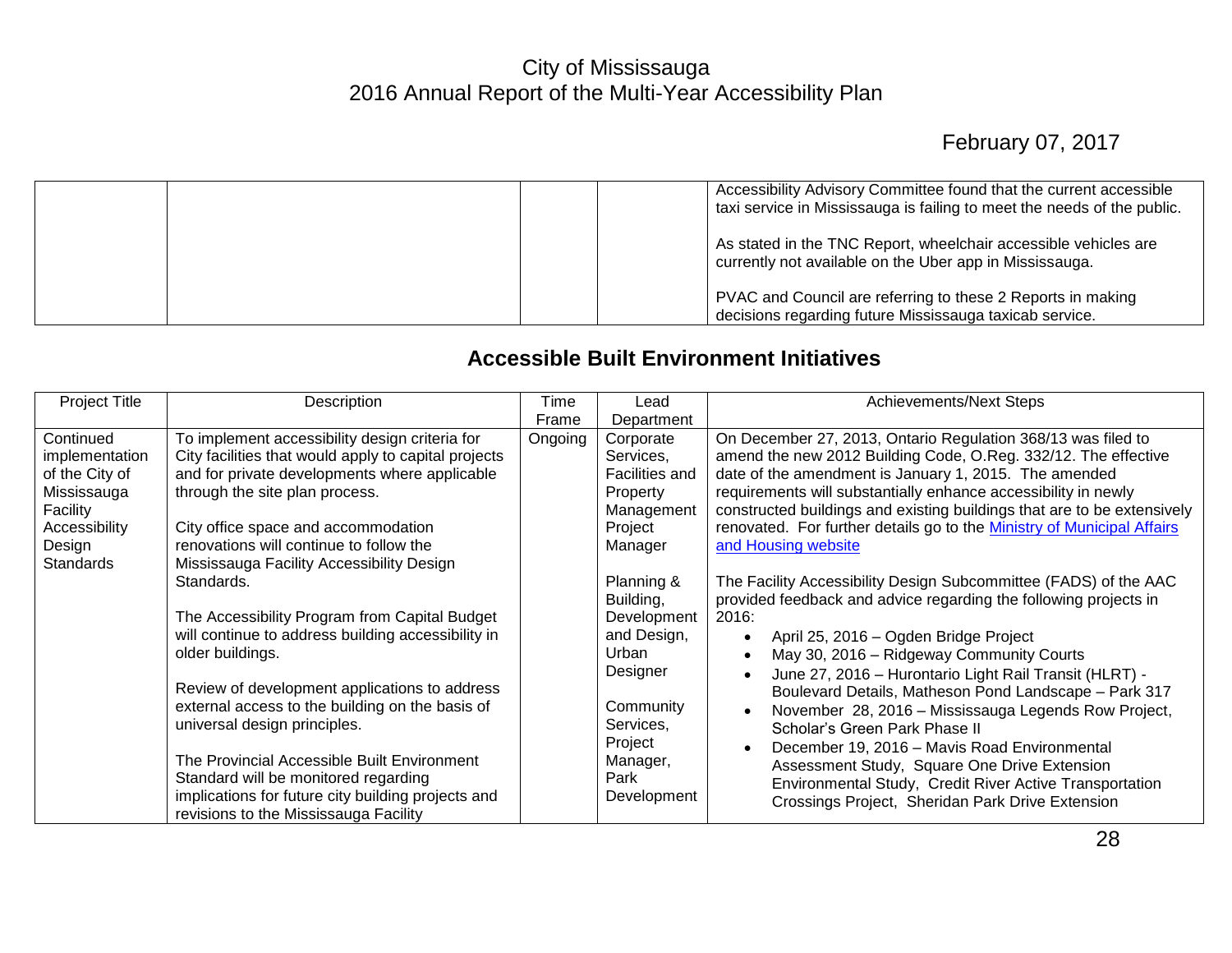| Accessibility Design Standards. |                       | Environmental Assessment, Upcoming Environmental                                                                                       |
|---------------------------------|-----------------------|----------------------------------------------------------------------------------------------------------------------------------------|
|                                 | Corporate             | <b>Assessment Studies</b>                                                                                                              |
|                                 | Services,             |                                                                                                                                        |
|                                 | <b>Facilities and</b> | These facility and park projects were completed in 2016:                                                                               |
|                                 | Property              |                                                                                                                                        |
|                                 | Management            | Union Park- New Park Development                                                                                                       |
|                                 |                       | Neighbourhood park playground with accessible features                                                                                 |
|                                 | Accessibility         | Accessible fitness equipment including engineered wood                                                                                 |
|                                 | Planning              | fibre surfacing                                                                                                                        |
|                                 |                       | Park bench fitness station                                                                                                             |
|                                 |                       | Water cooling station                                                                                                                  |
|                                 |                       | Paved access route                                                                                                                     |
|                                 |                       |                                                                                                                                        |
|                                 |                       | <b>Shelter</b>                                                                                                                         |
|                                 |                       | Benches with shade options                                                                                                             |
|                                 |                       | Accessible Picnic/Game Table                                                                                                           |
|                                 |                       | Temporary leash-free area                                                                                                              |
|                                 |                       | Temporary outdoor ice rink                                                                                                             |
|                                 |                       | Ridgeway Community Courts- Sports Court And Outdoor<br>Community Space (in partnership with Region of Peel, Peel Living                |
|                                 |                       | and Erin Mills Youth Centre and funding from Maple Leaf Sports and<br>Entertainment, the Rotary Club of Mississauga West, and Canadian |
|                                 |                       | Tire Jump Start)                                                                                                                       |
|                                 |                       | • Benches and seating                                                                                                                  |
|                                 |                       | Paved access routes, including flush curbs and access to                                                                               |
|                                 |                       | courts                                                                                                                                 |
|                                 |                       | Engineered wood fibre natural play area                                                                                                |
|                                 |                       | Lisgar Fields Park Washroom                                                                                                            |
|                                 |                       | Includes two accessible washrooms and one universal                                                                                    |
|                                 |                       | washroom                                                                                                                               |
|                                 |                       |                                                                                                                                        |
|                                 |                       | Dr. Martin Dobkin Martin Park Washroom                                                                                                 |
|                                 |                       | Includes two accessible washrooms and one universal                                                                                    |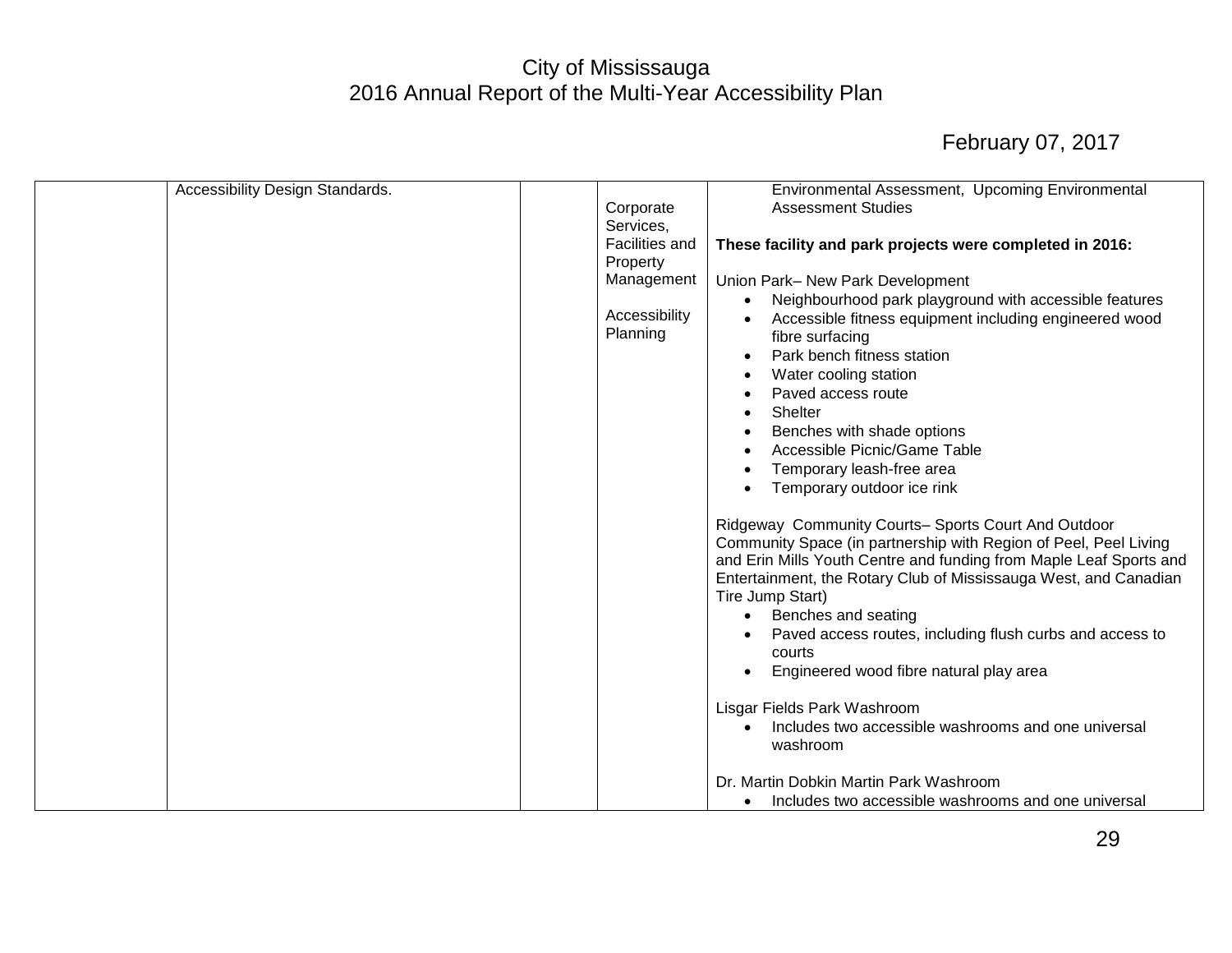|  | washroom                                                                                                                                                                                                                                                    |
|--|-------------------------------------------------------------------------------------------------------------------------------------------------------------------------------------------------------------------------------------------------------------|
|  | Huron Park - Picnic Shelter Installation<br>Accessible picnic tables<br>$\bullet$<br>Paved access route<br>Accessible water station                                                                                                                         |
|  | Lake Aquitaine Spraypad Redevelopment<br>Ground features and accessible activators<br><b>Benches</b><br>Multiple entry points<br>Level paved surfaces                                                                                                       |
|  | Paul Coffey Arena<br>Renovated washrooms for accessibility                                                                                                                                                                                                  |
|  | Paul Coffey Park<br>Two additional accessible parking spaces were installed,<br>including a painted access route, pedestrian crossing sign<br>and traffic calming measures<br>A new sidewalk connection was installed as part of the park<br>pathway system |
|  | Living Arts Centre - Elevator modernization<br>colour contrast for buttons<br>tactile numbers and symbols<br><b>Braille</b>                                                                                                                                 |
|  | <b>Hershey Community Rinks</b><br>• The stairs were painted in a contrasting yellow colour.                                                                                                                                                                 |
|  | Meadowvale Community Centre and Library<br>Accessible Therapy Pool<br>Accessible ramp into the main pool                                                                                                                                                    |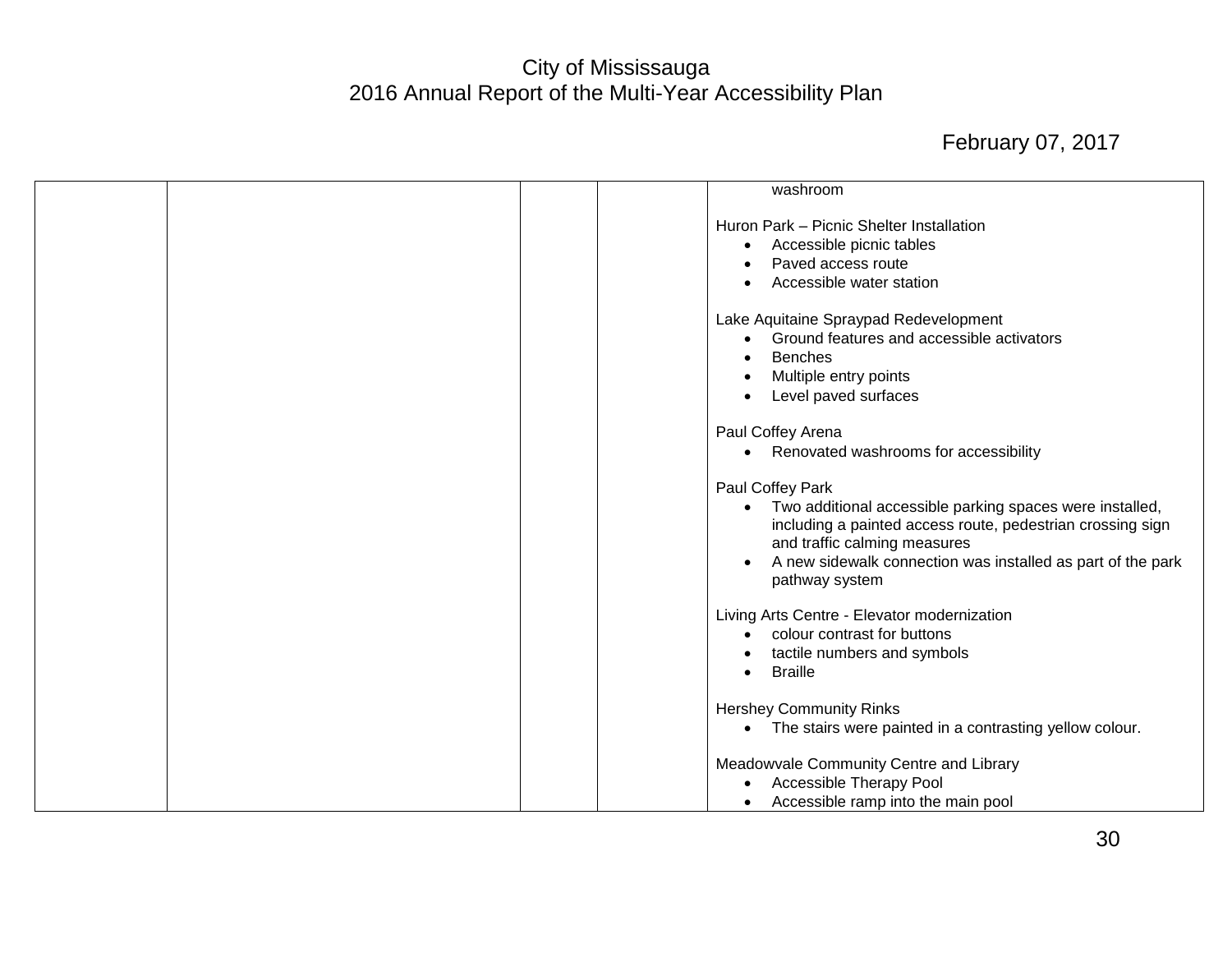|  | Universal Change Room<br>$\bullet$                                                                                                                                                                                                                                                                                                                                      |
|--|-------------------------------------------------------------------------------------------------------------------------------------------------------------------------------------------------------------------------------------------------------------------------------------------------------------------------------------------------------------------------|
|  | Barrier-free washrooms in all public spaces                                                                                                                                                                                                                                                                                                                             |
|  | Walking track in fitness area                                                                                                                                                                                                                                                                                                                                           |
|  | Accessible parking spaces                                                                                                                                                                                                                                                                                                                                               |
|  | Barrier-free access to the facility                                                                                                                                                                                                                                                                                                                                     |
|  | Accessible game tables (exterior)                                                                                                                                                                                                                                                                                                                                       |
|  | Etc<br>$\bullet$                                                                                                                                                                                                                                                                                                                                                        |
|  | The new Meadowvale Community and Library opened in September,<br>2016. The facility received a 2016 March of Dimes Award of Merit for<br>Barrier Free Design and was noted in the Novae Res Urbis GTA<br>December 14, 2016 Edition. This is a newsletter that is published<br>weekly to interested subscribers. The article included a section about<br>AODA deadlines. |
|  | These projects will be completed in 2017 and subsequent years:                                                                                                                                                                                                                                                                                                          |
|  | <b>City Wide Accessibility Audit</b>                                                                                                                                                                                                                                                                                                                                    |
|  | • The audit was initiated in 2016 and will continue into 2017.<br>97 City owned public buildings are being assessed following<br>the City's Facility Accessibility Design Standards.                                                                                                                                                                                    |
|  | Riverwood Park and Chappell Estate                                                                                                                                                                                                                                                                                                                                      |
|  | Exterior and interior accessibility improvements<br>$\bullet$                                                                                                                                                                                                                                                                                                           |
|  | <b>Small Arms Building Renovation</b>                                                                                                                                                                                                                                                                                                                                   |
|  | Our Future Corporation (OFC)                                                                                                                                                                                                                                                                                                                                            |
|  | The development of a dynamic, modern workplace that                                                                                                                                                                                                                                                                                                                     |
|  | gives employees choice and control of where and how they<br>work                                                                                                                                                                                                                                                                                                        |
|  | Erindale Park Washroom Building                                                                                                                                                                                                                                                                                                                                         |
|  | Includes 2 accessible washrooms and one universal                                                                                                                                                                                                                                                                                                                       |
|  | washroom                                                                                                                                                                                                                                                                                                                                                                |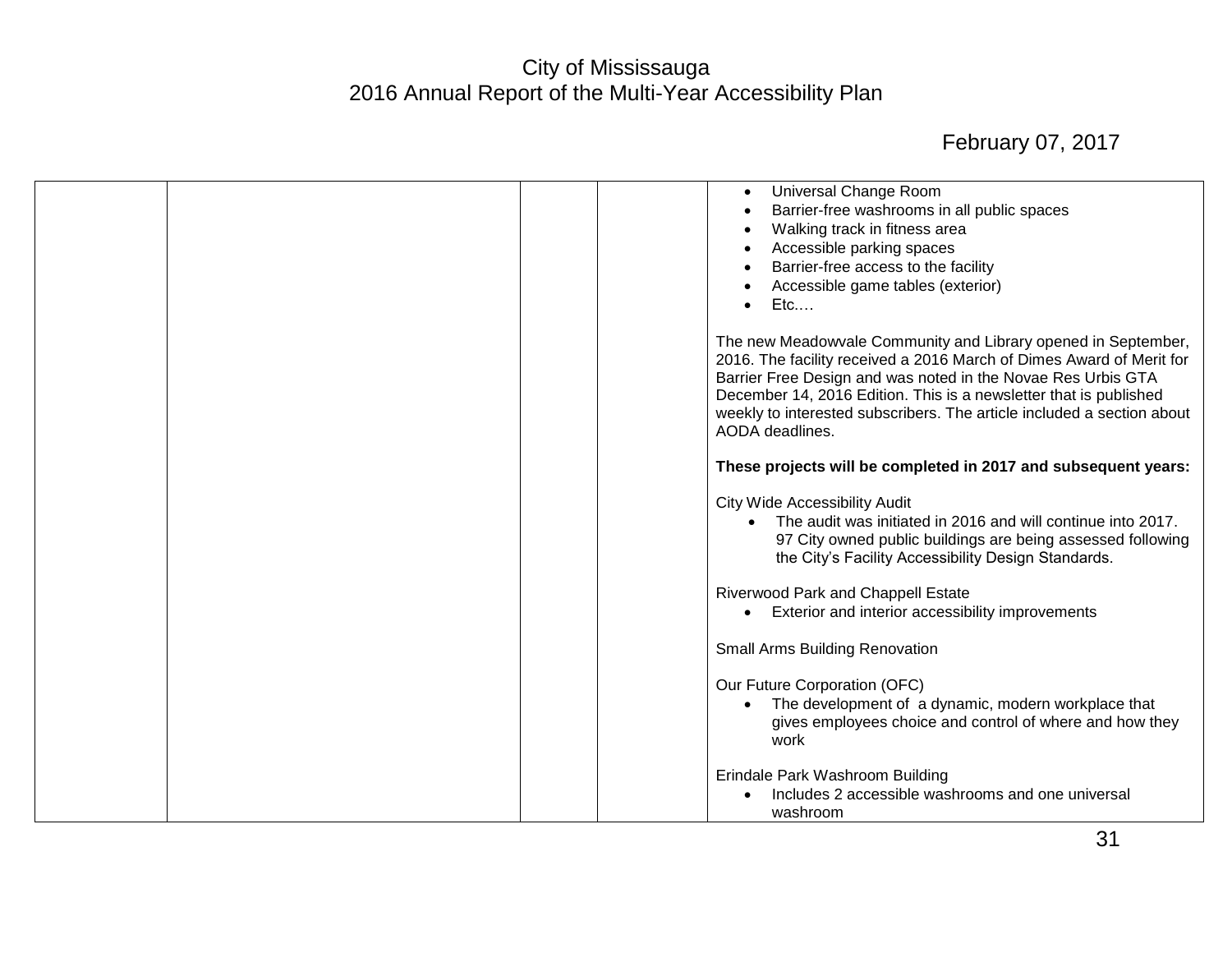|                       |                                            |      |                | Water bottle filling station<br>$\bullet$                                                                                                 |
|-----------------------|--------------------------------------------|------|----------------|-------------------------------------------------------------------------------------------------------------------------------------------|
|                       |                                            |      |                | <b>Civic Centre</b>                                                                                                                       |
|                       |                                            |      |                | Accessibility entrance upgrades including doors                                                                                           |
|                       |                                            |      |                | <b>Rivergrove Community Centre</b>                                                                                                        |
|                       |                                            |      |                | New automatic doors                                                                                                                       |
|                       |                                            |      |                | <b>City Centre Transit Terminal</b>                                                                                                       |
|                       |                                            |      |                | New sliding doors at the terminal platform                                                                                                |
|                       |                                            |      |                | Elevator upgrades                                                                                                                         |
|                       |                                            |      |                | Escalator replacement                                                                                                                     |
|                       |                                            |      |                | <b>Burnhamthorpe Community Centre</b>                                                                                                     |
|                       |                                            |      |                | Elevator/Lift Replacement                                                                                                                 |
|                       |                                            |      |                | <b>Huron Park Recreation Centre</b>                                                                                                       |
|                       |                                            |      |                | Elevator/Lift Replacement                                                                                                                 |
|                       |                                            |      |                | Hershey Centre - Main Arena                                                                                                               |
|                       |                                            |      |                | Dashboard replacement to accommodate sledge hockey                                                                                        |
|                       |                                            |      |                | Churchill Meadows Community Centre and Park at Ninth Line (North<br>of Erin Centre Dr.)                                                   |
|                       |                                            |      |                | An all season sports park, community centre and pool will<br>start construction in Fall 2017 with completion in 2020.                     |
|                       |                                            |      |                | For further achievements associated with creating a more accessible<br>built environment in the City of Mississauga go to the "Additional |
|                       |                                            |      |                | Accessibility Successes" section (Built Environment) of this Report,<br>page 44.                                                          |
| Sidewalks for         | Installation of accessible sidewalks along | 2018 | Transporta-    | The programming of sidewalks is led by the City of Mississauga's                                                                          |
| <b>Transit Routes</b> | remaining accessible Transit routes.       |      | tion and       | Active Transportation Office in the Transportation & Infrastructure                                                                       |
|                       |                                            |      | Infrastructure | Planning Division, with input from MiWay's Service Development                                                                            |
|                       |                                            |      | Planning       | Team in support of transit accessibility. The timing of this work is                                                                      |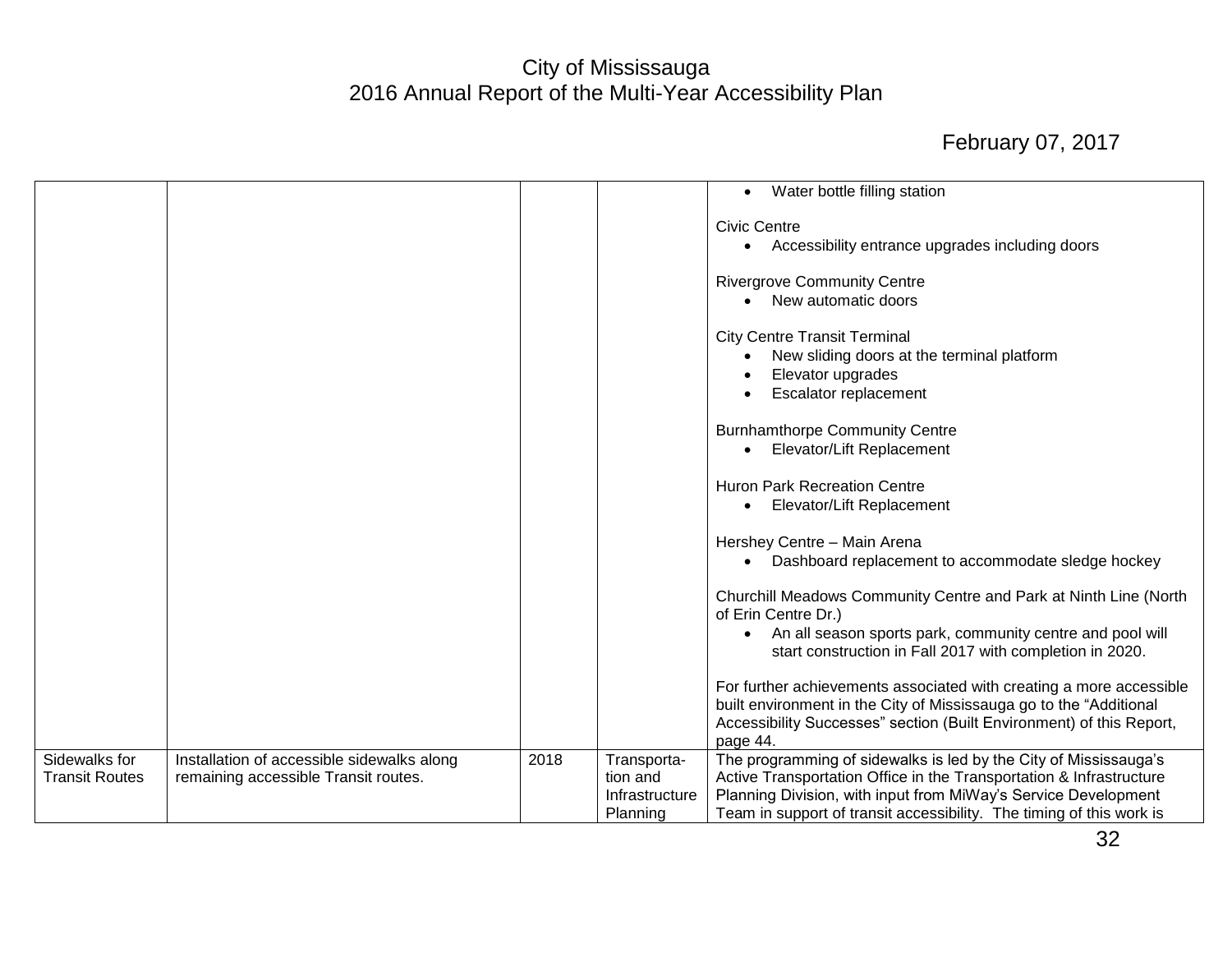|                                  |                                                                                                                                                                                                                                                                                                                                                                                                                                                                                                                                                                                                                                                                                                                    |                  | Division,<br>Active<br>Transporta-<br>tion<br>Transporta-<br>tion and<br><b>Works</b> | subject to the priority schedules set by the Transportation &<br>Infrastructure Planning division, budget availability and the City of<br>Mississauga Council approval.<br>In 2016, approximately 2 kilometres of new sidewalks were<br>constructed, with the majority of locations being those that provide<br>connections to MiWay stops and services. In 2017, the focus of the<br>annual sidewalk program will continue to be transit accessibility<br>improvements. Funding through the Public Transit Infrastructure<br>Fund will allow for additional sidewalk installations. 4.25 kilometres<br>of new sidewalk construction is being programmed for 2017. Since<br>2010, approximately 40 kilometres of sidewalk have been added<br>throughout the City of Mississauga to improve accessibility. |
|----------------------------------|--------------------------------------------------------------------------------------------------------------------------------------------------------------------------------------------------------------------------------------------------------------------------------------------------------------------------------------------------------------------------------------------------------------------------------------------------------------------------------------------------------------------------------------------------------------------------------------------------------------------------------------------------------------------------------------------------------------------|------------------|---------------------------------------------------------------------------------------|-----------------------------------------------------------------------------------------------------------------------------------------------------------------------------------------------------------------------------------------------------------------------------------------------------------------------------------------------------------------------------------------------------------------------------------------------------------------------------------------------------------------------------------------------------------------------------------------------------------------------------------------------------------------------------------------------------------------------------------------------------------------------------------------------------------|
| Affordable<br>Housing<br>Program | Work on the Affordable Housing Program (AHP)<br>was completed in 2016 and includes:<br><b>Strategic Framework and Work Plan:</b><br>set the parameters, identified the<br>studies to be undertaken and<br>established the timelines for the AHP<br><b>Housing Affordability Advisory</b><br>Panel: panel of experts to provide<br>advice on the research and directions<br>for the AHP<br>Housing Gap Assessment: The goal<br>of this study was to present a high level<br>analysis to better understand the current<br>gap between housing demand and<br>housing supply. This analysis shows<br>that there are about 30,000 households<br>in Mississauga who are facing a housing<br>supply or affordability gap. | $2011 -$<br>2017 | Planning &<br>Building,<br>Policy<br>Planning<br>Division,<br>Planner                 | The Affordable Housing Strategy will be completed by Spring 2017.<br>Once approved staff will continue to implement the actions for the<br>Affordable Housing Strategy.<br>Click on the link for more information on the affordable housing<br>program.<br>Click on the link for more information on registration of second units.                                                                                                                                                                                                                                                                                                                                                                                                                                                                        |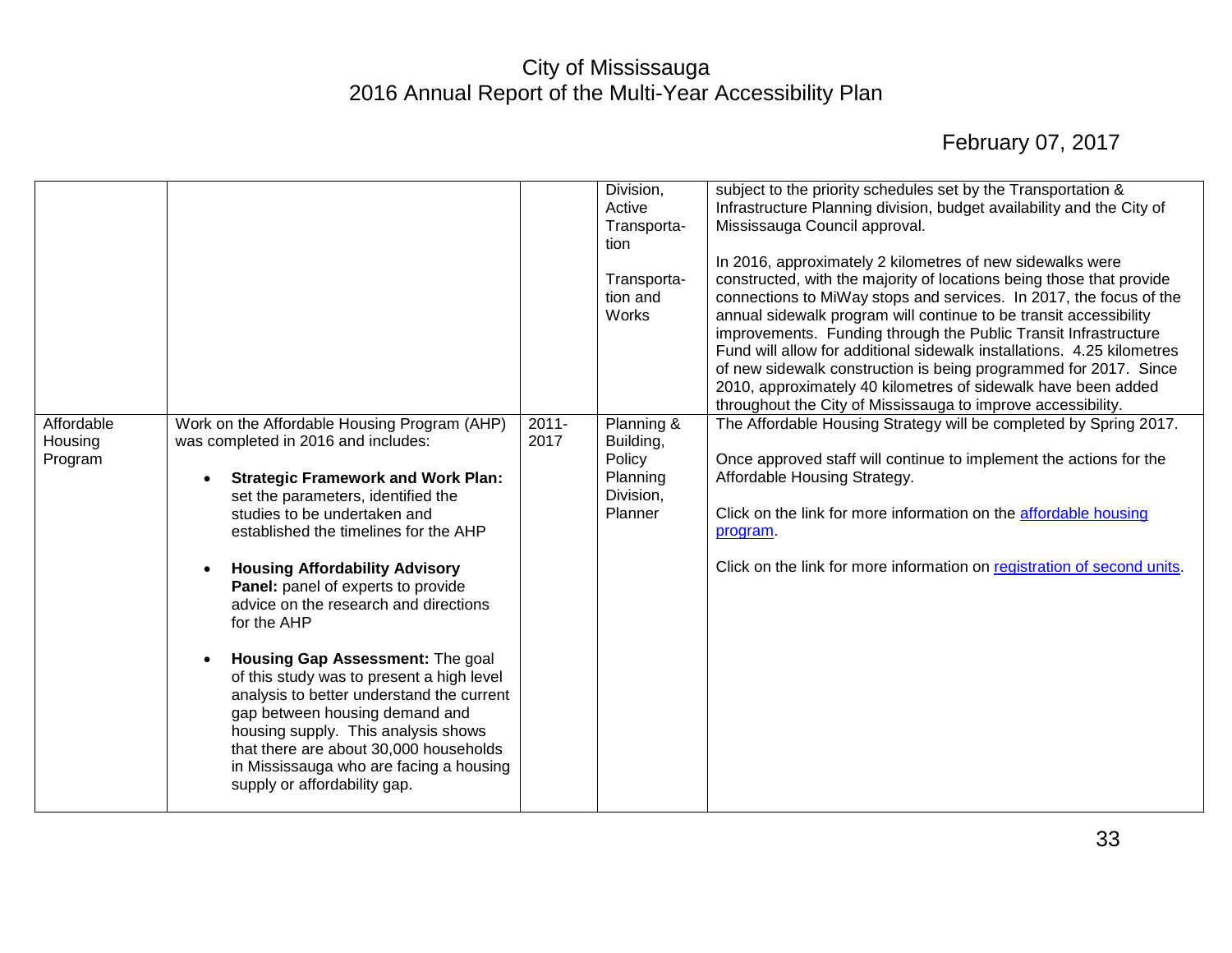| <b>Municipal Best Practices: The</b><br>$\bullet$<br>Municipal Best Practices Report is an<br>environmental scan of a range of<br>regulatory, land-based and financial<br>tools available to municipalities to<br>encourage the development of                                                                             |  |  |
|----------------------------------------------------------------------------------------------------------------------------------------------------------------------------------------------------------------------------------------------------------------------------------------------------------------------------|--|--|
| affordable housing. It presented a list of<br>30 tools that are widely used and the<br>most applicable in a municipal context in<br>Ontario.                                                                                                                                                                               |  |  |
| <b>Public Land for Housing First:</b><br>Examines best practices with respect to<br>the use of public land for affordable<br>housing and concludes with<br>recommendation to amend the City's<br>Corporate policies for the City's surplus<br>lands                                                                        |  |  |
| <b>Preservation of Rental Housing:</b><br>Examines the market context and<br>challenges in relation to rental housing<br>in Mississauga and concludes with a<br>recommendation to establish strong<br>policies to protect rental housing and a<br>by-law for the conversion and demolition<br>of rental units in the City. |  |  |
| <b>Understanding the Cost of</b><br>Incentives: An analysis of residential<br>development for varying levels of<br>affordability, tenure, building types and<br>market locations was used to illustrate<br>the financial gap between an affordable<br>and market development. The study                                    |  |  |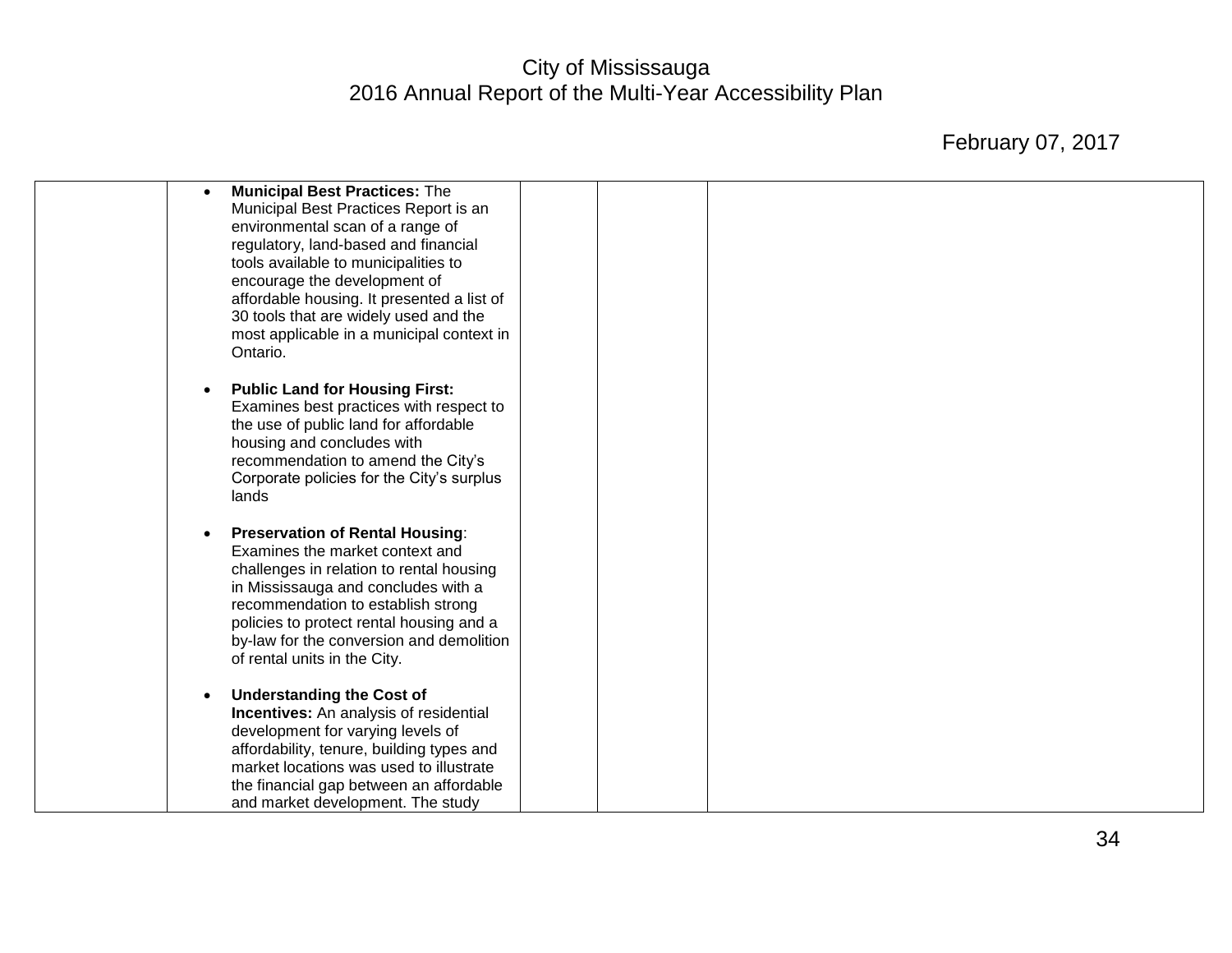|                                  | found the market is unlikely to create<br>new affordable ownership or rental<br>housing without external financial<br>assistance<br>Second units are required to be registered as of<br>June 2016. Mississauga repealed the Second<br>Unit Licensing By-law and replaced it with the                                                                                                                                                                                                                                                                                                                                 |      |                                                                                                                                                         |                                                                                                                                                                                                                                                                                                                                                                                                                                                                                                                                                                                                                                                                                                                                                                                                                                     |
|----------------------------------|----------------------------------------------------------------------------------------------------------------------------------------------------------------------------------------------------------------------------------------------------------------------------------------------------------------------------------------------------------------------------------------------------------------------------------------------------------------------------------------------------------------------------------------------------------------------------------------------------------------------|------|---------------------------------------------------------------------------------------------------------------------------------------------------------|-------------------------------------------------------------------------------------------------------------------------------------------------------------------------------------------------------------------------------------------------------------------------------------------------------------------------------------------------------------------------------------------------------------------------------------------------------------------------------------------------------------------------------------------------------------------------------------------------------------------------------------------------------------------------------------------------------------------------------------------------------------------------------------------------------------------------------------|
| Recreational                     | Second Units Registration By-law.<br>Recreational trails are pedestrian trails that are                                                                                                                                                                                                                                                                                                                                                                                                                                                                                                                              | 2016 | Park                                                                                                                                                    | In 2016, the following trails received paving and reconstruction                                                                                                                                                                                                                                                                                                                                                                                                                                                                                                                                                                                                                                                                                                                                                                    |
| Trails<br>(IASR, 80.8-<br>80.13) | intended for recreational and leisure purposes<br>(wilderness trails are not included in this<br>definition).<br>Future recreational trails and beach access<br>routes are to follow specific legislated<br>requirements.<br>Trails need to be designed with various<br>accessibility requirements along with<br>consultation with the AAC.<br>New trails must include trail head signage with<br>the following information:<br>Length of the trail<br>Type of surface<br>$\bullet$<br>Average and minimum trail width<br>Average and maximum running slope<br>$\bullet$<br>and cross slope<br>Location of amenities |      | Development<br>Parks and<br>Forestry,<br>Community<br><b>Services</b><br>Parks<br>Operations,<br>Parks and<br>Forestry,<br>Community<br><b>Services</b> | (approx. total length $-4,430$ m):<br>Derry Greenway - 240m<br>$\circ$<br>Huron Park - 100m<br>$\circ$<br>Avonlea Park – 90m<br>$\circ$<br>Willowvale Fields - 760m<br>$\circ$<br>Deer Run Park - 150m<br>$\circ$<br>Deer Wood Park - 650m<br>$\circ$<br>Allison's Park - 440m<br>$\circ$<br>Churchill Meadows - 1,510m<br>$\circ$<br>Osprey Marsh - 490m<br>$\circ$<br>New Trail Construction for 2016 (approx. length 1,140m):<br>Danville Park - 750m<br>$\circ$<br>Union Park - 300m<br>$\circ$<br>Huron Park - 90m<br>$\circ$<br>Credit Valley Conservation Authority has been conducting Trail<br>Assessments covering:<br>Length of the trail<br>Type of surface<br>Average and minimum trail width<br>Average and maximum running slope and cross slope<br>Signage requirements for CVC Trails will be implemented in 2017. |
|                                  |                                                                                                                                                                                                                                                                                                                                                                                                                                                                                                                                                                                                                      |      |                                                                                                                                                         |                                                                                                                                                                                                                                                                                                                                                                                                                                                                                                                                                                                                                                                                                                                                                                                                                                     |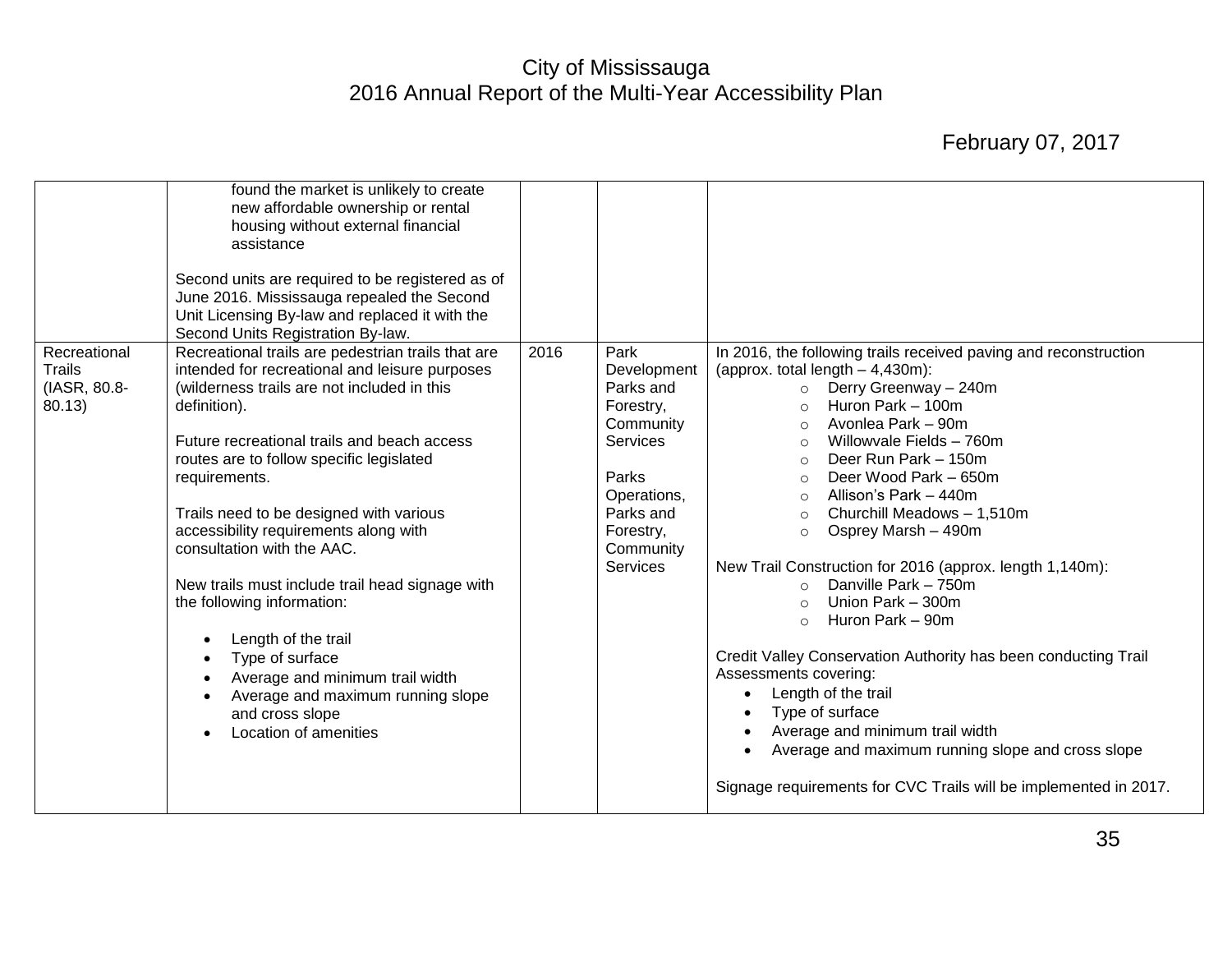|                                           |                                                                                                 |         |                                   | The City of Mississauga's Parks Signage Standards Manual includes<br>reference to accessibility standards.<br>In 2016 Parks Development and Parks Operations commenced<br>development of a sign implementation plan to install new signs and<br>replace all existing signs within our parks.<br>Several locations were used as pilot sites including:<br>Union Park (newly developed park)<br>Paul Coffey Park (formally Wildwood Park)<br><b>Malton Village Park</b><br>Additional work will continue with the plan being finalized in 2017. |
|-------------------------------------------|-------------------------------------------------------------------------------------------------|---------|-----------------------------------|-----------------------------------------------------------------------------------------------------------------------------------------------------------------------------------------------------------------------------------------------------------------------------------------------------------------------------------------------------------------------------------------------------------------------------------------------------------------------------------------------------------------------------------------------|
| Accessible<br>Tables at<br>outdoor public | Establish an inventory of existing tables at 20<br>permitted picnic parks with 41 picnic areas. | 2016    | Parks<br>Operations,<br>Parks and | Accessible picnic tables are available at most picnic park locations<br>especially at permitted parks; as well as at other park locations.                                                                                                                                                                                                                                                                                                                                                                                                    |
| use eating<br>areas.                      | Review options regarding types of accessible<br>tables.                                         |         | Forestry,<br>Community            | Additional accessible picnic tables will be installed in 2017. Extended<br>picnic table tops were the first phase of the program. Parks                                                                                                                                                                                                                                                                                                                                                                                                       |
| (IASR, 80.17)                             |                                                                                                 |         | Services                          | Operations will be converting more tables with a higher level of                                                                                                                                                                                                                                                                                                                                                                                                                                                                              |
|                                           | Establish a plan to increase the number of<br>accessible picnic tables at parks.                |         |                                   | accessibility, as Phase 2 of the program.                                                                                                                                                                                                                                                                                                                                                                                                                                                                                                     |
|                                           |                                                                                                 |         |                                   | The City's Picnic Parks City's Picnic Parks webpage states:<br>Accessible seating is available at our permitted picnic sites.                                                                                                                                                                                                                                                                                                                                                                                                                 |
|                                           |                                                                                                 |         |                                   | Arrangements can be made for additional accessible seating if                                                                                                                                                                                                                                                                                                                                                                                                                                                                                 |
|                                           |                                                                                                 |         |                                   | required with ample notice, by contacting the Recreation Customer<br>Service Centre at 905-615-4100.                                                                                                                                                                                                                                                                                                                                                                                                                                          |
| Integrated play                           | Consult with the Accessibility Advisory                                                         | 2016    | Park                              | Accessible play sites have been developed and planned for.                                                                                                                                                                                                                                                                                                                                                                                                                                                                                    |
| experiences/<br>playgrounds               | Committee to incorporate accessibility for<br>children and caregivers with various disabilities | Ongoing | Development<br>Parks and          | Currently, there are 3 "fully" accessible/inclusive play sites:<br>Port Credit Memorial Park                                                                                                                                                                                                                                                                                                                                                                                                                                                  |
| for children and                          | into play spaces.                                                                               |         | Forestry,                         | Zonta Meadows (redevelopment in 2017)                                                                                                                                                                                                                                                                                                                                                                                                                                                                                                         |
| caregivers.<br>(IASR, 80.18-              | Review Playground Replacement Program's                                                         |         | Community<br>Services             | O'Connor Park                                                                                                                                                                                                                                                                                                                                                                                                                                                                                                                                 |
| 80.20)                                    | (PRP) outline of equipment selected (5 year                                                     |         |                                   | There are 3 more "fully" accessible/inclusive play sites proposed:                                                                                                                                                                                                                                                                                                                                                                                                                                                                            |
|                                           | program). Park improvements to adopt PRP as<br>a minimum standard (therefore, minimum public    |         |                                   | Elmcreek Park - 2021                                                                                                                                                                                                                                                                                                                                                                                                                                                                                                                          |
|                                           | consultation required). A percentage of                                                         |         |                                   | Jaycee Park (in development, Canada 150 Funding) - 2017<br>River Grove (in design) - 2017                                                                                                                                                                                                                                                                                                                                                                                                                                                     |
|                                           | accessibility will be incorporated into PRP.                                                    |         |                                   |                                                                                                                                                                                                                                                                                                                                                                                                                                                                                                                                               |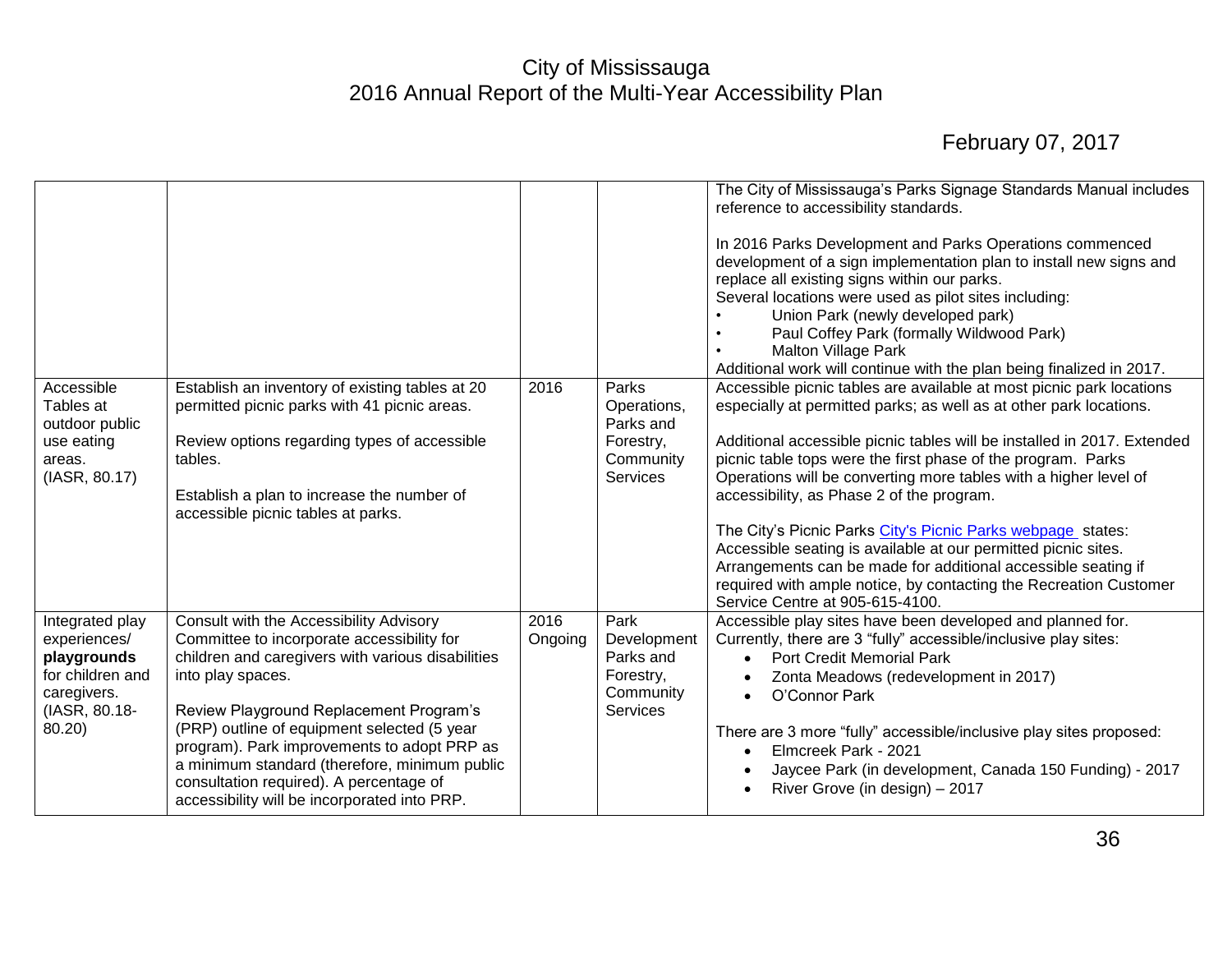| Consult with AAC on inclusive playgrounds. | Playground Redevelopment Program:                                                                                           |
|--------------------------------------------|-----------------------------------------------------------------------------------------------------------------------------|
|                                            | Currently, many play sites have accessible features i.e.: an                                                                |
|                                            | accessible swing, accessible surfaces, an accessible path of travel.                                                        |
|                                            |                                                                                                                             |
|                                            | On November 18, 2013, a presentation by Parks Development was<br>made to the Accessibility Advisory Committee regarding the |
|                                            | Playground Replacement Program. The City of Mississauga has 263                                                             |
|                                            | neighbourhood playgrounds. Examples of accessible play equipment                                                            |
|                                            | that are incorporated into existing playgrounds include:                                                                    |
|                                            | transfer platforms to assist with transferring to a variety of<br>$\bullet$                                                 |
|                                            | ground-level play experiences,                                                                                              |
|                                            | spring toys with backrests,<br>$\bullet$                                                                                    |
|                                            | crawl tubes with handholds,                                                                                                 |
|                                            | slides with tactile features and<br>$\bullet$                                                                               |
|                                            | sand pits (where feasible)<br>$\bullet$                                                                                     |
|                                            | accessible swing<br>$\bullet$                                                                                               |
|                                            | ground level play elements                                                                                                  |
|                                            | accessible play surfaces<br>accessible seating and benches                                                                  |
|                                            | a paved access route will be included in neighbourhood                                                                      |
|                                            | parks in conjunction with the existing park pathway.                                                                        |
|                                            | The following 18 playgrounds received improvements to                                                                       |
|                                            | accessibility in 2016:                                                                                                      |
|                                            | <b>Castlegreen Meadows</b><br>$\bullet$                                                                                     |
|                                            | <b>Frank Dowling Park</b>                                                                                                   |
|                                            | <b>Fallingbrook Community Park</b><br>$\bullet$                                                                             |
|                                            | Woodeden Park                                                                                                               |
|                                            | <b>Garnetwood Park</b>                                                                                                      |
|                                            | <b>Cordingley Park</b><br>Johnny Bower Park                                                                                 |
|                                            | <b>Birchwood Park</b>                                                                                                       |
|                                            |                                                                                                                             |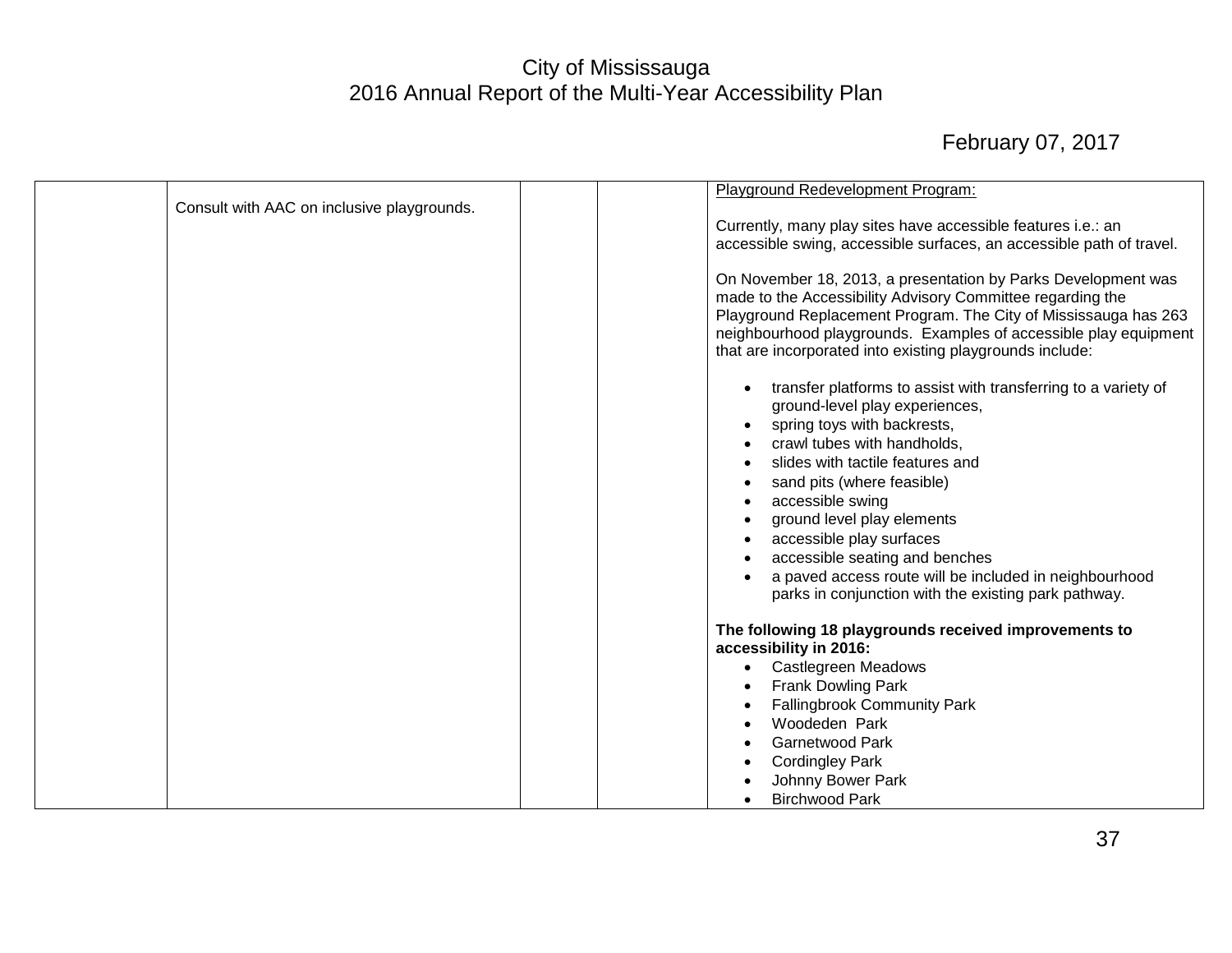|                                                                                                                                                                                                         |                                                                                                                                                                                                                                                                                                                                                                                                                                                                                                                                                                                  |      |                                                                                                                                                 | <b>Birch Glen Park</b><br>$\bullet$<br><b>Iroquois Flats</b><br><b>Stillmeadow Park</b><br>O<br>Laughton Heights<br><b>Westwood Park</b><br><b>Westacres Park</b><br>$\bullet$<br><b>Aquinas Park</b><br>Lake Wabukayne Park<br>Churchill Meadows Community Common (north playground)<br>Mississauga-Meadowvale Rotary Park - in collaboration with<br>$\bullet$<br>Mississauga-Meadowvale Rotary Club.<br>The City was successful in receiving funding for some of the above<br>playground projects through the Enabling Accessibility Fund and<br>Canada 150 Community Infrastructure Program.<br>Requests for accessible swings can be made at any time by<br>contacting the Customer Call Centre (311) or Diana Simpson,<br>Accessibility Planning. For example, by request, an accessible swing |
|---------------------------------------------------------------------------------------------------------------------------------------------------------------------------------------------------------|----------------------------------------------------------------------------------------------------------------------------------------------------------------------------------------------------------------------------------------------------------------------------------------------------------------------------------------------------------------------------------------------------------------------------------------------------------------------------------------------------------------------------------------------------------------------------------|------|-------------------------------------------------------------------------------------------------------------------------------------------------|------------------------------------------------------------------------------------------------------------------------------------------------------------------------------------------------------------------------------------------------------------------------------------------------------------------------------------------------------------------------------------------------------------------------------------------------------------------------------------------------------------------------------------------------------------------------------------------------------------------------------------------------------------------------------------------------------------------------------------------------------------------------------------------------------|
| <b>Exterior Paths</b><br>of Travel (e.g.<br>sidewalks,<br>ramps, stairs,<br>curb ramps) to<br>address<br>legislated<br>(IASR, Design<br>of Public<br>Spaces)<br>requirements<br>(IASR, 80.21-<br>80.31) | The IASR defines exterior path of travel as:<br>"outdoor sidewalks or walkways designed and<br>constructed for pedestrian travel and are<br>intended to serve a functional purpose and not<br>to provide a recreational experience".<br>Future exterior paths of travel including<br>sidewalks, engineered walkway connections and<br>multi-use trails within the road right of way are to<br>follow specific legislative requirements.<br>Standard drawings for sidewalks, multi-use trails<br>and curb ramps will need to be revised to<br>incorporate these new requirements. | 2016 | Transporta-<br>tion and<br>Infrastructure<br>Planning<br>Division,<br>Active<br>Transporta-<br>tion,<br>Transporta-<br>tion and<br><b>Works</b> | was installed at Hawthorne Valley Park in May 2016.<br>A presentation/update was provided at the November 2016 AAC<br>Meeting regarding the installation of tactile warning plates at<br>intersections.<br>Progress Report:<br>A group of staff has been assigned to lead the program from<br>Active Transportation, Transportation & Works<br>A Communication Plan for T&W staff has been completed.<br>All staff responsible for construction and maintenance have<br>received the orientation<br>The Sidewalk and Walkway Policy is being updated<br>$\bullet$<br>In 2016, the AODA Compliance Program was initiated. All<br>$\bullet$<br>2016 public realm tenders include requirements for tactile<br>plates.                                                                                   |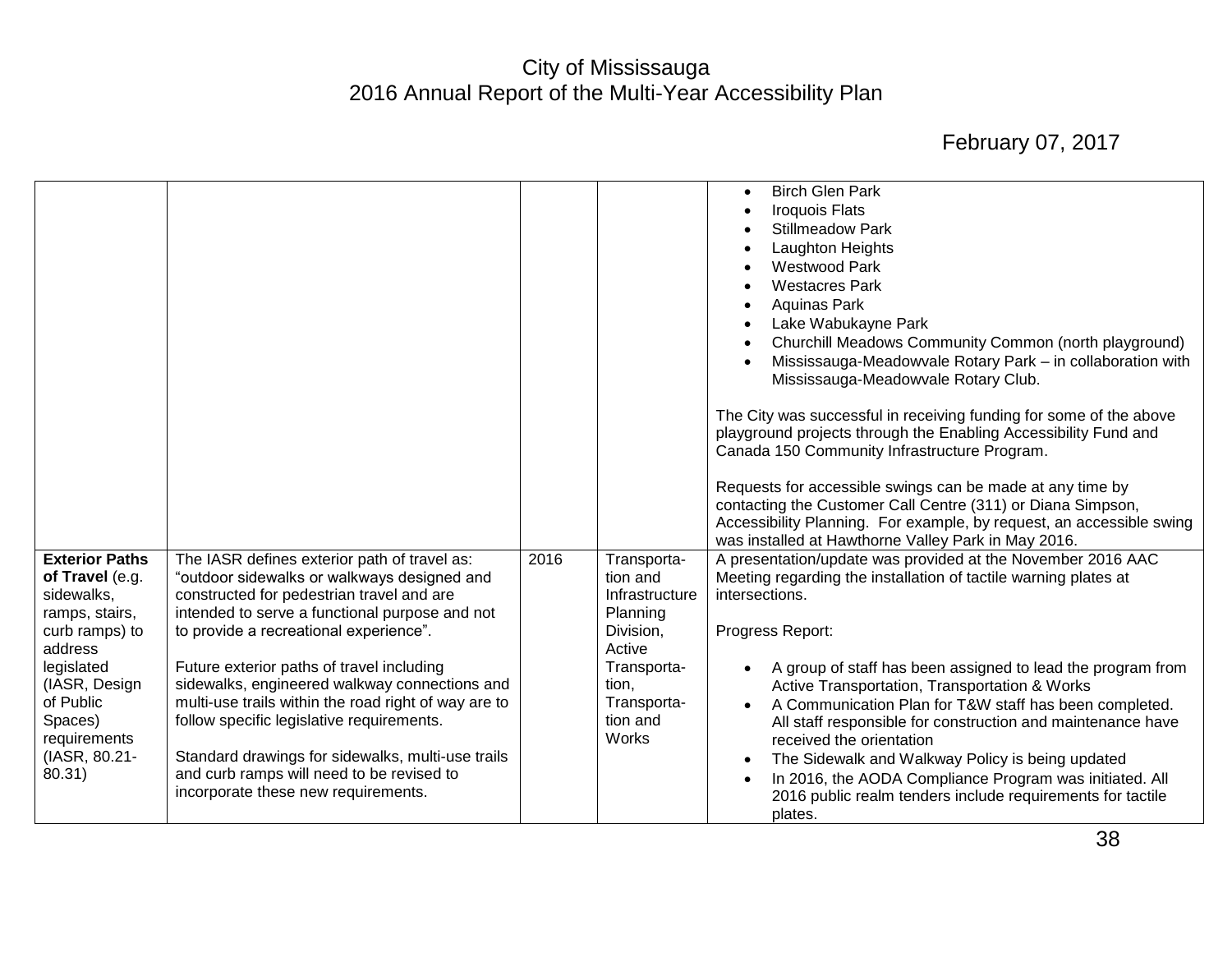|                                                                                                                                                | Research and determine best practice for tactile<br>walking surface indicators.<br>Corporate policies will need to be revised to<br>reflect these new exterior paths of travel, IASR<br>requirements.<br>Consult with the AAC re: design and placement<br>of rest areas along exterior paths of travel for<br>new and redeveloped locations.       |      |                                                                                                          | In 2017, the City will receive \$4 million in Public Transit<br>Infrastructure Fund (PTIF) monies from the Federal<br>Government to install tactile plates in high pedestrian<br>locations throughout the City. 150-200 intersections are<br>targeted for 2017 implementation. The priorities were<br>established along major transit routes and at major transit<br>terminals.<br>The City of Mississauga's Transportation and Public Works<br>Department has developed new Standard Drawings to provide<br>direction on the installation of tactile plates throughout the City.<br>The Facility Accessibility Design Subcommittee of the AAC reviews<br>City trail/multi-use trail projects.                                                                                                                                                                                                                      |
|------------------------------------------------------------------------------------------------------------------------------------------------|----------------------------------------------------------------------------------------------------------------------------------------------------------------------------------------------------------------------------------------------------------------------------------------------------------------------------------------------------|------|----------------------------------------------------------------------------------------------------------|---------------------------------------------------------------------------------------------------------------------------------------------------------------------------------------------------------------------------------------------------------------------------------------------------------------------------------------------------------------------------------------------------------------------------------------------------------------------------------------------------------------------------------------------------------------------------------------------------------------------------------------------------------------------------------------------------------------------------------------------------------------------------------------------------------------------------------------------------------------------------------------------------------------------|
| Install<br>Accessible/<br><b>Audible Traffic</b><br><b>Signals</b><br>according to<br>Design of Public<br>Spaces<br>Standard.<br>(IASR, 80.28) | Where new pedestrian signals are being<br>installed or existing pedestrian signals are being<br>replaced at a pedestrian crossover, they must<br>be accessible pedestrian signals.<br>Specific requests for accessible pedestrian<br>signals from the Canadian National Institute for<br>the Blind (CNIB) are also considered for<br>installation. | 2016 | <b>Works</b><br>Operations<br>and<br>Maintenance<br>Division,<br>Transporta-<br>tion and<br><b>Works</b> | In 2016, 8 intersections were outfitted with Accessible Pedestrian<br>Signals. This brings the total to 38 intersections under the City of<br>Mississauga's jurisdiction.<br>Note: the Region of Peel has been installing audible pedestrian<br>signals as well. The Region is responsible for crossings on regional<br>roads.<br>The process for making a request for an APS is to contact the CNIB<br>through Harpal kaur, Orientation and Mobility Specialist<br>harpal.kaur@cnib.ca. The CNIB will assess whether or not these<br>locations are suitable for an APS and will educate the resident on<br>how to use the crossings, once the signals are installed. The CNIB<br>will recommend to the City which intersection(s) should be done.<br>Then the City (Traffic Signals section) will add it to their list and<br>determine if there is funding available to do this or make a request for<br>funding. |
| Implement<br>requirements for<br><b>Accessible</b><br>parking. (IASR,                                                                          | Review accessible parking requirements<br>provided by the Province (including requirement<br>for van accessible signage).                                                                                                                                                                                                                          | 2016 | Development<br>and Design<br>Division,<br>Planning &                                                     | Developed an Action Plan to meet the requirements under the IASR,<br>AODA and to make further improvements with regards to accessible<br>parking.                                                                                                                                                                                                                                                                                                                                                                                                                                                                                                                                                                                                                                                                                                                                                                   |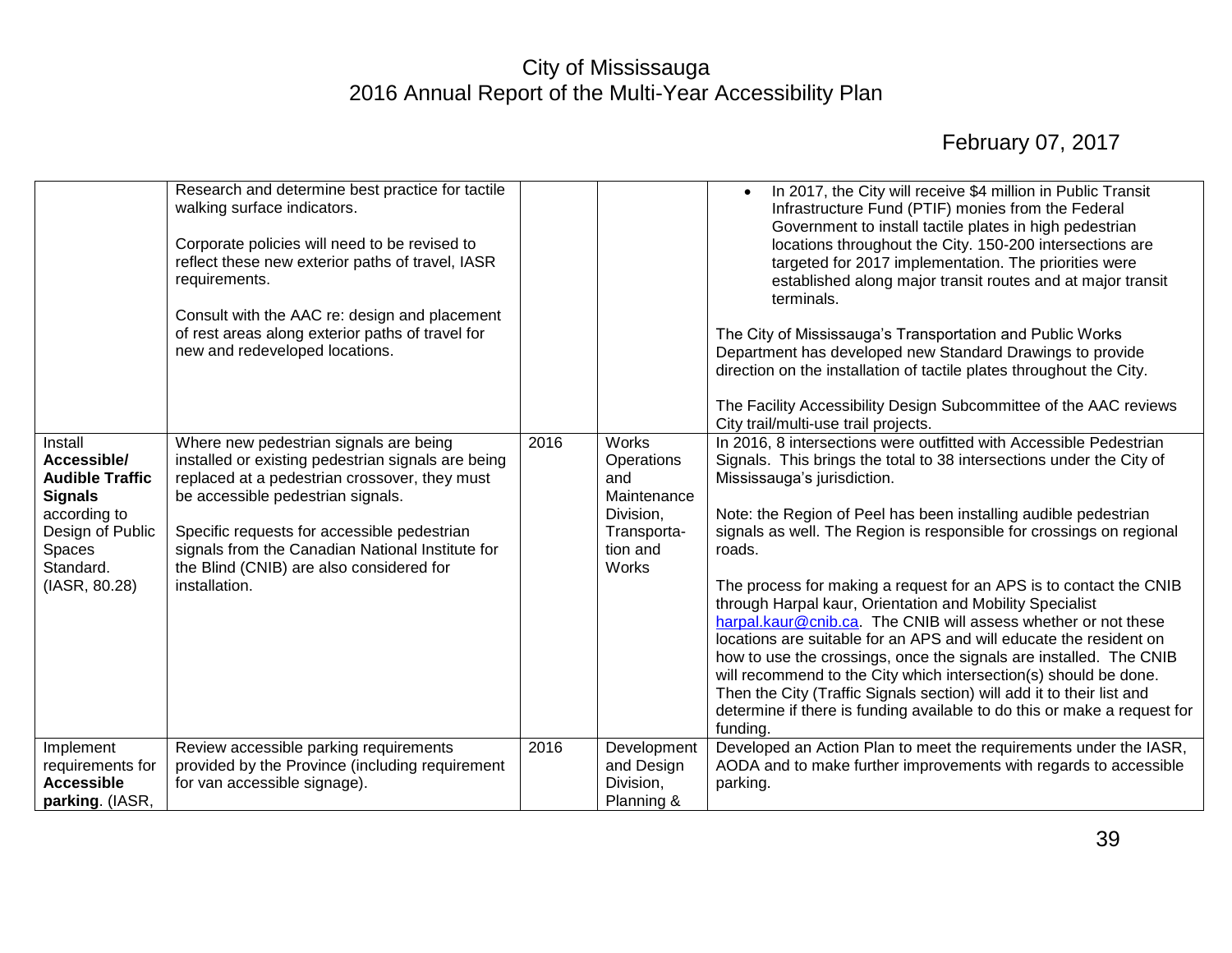| 80.32-80.39)     | Revise Zoning By-Law and Accessible Parking     |      | <b>Building</b> | The Zoning By-law was amended to include the new accessible                |
|------------------|-------------------------------------------------|------|-----------------|----------------------------------------------------------------------------|
|                  | By-law to match new legislation.                |      |                 | parking space sizes and required number of accessible parking              |
|                  |                                                 |      | Enforcement     | spaces required for non-residential sites (By-law 0190-2014).              |
|                  | Amend the Traffic By Law.                       |      | Division;       |                                                                            |
|                  |                                                 |      | Transporta-     | The Accessible Parking By Law #10-2016 was amended and was                 |
|                  | Consult with the Accessibility Advisory         |      | tion and        | approved by Council in January 2016. It was effective March 1, 2016.       |
|                  | Committee regarding the need, location and      |      | Infrastructure  |                                                                            |
|                  | design of accessible-on-street parking spaces,  |      | Planning        | The City's <b>Facility Accessibility Design Standards</b> has incorporated |
|                  |                                                 |      |                 |                                                                            |
|                  | when constructing or re-developing existing on- |      | Division;       | the new accessible parking requirements (p. 68).                           |
|                  | street parking spaces                           |      | Works,          |                                                                            |
|                  |                                                 |      | Operations      | Planning & Building created an Accessible Parking Sign Detail to           |
|                  |                                                 |      | and             | guide site plan applicant clients in response to the new Accessible        |
|                  |                                                 |      | Maintenance     | Parking By-law.                                                            |
|                  |                                                 |      | Division,       |                                                                            |
|                  |                                                 |      | Transporta-     |                                                                            |
|                  |                                                 |      | tion and        |                                                                            |
|                  |                                                 |      | Works           |                                                                            |
|                  |                                                 |      |                 |                                                                            |
|                  |                                                 |      | Legal           |                                                                            |
|                  |                                                 |      | <b>Services</b> |                                                                            |
|                  |                                                 |      |                 |                                                                            |
|                  |                                                 |      |                 |                                                                            |
|                  |                                                 |      | Working         |                                                                            |
|                  |                                                 |      | together with   |                                                                            |
|                  |                                                 |      | Accessibility   |                                                                            |
|                  |                                                 |      | Planning,       |                                                                            |
|                  |                                                 |      | <b>FPM</b>      |                                                                            |
| Implement        | Ensure compliance in new construction and       | 2016 | Space           | The City of Mississauga has been incorporating lowered counters at         |
| requirements for | renovations                                     |      | Planning.       | all public access points for City buildings when renovations occur.        |
| accessible       |                                                 |      | Facilities and  | This practice will continue.                                               |
| service          |                                                 |      | Property        |                                                                            |
| counters, fixed  |                                                 |      | Management      | For example, Meadowvale Community Centre and Library installed             |
| queuing lines    |                                                 |      | Corporate       | lowered counters.                                                          |
|                  |                                                 |      | Services        |                                                                            |
| and waiting      |                                                 |      |                 |                                                                            |
| areas for indoor |                                                 |      |                 |                                                                            |
| and outdoor      |                                                 |      |                 |                                                                            |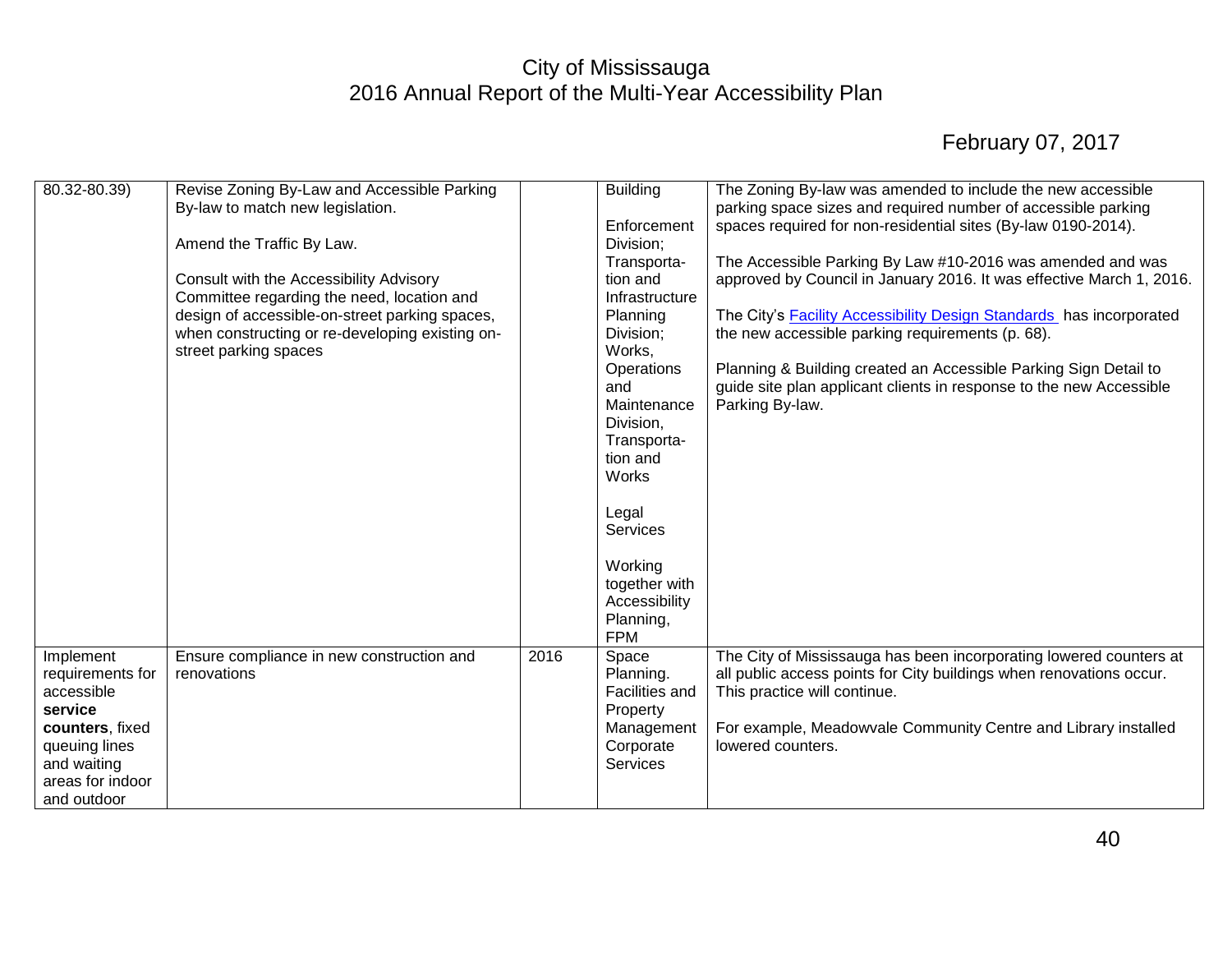#### February 07, 2017

| environments.<br>(IASR, 80.40)                                                                          |                                                                                                                                                          |      |                                                                                                                                                                                                                                                                                                                                                              |
|---------------------------------------------------------------------------------------------------------|----------------------------------------------------------------------------------------------------------------------------------------------------------|------|--------------------------------------------------------------------------------------------------------------------------------------------------------------------------------------------------------------------------------------------------------------------------------------------------------------------------------------------------------------|
| Ensure<br>accessibility<br>related<br>equipment and<br>features are<br>maintained.<br>$ $ (IASR, 80.44) | Procedures for preventative and emergency<br>maintenance of accessible elements in public<br>spaces to be noted in the multi-year Accessibility<br>Plan. | 2016 | Procedures for dealing with temporary disruptions are in place as per<br>the Accessible Customer Service Standards. These procedures are<br>outlined in the Accessibility Policy.<br>Traffic signal maintenance is described on p. 56 of the Mississauga<br><b>Road Safety Handbook.</b><br>Transportation and Works repaints accessible parking markings as |
|                                                                                                         |                                                                                                                                                          |      | part of scheduled maintenance.                                                                                                                                                                                                                                                                                                                               |

#### **Additional Accessibility Successes**

<span id="page-41-0"></span>Additional accessibility successes, which have not been captured under the projects listed above, are listed below and sorted by the related accessibility standard. While this is certainly not a complete list (as accessibility planning is integrated broadly across the community and addresses many different disability types), it gives a sense of the many and varied successes that occurred in 2016 to assist not only persons with disabilities but everyone!

#### <span id="page-41-1"></span>**Customer Service**

- 1. With money donated by the Community Foundation of Mississauga, The Riverwood Conservancy has purchased two all-terrain wheelchairs (one small, one large) to be used in their Education and Special Needs programs to allow people of all abilities to access the Riverwood trails and the Enabling Garden.
- 2. The [Driveway Windrow Snow Clearing Program](http://www.mississauga.ca/portal/residents/drivewaywindrowprogram) is for older adults 65+ and people with disabilities. For some eligible residents, the service is free, for others there is a \$200 fee. There are 150 residents registered for the 2016-17 season.
- 3. Summer Recreation Inclusion Support Program:
	- The Summer Inclusion Team employed 12 facilitators/support workers who supported 29 participants over the course of the summer.
	- 513 camp registrations included a child who identified as having a disability.
	- 157 families were involved and supported by the Inclusion Team.
	- Over 100 recreation plans were created to support children with disabilities in camps to ensure they had a successful experience.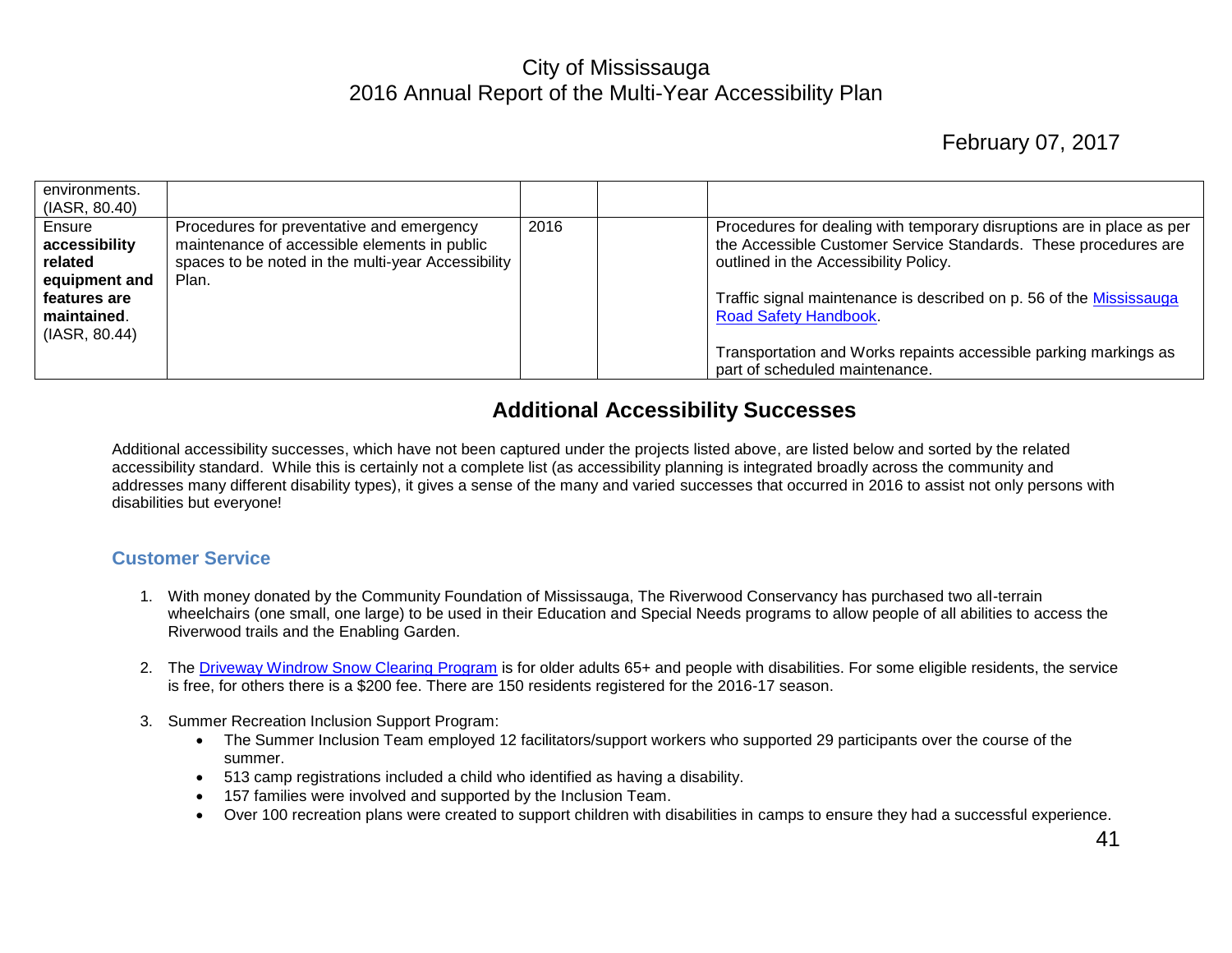#### February 07, 2017

#### <span id="page-42-0"></span>**Employment**

- 1. City of Mississauga staff, Karen Stock-MacDonald, Business Innovation Coach and Shawn Matheson, Assistant Chief, Mississauga Fire and Emergency Services received the International Association of Facilitator's 2016 Facilitation Impact Award's Silver Award for the Mental Health Strategy for Mississauga Fire and Emergency Services (MFES). The Shared Vision for a mentally healthy workplace for MFES will help eliminate the stigma of mental health and provide access to resources and support services for workers. The project team consisted of a cross-section of City staff from MFES, Human Resources, health providers and experts. Other project outcomes include
	- making the discussion of mental health a normal part of the work environment
	- achieving compliance with Provincial Psychological Health and Safety Standards, and
	- contributing to the City's goal of fostering a healthy, safe, inclusive and respectful Workplace.
- 2. Mississauga hosted Ontario's first Road to Mental Readiness Training. Targeted at firefighters, the Road to Mental Readiness (R2MR) training program addresses stigmas and identifies the signs and symptoms of occupational stress injuries. The course gives firefighters the tools they need to recognize a potential issue in themselves and others, with the goal being to improve short-term performance and long-term mental health outcomes. A primary course and Train the Trainer courses were initially offered to firefighters across the province early in the year. Mississauga Fire Fighters have been taking this training throughout 2016. It will take until the end of March 2017 for all Mississauga Fire Fighters to be trained.
- 3. Employee Health Services coordinated and delivered a variety of wellness presentations/discussions with various staff groups throughout the year. For example sessions titled: "Creating Balance in Your Life", "Living Well With Stress", "Welcoming Change in Your Life" and "Road To Mental Readiness" were some of the sessions held
- 4. In addition to group ergonomic presentations, over 124 individual ergonomic work stations were delivered throughout the year in response to requests from employees experiencing difficulties.
- 5. Through the **SWEP** (Summer Work Experience Program), for adults with developmental disabilities, the City hired 6 volunteers who completed a total of 180 hours during the two, 4 week sessions in July and August. This partnership program with Community Living Mississauga (CLM) and parks had the volunteers providing park maintenance such as plant care, splash pad maintenance), litter collection and other duties.
- 6. Accessibility Planning assisted a High School Co-op student who uses an electric wheelchair to conduct facility accessibility audits. The student assessed buildings and areas around his home including: Gordon Graydon Memorial Secondary School, Dixie Outlet Mall, Ogden Bridge, and Applewood Plaza Shopper's Drug Mart.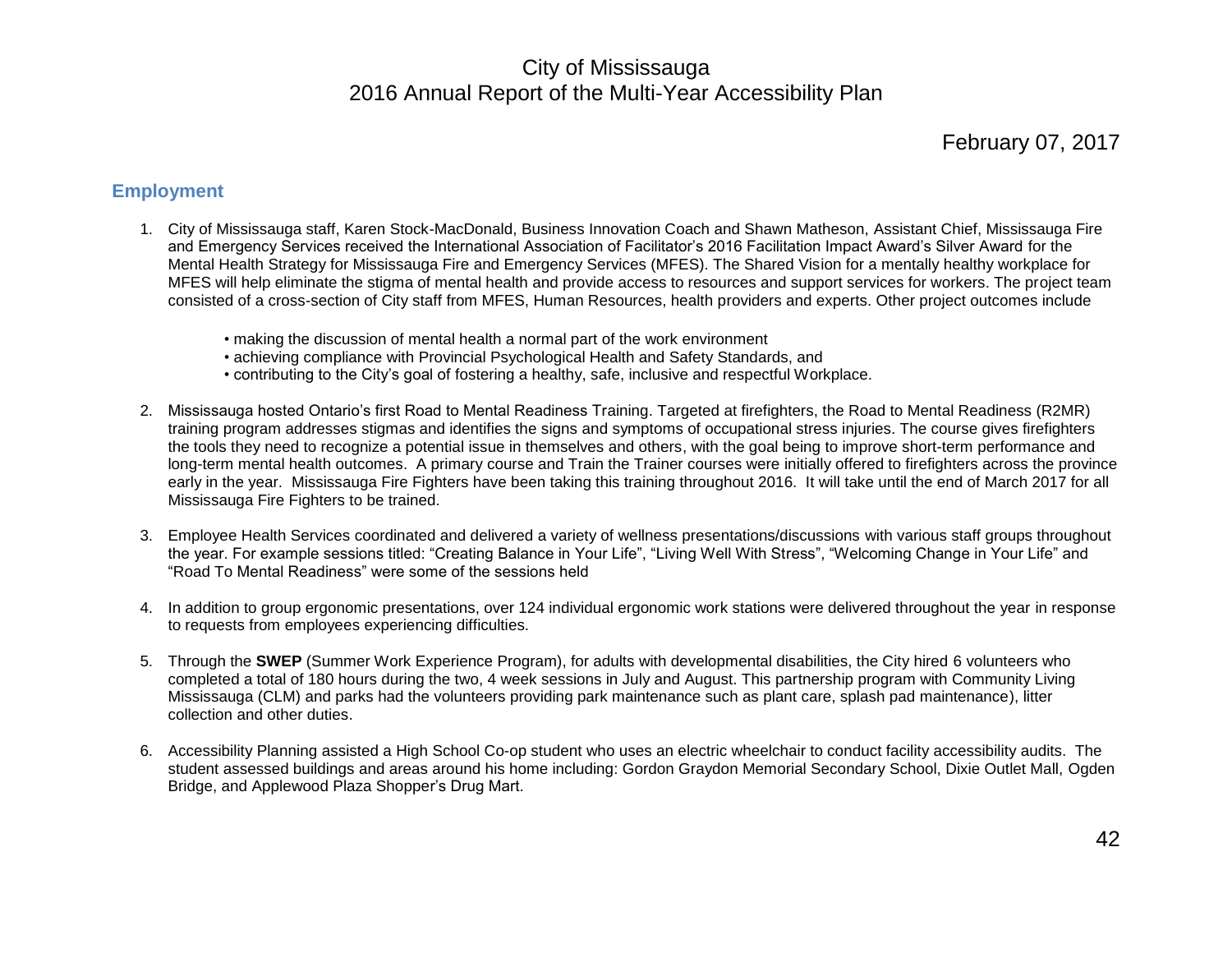#### February 07, 2017

7. The **Volunteer Inclusion Project** had 9 Gordon Graydon Secondary School volunteers with developmental disabilities attend the City Wide Volunteer Training Session on December 5<sup>th</sup>, 2016. 10 volunteers completed a total of 259 volunteer hours during Winter and March Break 2016. Volunteers assisted with cleaning and tidying up areas and other related duties.

Four students with developmental disabilities from St Martins Secondary School volunteered at Huron Park Recreation Centre to assist with cleaning tasks with teacher support. They completed 108.5 hours in 2016.

One group of 5-6 Community Living Mississauga volunteers come in with support staff to perform cleaning tasks every one or two weeks for about an hour at Meadowvale Four Rinks. One volunteer comes with a support staff person to assist at the Civic Fitness Centre.

8. The Annual Employee Health, Wellness and Safety Fair, held in the Civic Centre, attracted over 430 participants with approximately 45 booths. The focus of the 2016 event was "Connect to Health", encouraging staff to use technology to help them achieve their wellness goals. Some of the booths included: Canadian National Institute for the Blind, Alzheimer Society Peel, Canadian Mental Health Association/Peel Branch, the City's Employee Assistance Provider - Morneau Shepell, Asthma Society of Canada, and Big Brothers, Big Sisters of Peel.

#### <span id="page-43-0"></span>**Transportation**

- 1. A TransHelp pick-up location was added to the west entrance of the Central Library for the Library and Celebration Square.
- 2. MiWay continues to install new rear concrete bus pads throughout the City to make access to transit more convenient and accessible.
- 3. In 2016, MiWay installed 365 new bus pads throughout the City to make access to transit more convenient and accessible. Of the 365 pads installed, 215 were dedicated to rear door concrete pads extensions.
- 4. MiWay's policy is that no new stop is to be installed without a concrete bus pad. Should a bus stop be required and a concrete pad is not feasible (due to timing, weather, etc.), MiWay installs a rubber mat bus pad which acts as a hard surface for customers to board/exit onto. These rubber mats are suitable for a long period of time and is also suitable for the winter months (snow removal). (Note: rubber mats are only installed in an emergency situation where a bus stop is required and the wait time for a concrete pad is unreasonable).
- 5. MiWay has made improvements to its alert system by issuing real time alerts to customers on service disruptions. Customers are advised of cancellations, detours, and/or delays that are specific to routes. Such details on service disruptions are posted on MiWay's website and mobile app.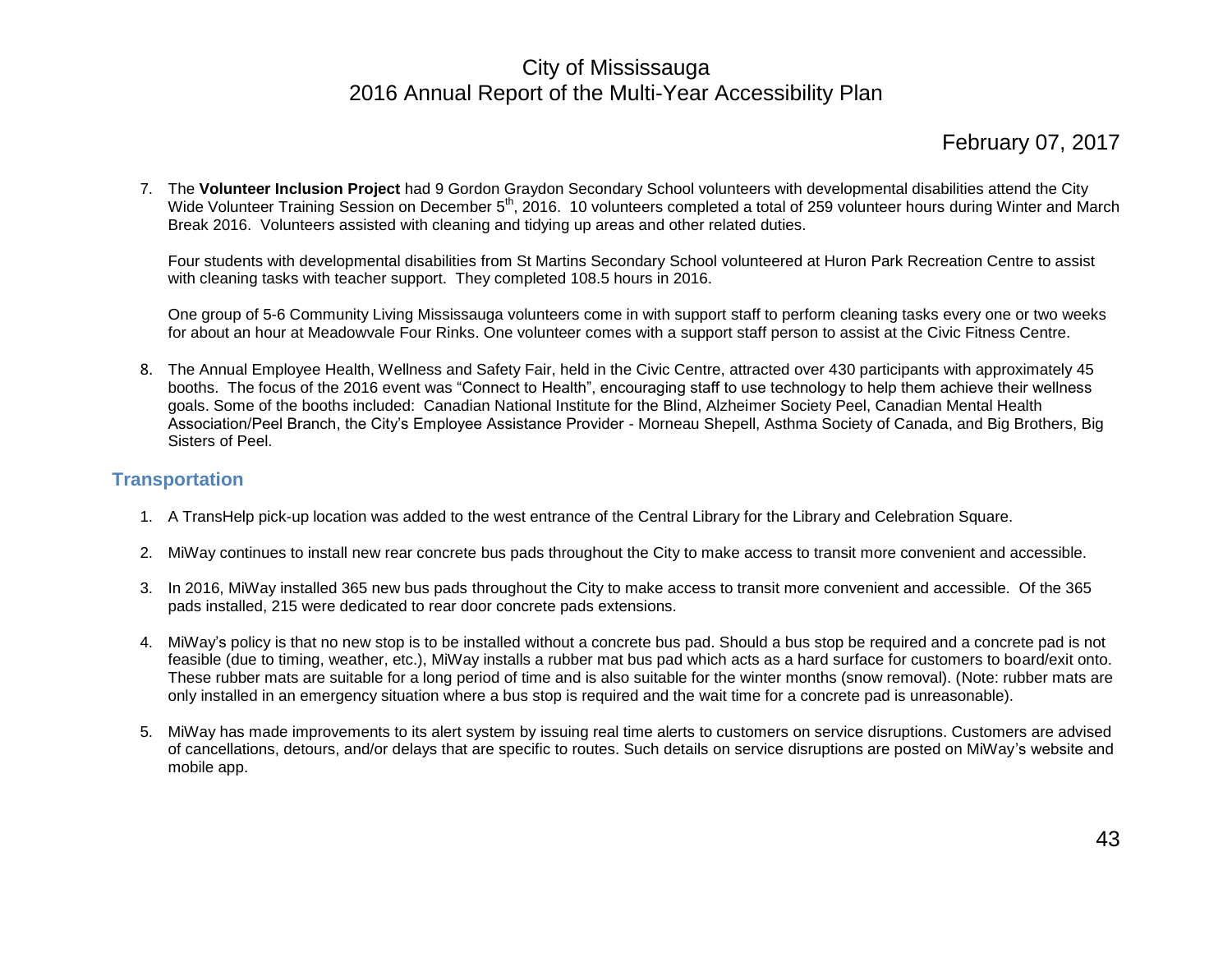#### February 07, 2017

#### <span id="page-44-0"></span>**Built Environment**

#### 1. GoHere Washroom Finder App:

People with Cohn's and Colitis as well as those with other health concerns may need to locate washrooms in a hurry.

Mississauga is the first city in Ontario to partner on the GoHere washroom finder app. Every public washroom in the city has been added, and can be easily located on the app. Thanks to the City's Accessibility Advisory Committee for recommending that Council find a way to make the washrooms more accessible to find. Download the [GoHere Washroom Finder App](http://r20.rs6.net/tn.jsp?f=001eCg7eMQ7IuoK1pHAWs020B9BPEZxdpURoljE_YXuOAWOUde0qjXAB4ejqie4qX3haw5gu6SjTU_9cwefV5ATFuefqkX6oMiUTAkgeoUk_0qs8ZmAIGnhXcex0bcOXSGCes0D_wWJGBOAxZsY3yVUl4qgD7sXCQCaDtJjSNk77TlcpSxVoeNomHrJCn3xqNWmuAc7svREAzSkdZqeGuoH9KC8or10NjzngsFu7h5sLwqTkW8Np1oVvkNu3_cXqNEv&c=4KUTpR1Vle3Plf6iEBBNjwOFDDiUrf5pxXfZD1nUXGl-986aVeYY6A==&ch=O3WAW3gTpb0IK0poAL99R19gjB_Dqof8lsdKoKma34qGpWL9CxqdUw==) today.

2. Approval was provided for Stop Gap portable ramps at businesses in Streetsville and Port Credit.



 **Stop Gap Portable Ramp**

- 3. The Riverwood Conservancy Enabling Garden won the North America-wide National Garden Bureau Healing Gardens competition and with this grant money is developing a new Sensory Trail adjacent to the Enabling Garden for children with vision loss and sensory processing challenges. It is scheduled to open in the spring of 2017.
- 4. Lake Aquitaine Outdoor Fitness Equipment And Surfacing Replacement Project resulted in the:
	- Replacement of 2 fitness stations
	- Installation of rubber tile surfacing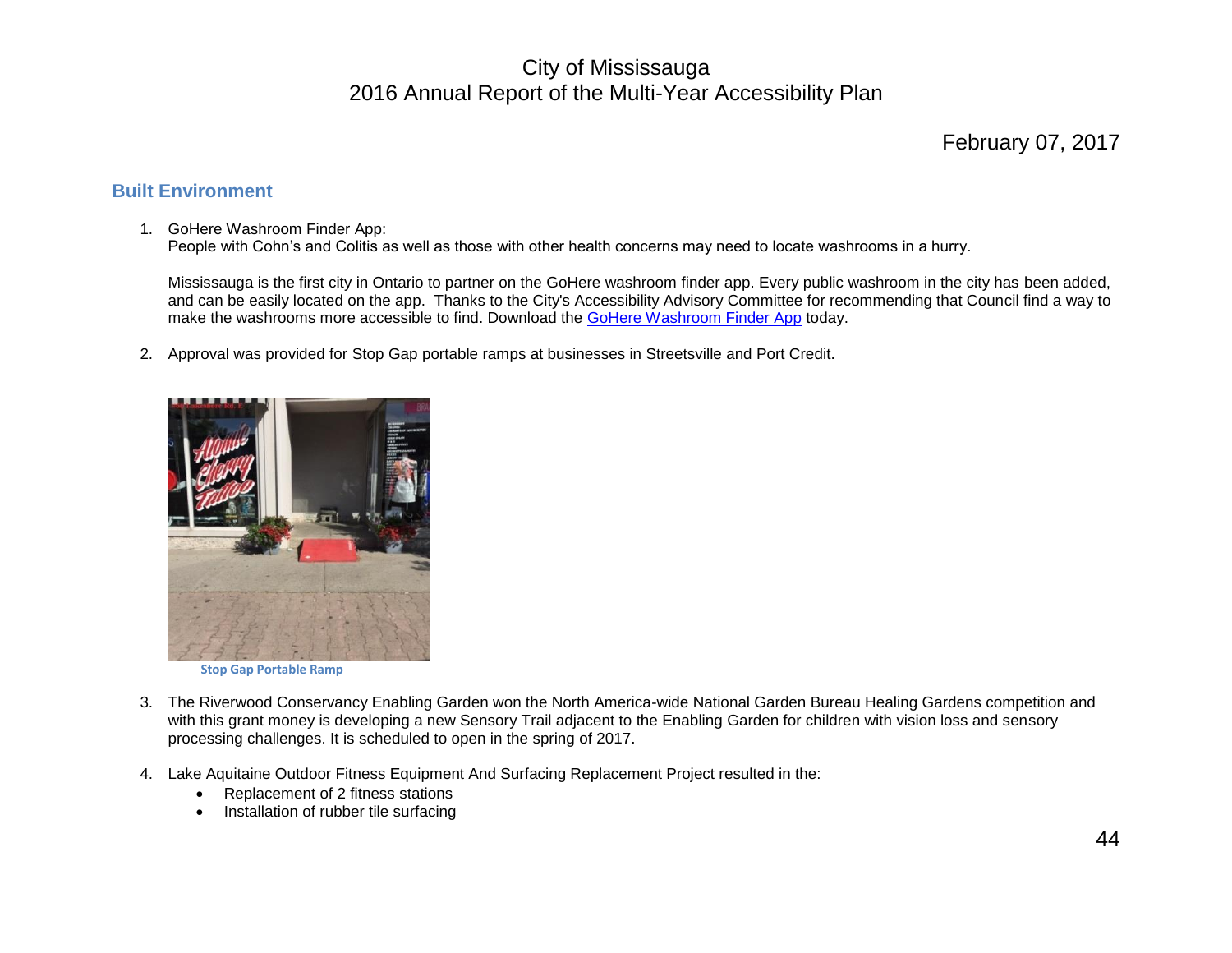#### February 07, 2017

- 5. These parks received accessible outdoor fitness equipment with accessible instructions including access using QR Codes.
	- Cordingley P-364 (Ward 10)
	- Johnny Bower P-365 (Ward 10)
	- $\bullet$  Birchwood P-137 (Ward 2)
	- Birch Glen P-099 (Ward 2)
	- Iroquois Flats P-133 (Ward 7)
	- Stillmeadow P-082 (Ward 7)
	- Laughton Heights P-047 (Ward 1)
	- Westwood P-052 (Ward 5)
- 6. Park Development and Park Operations continue to add arm rests to standard park benches. A program is in place to add benches along trails every 90m.

#### <span id="page-45-0"></span>**Other Successes**

- 1. Rabia Khedr, Citizen Member, and past Chairperson of the Mississauga Accessibility Advisory Committee has been appointed as one of the five new Ontario Human Rights Commissioners.
- 2. Carol-Ann Chafe, Chairperson of the Mississauga Accessibility Advisory Committee received the "Robert Pearson Guiding Star Award" at the 2016 Connect 4 Life Gala Event. This award is given to a company that has mentored Connect 4 Life to develop and enhance their educational programs and services for persons with disabilities.
- 3. Hired an Accessibility Specialist in 2016, a new position to the City of Mississauga's Accessibility Planning program.
- 4. City of Mississauga Council passed a resolution to "stress to the Government of Ontario and the Ministry of Child and Youth Services the immediate need to reinstate adequate funding for children in need of IBI (Intensive behavior Intervention) Therapy regardless of age", for children who have Autism Spectrum Disorder. This was done following a presentation at Council on May 25, 2016.
- 5. Mississauga's Mayor, Bonnie Crombie has signed a declaration for the Rick Hansen Foundation's vision of a Canada with no barriers.
- 6. The City's website provides a [Guide and Requirements for Hosting Festivals and Events.](http://www7.mississauga.ca/Departments/Rec/community-groups/docs/Special-Event-Requirements.pdf) This guide includes information about how to make your event accessible.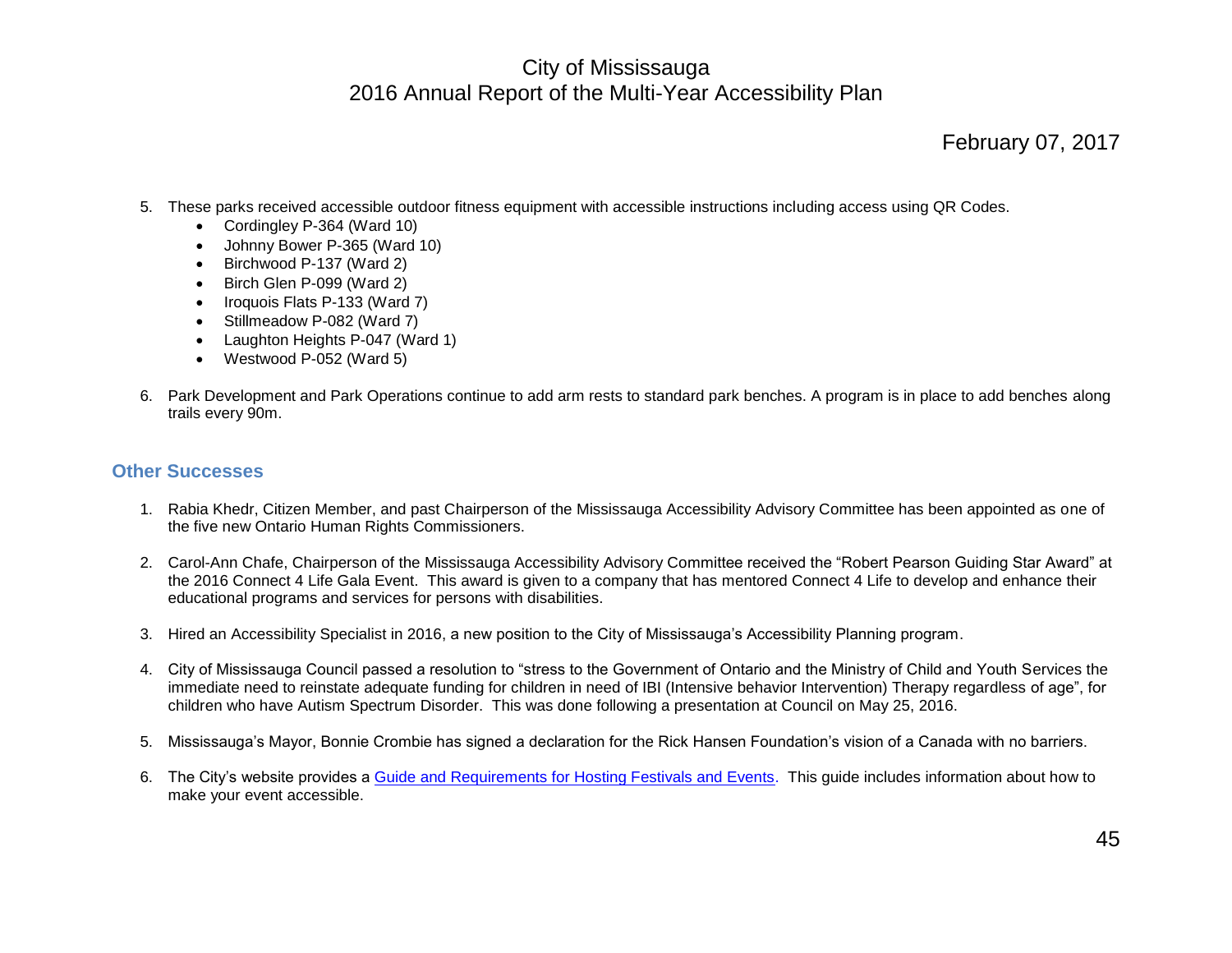#### February 07, 2017

- 7. In February 2016, Mississauga Council approved more than \$3 million in funding for community culture, festivals, recreation, sport and environment programs. Under the Recreation and Sport Grant Program some of the organizations receiving funding include: Square One Older Adult Centre; Volunteer Mississauga Brampton Caledon, Nexus Youth Services and The Riverwood Conservancy. Among the groups receiving annual contributions were: Applewood Centre for Adult Learning and Cruisers Sports for people with physical disabilities.
- 8. The Community Safety Model (Recreation) resulted in successfully connecting residents to mental health services. In addition, Recreation Services offers a barrier free shower pass program to persons who may be experiencing homelessness and Library Services provides a barrier free library card to individuals who may not have a fixed address and identification.
- 9. 12 additional sport wheelchairs were purchased in 2016 for use in Recreation sport programs
- 10. Summer Coordinators & Senior Staff received training on Wheelchair Basketball, Sledge Hockey and Sitting Volleyball
- 11. Sledges are available for use in the TML (Toronto Maple Leafs Fundamentals program to ensure every child is able to participate. Additional Sledge Hockey protective equipment was purchased.
- 12. Summer Recreation Camp programs made use of the ParaSport equipment, including:
	- 12 gym sledges, sitting volleyball net and equipment, goal ball equipment, bocce ball and apparatus and 12 sport wheelchairs were circulated to different community centres this summer. This allowed children to be exposed to the sports of wheelchair basketball and sledge hockey and other adapted programming.
	- Over the summer, various sites had access to equipment 81 times.
	- Approximately, 568 children were exposed to the equipment this summer.
	- Children were able to try out the equipment and see the benefits of ensuring that everyone can be included in all activities

#### **Conclusion**

<span id="page-46-0"></span>The Accessibility Vision for the City of Mississauga is:

#### **"Mississauga - A Great Place to live, work, travel and play for everyone!"**

This Accessibility Vision statement complements the City's Strategic Plan Vision, which is summarized with the statement: "Mississauga: A place where people choose to be".

The Accessibility Vision will be realized by: